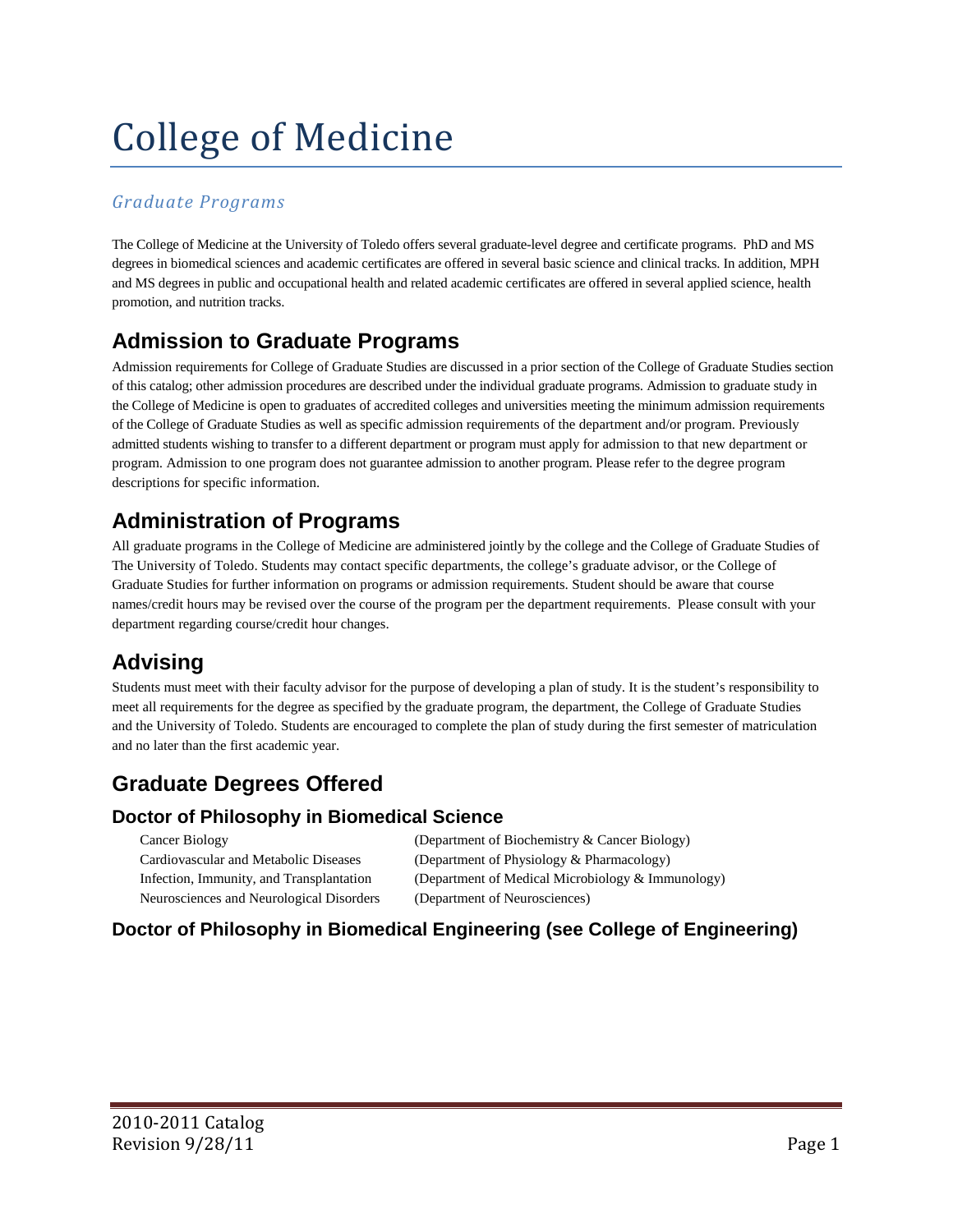### **Master of Science in Biomedical Sciences**

Bioinformatics and Proteomics/Genomics Cancer Biology Cardiovascular and Metabolic Diseases Infection, Immunity, and Transplantation Neurosciences and Neurological Disorders Human Donation Sciences Medical Physics Medical Sciences Oral Biology Orthopedic Sciences Physician Assistant Studies

### **Master of Public Health**

Environmental and Occupational Health and Safety Science Health Promotion and Education Public Health Administration Public Health Epidemiology Public Health Nutrition

### **Master of Science in Occupational Health**

Industrial Hygiene

### **Dual Degrees**

Doctor of Medicine and Doctor of Philosophy in Medical Sciences Doctor of Medicine and Master of Science in Biomedical Sciences Doctor of Medicine and Master of Public Health

### **Graduate Certificates**

Bioinformatics Proteomics/Genomics Certificate Certificate in Anatomic Pathology Certificate in Biostatistics and Epidemiology Certificate in Contemporary Gerontological Practice Certificate in Epidemiology Certificate in Global Public Health Certificate in Medical and Health Science Teaching and Learning Certificate in Occupational Health Certificate in Public Health and Emergency Response Certificate in Pathology for Post Second Year Medical Students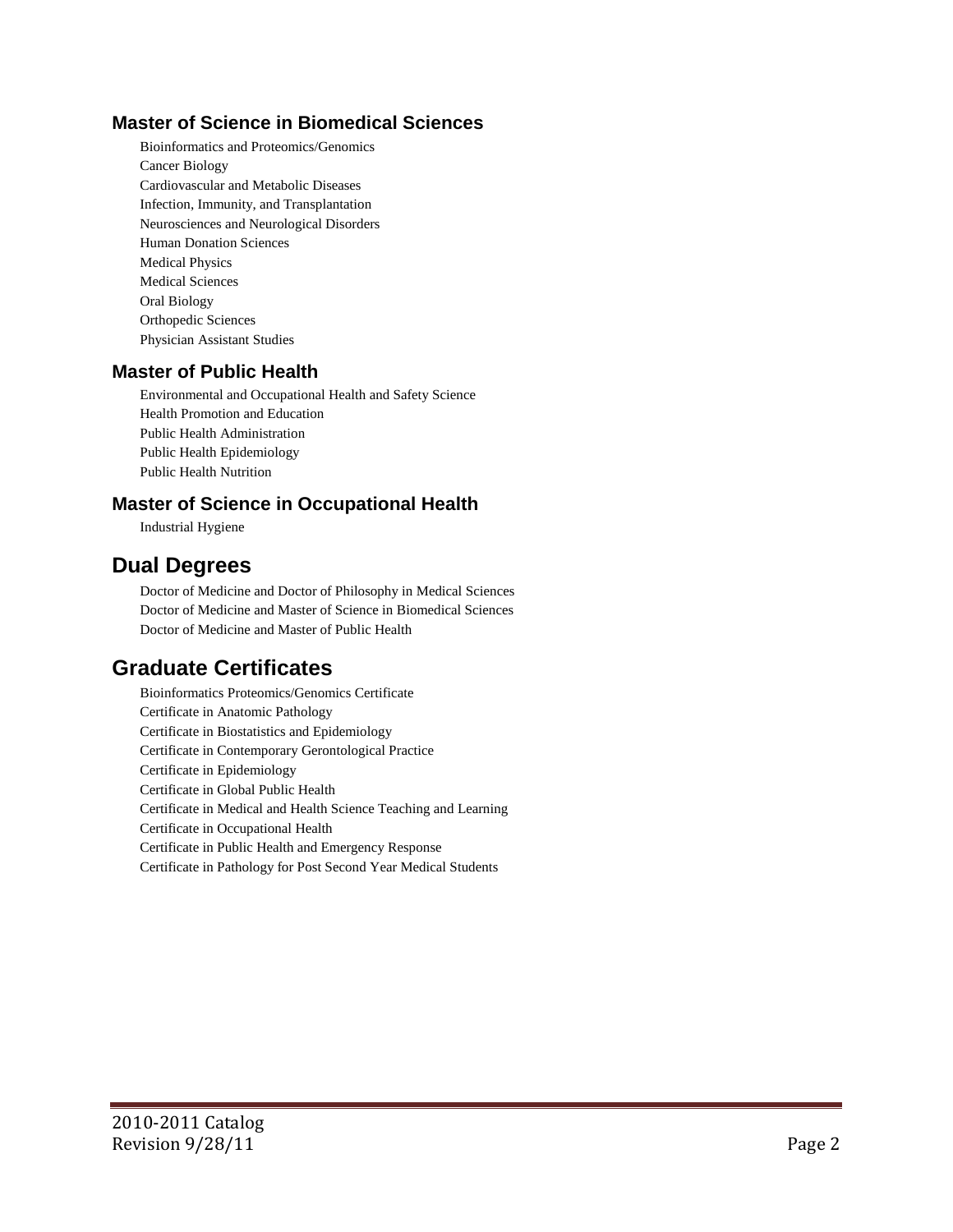# Biomedical Sciences: Ph.D. and Masters Programs

# **Accreditation**

Graduate programs are accredited either by discipline-specific accrediting agencies or by the Higher Learning Commission of the North Central Association.

# **General Admission Standards**

To be admitted to the Ph.D. or Masters in Biomedical Sciences Program with Regular status, applicants must hold an earned baccalaureate (or equivalent) from an accredited college or university, and have a minimum overall GPA of 3.0 on a 4.0 scale. Typically, applicants will have an undergraduate major in Biology or a related discipline. In addition, Graduate Record Examination (GRE) scores of 1100 (combined Verbal and Quantitative scores) and 4.0 (Analytical Writing Test) are recommended for some programs. For international applicants, the Test of English as a Foreign Language (TOEFL) or the (IELTS) also is required and a score above the 50th percentile is recommended. However, a prior Masters degree is not required to enter the Ph.D. program. At this time, all students accepted without provisions into the Ph.D. in Biomedical Sciences program, and maintaining good academic standing, will receive a full tuition scholarship and a research stipend funded in whole or in part by the College of Graduate Studies and funding from a student's advisor through a grant(s). (Please consult the Health Science Campus College of Graduate Studies Handbook for additional information regarding the terms of support.) The research stipend is similar in monetary value to the National Institutes of Health, National Research Award for predoctoral fellows. There are a limited number of tuition scholarships and stipends available for students in the Masters in Biomedical Sciences program.

# **Bioinformatics and Proteomics/Genomics**

### **Department of Medical Microbiology and Immunology**

### *Robert Blumenthal, Ph.D., director*

The Bioinformatics and Proteomics/Genomics (BPG) Programs are designed to provide training in the rapidly-developing interface between computer science and life sciences. Graduates with such training are in high demand whether the BPG studies are for an independent degree or for one of the several dual-degree programs. In addition, students in other programs may take BPG courses as electives.

# **Masters, Certificate and Dual Degree Programs**

The program in Bioinformatics and Proteomics/Genomics at the University of Toledo offers a Certificate that can be earned either alone or in association with the degrees of Doctor of Philosophy (PhD) or Doctor of Medicine (MD). The Certificate program is designed to fit smoothly into the doctoral programs with minimal extra time required. BPG also offers a Master of Science in Biomedical Sciences (MSBS) degree program. MSBS students follow a well-defined program that includes core courses, journal club, seminars, independent research, and electives in the area of interest. Both Certificate and MSBS students are trained in the theory, methods and applications of bioinformatics, proteomics, and genomics.

Bioinformatics programs generally place more emphasis on either the computer science or the biomedical aspects of the field. UT's program falls into the latter category. However, there are courses in PERL, Java, and SQL programming (for example), and the Program provides biomedical researchers with a solid introduction to the computational aspects, or computer science experts with a rigorous introduction to the biomedical aspects of bioinformatics.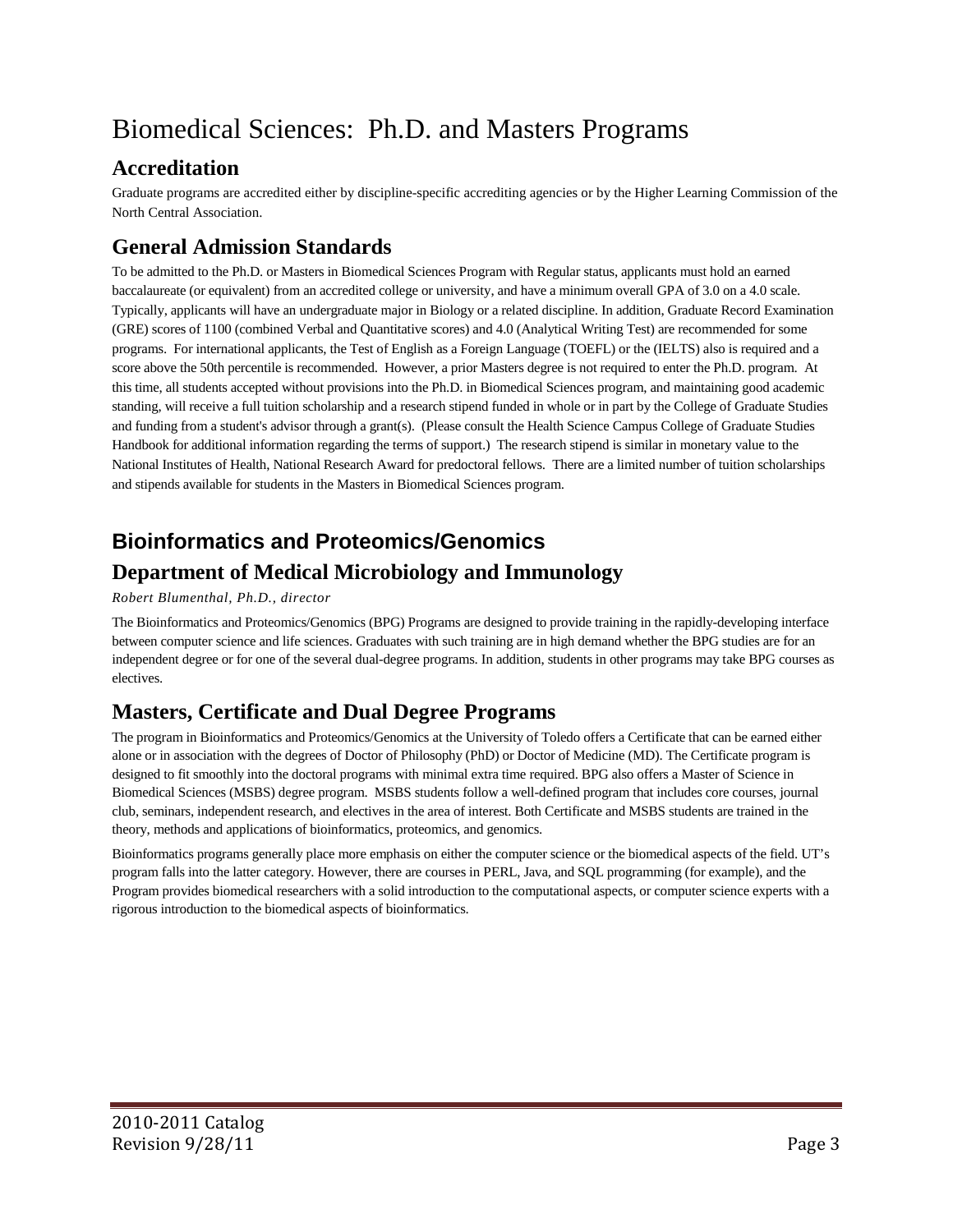# **Proteomics/Genomics**

To be admitted to the Masters in Biomedical Sciences Program with Regular status, applicants must hold an earned baccalaureate (or equivalent) from an accredited college or university. Students with a GPA below 3.0, but at or above 2.5, may apply for provisional acceptance that would change to regular (non-probationary) status, if their first term graduate coursework has a GPA of 3.0 or above. Typically, applicants will have an undergraduate major in Biology or a related discipline such as Biochemistry or Biophysics. Students with other majors such as Chemistry or Physics are encouraged to apply; however, their coursework should include several semesters in biology. In addition, Graduate Record Examination (GRE) scores are required. Minimum scores of 1050 (combined Verbal and Quantitative scores) and 3.5 (Analytical Writing Test) are expected. For international applicants, the Test of English as a Foreign Language (TOEFL) is also required. Scores must be 550 or higher for paper-administered version, 213 or higher for computer-administered version, and 80 or higher for internet-administered version. For all applicants, laboratory research or computer programming experience is favored, but not required. Students who are Ohio residents may apply for the Choose Ohio First Scholarship in Bioinformatics (tuition only).

|                              | *(CPRA = Current Problems & Research Approaches) |  |
|------------------------------|--------------------------------------------------|--|
| $\mathbf{r}$ 11 $\mathbf{r}$ |                                                  |  |

| Fall Year I    |                                   |                     |                        |
|----------------|-----------------------------------|---------------------|------------------------|
| Course         | Course Name                       | <b>Credit Hours</b> | # Weeks                |
| BMSP634        | <b>CPRA Genes &amp; Genomes</b>   | 2.5                 | 8                      |
| BIPG520/720    | <b>Statistical Methods in BPG</b> | 3                   | 8                      |
| BIPG510/710    | Fundamentals in BPG               | 3                   | 16                     |
| <b>BMSP638</b> | Methods in Biomedical Sciences    | 1                   | 8                      |
| <b>INDI602</b> | On Being A Scientist              | 1                   | 12                     |
| <b>BIPG580</b> | Rotations in BPG                  | $\Omega$            | 8                      |
| BMSP639/839    | <b>Mentored Research</b>          | 2                   | 8                      |
|                |                                   |                     | (2x4 wk lab rotations) |
| Total          |                                   | 12.5                |                        |
| Spring Year 1  |                                   |                     |                        |
| Course         | Course Name                       | <b>Credit Hours</b> | $# \nWeeks$            |
| BIPG610/810    | <b>Bioinformatic Computation</b>  | 3                   | 16                     |
| BIPG640/840    | Applications of BPG               | 3                   | 16                     |
| <b>BMSP635</b> | Cell Biology & Signaling          | 3                   | 16                     |
| Elective 1     |                                   | 3                   | 16                     |
| Total          |                                   | 12                  |                        |
| Sum Year 1     |                                   |                     |                        |
| Course         | Course Name                       | <b>Credit Hours</b> | $# \nWeeks$            |
| BIPG511/711    | <b>Practical Bioinformatics</b>   | 1                   | 4                      |
| BIPG540/740    | <b>Biodatabases</b>               | 1                   | $\overline{4}$         |
| BIPG550/750    | Microarray Analysis               | 1                   | $\overline{4}$         |
| <b>BIPG590</b> | Scholarly Project in BPG          | 6                   | 12                     |
| Total          |                                   | 9                   |                        |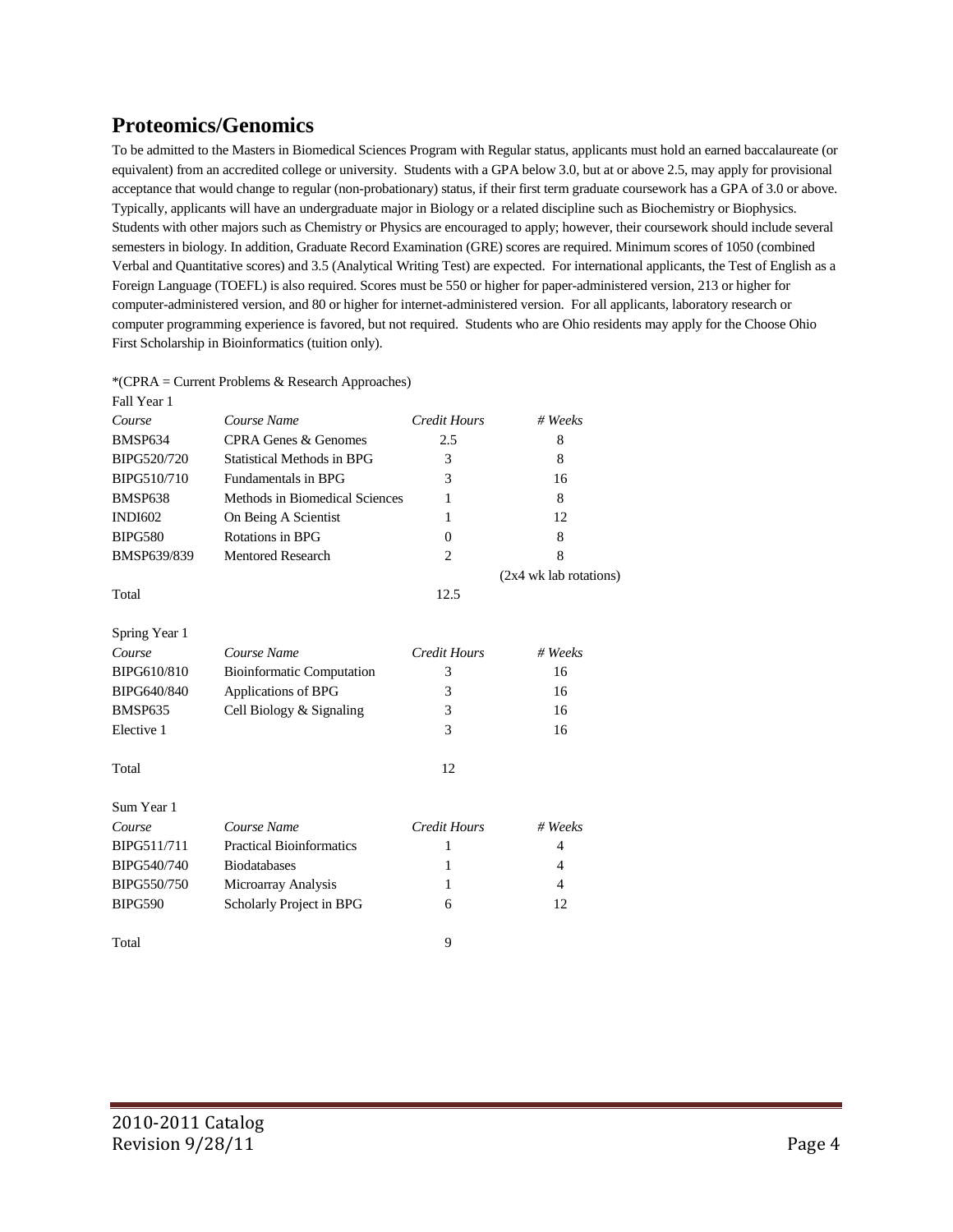| Fall Year 2             |                          |                     |         |
|-------------------------|--------------------------|---------------------|---------|
| Course                  | <b>Course Name</b>       | <b>Credit Hours</b> | # Weeks |
| Elective 2              |                          | 3                   | 16      |
| BIPG530/730             | Current Topics in BPG    | 1                   | 16      |
| <b>BIPG590</b>          | Scholarly Project in BPG | 8                   | 16      |
| Total                   |                          | 12                  |         |
| Summary                 |                          |                     |         |
| Grade Type              | Credit Hours             |                     |         |
| Didactic (non-elective) | 21.5                     |                     |         |
| Research                | 16.0                     |                     |         |
| Electives               | 6.0                      |                     |         |
| S/U                     | 2.0                      |                     |         |
| Total:                  | 45.5                     |                     |         |
|                         |                          |                     |         |

# **Certificate in Bioinformatics**

The Bioinformatics and Proteomics/Genomics (BPG) Certificate Program introduces students to the newly evolving fields of bioinformatics, proteomics and genomics, and provides a core knowledge of analytical approaches used in these fields. The Program is a joint effort of the University of Toledo Main and Health Science Campuses and Bowling Green State University.

Students enrolled in the BPG Certificate Program must take four courses covering the following subject areas:

- 1. Introduction to the scope of bioinformatics, proteomics and genomics: "Fundamentals of BPG"
- 2. Training in statistical methods used in BPG: "Statistical Methods in Bioinformatics"
- 3. Handling and manipulation of databases and introduction to computer programming skills needed to manipulate large quantities of nucleic acid and protein sequence data: "Introduction to Bioinformatic Computation"
- 4. EITHER "Applications of BPG", in which faculty members using these methods will discuss and demonstrate how these techniques are utilized to solve research problems, OR "Biomarker Research and Individualized Medicine", in which faculty will provide an overview of biomedical discovery and validation techniques followed by application in selected aspects of individualized medicine.

Upon completion of the Program, students will be prepared to utilize BPG research techniques and be able to interact with specialists in each BPG subdiscipline.

### Curriculum

The curriculum consists of four, 3-credit courses (listed below) that can be taken over 1-4 years): Fall Year 1

| Course      | Course Name                | Credit Hours |
|-------------|----------------------------|--------------|
| BIPG510/710 | Fundamentals of BPG        |              |
| BIPG520/720 | Statistical Methods in BPG |              |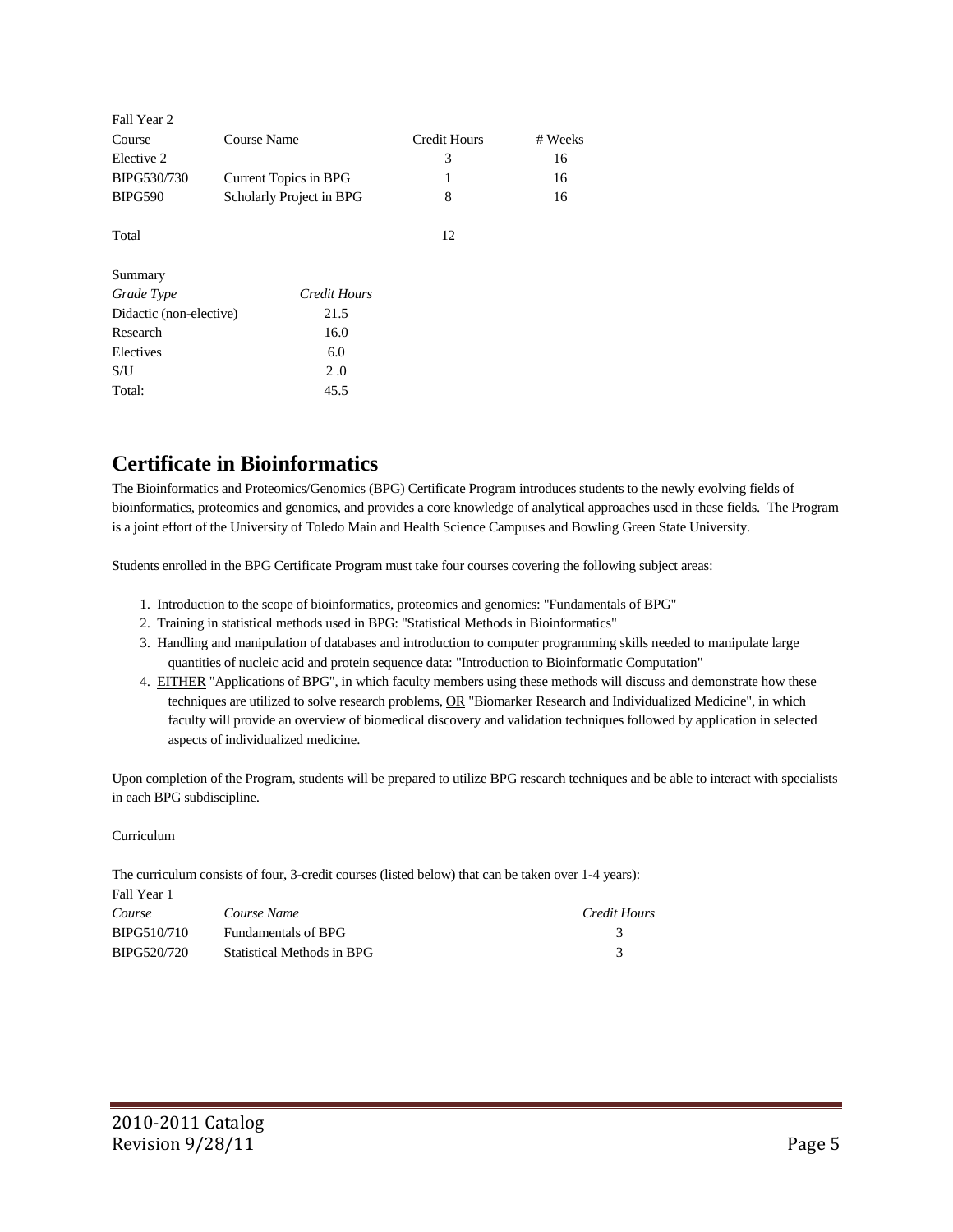| Spring Year 1 |                                  |              |
|---------------|----------------------------------|--------------|
| Course        | Course Name                      | Credit Hours |
| BIPG610/810   | <b>Bioinformatic Computation</b> | 3            |
| <b>EITHER</b> |                                  |              |
| BIPG640/840   | Applications of BPG              | 3            |

\*BMSP634 Current Problems & Research Approaches in Genes and Genomes, or equivalent course approved by the BPG Program, is required for admission into the BPG Certificate Program.

NOTE: UT PhD or MSBS students may take individual BPG courses as electives, with permission of the instructor. To receive a Certificate in Bioinformatics, however, an **online** application must be submitted and accepted. All applications will be reviewed by the BPG Program Admissions Committee. The online application must be filed ONLY for those seeking a certificate, as opposed to taking these courses as electives.

### **Applying to the BPG Certificate Program:**

Applicants must submit the following after applying online:

- 1. Official transcripts
- 2. GRE score
- 3. Statement of Purpose
- 4. Three letters of recommendation are optional. However, in the event that a student decides to pursue the BPG MSBS degree, it will save time to have the letters of recommendation already on file.

### **MD/MSBS Bioinformatics Degree**

This is designed for students already in our MD program, who want preparation for clinical research in gene therapy, biomarker discovery, or other aspects of cutting-edge medicine. It involves one year of coursework and research between the 2nd and 3rd years of the standard medical curriculum.

# **BS/MSBS "Pipeline" Program**

This is an integrated program that can be completed in as little as 5.5 years, yielding both a bachelors of sciences in Biological Sciences and an MSBS in Bioinformatics. This reduced time is made possible in part by 9 credit hours being allowed to count towards both degrees. Students (UT biology majors) typically apply at the end of their sophomore year. Choose Ohio First tuition scholarships are available to Ohio residents with strong academic records.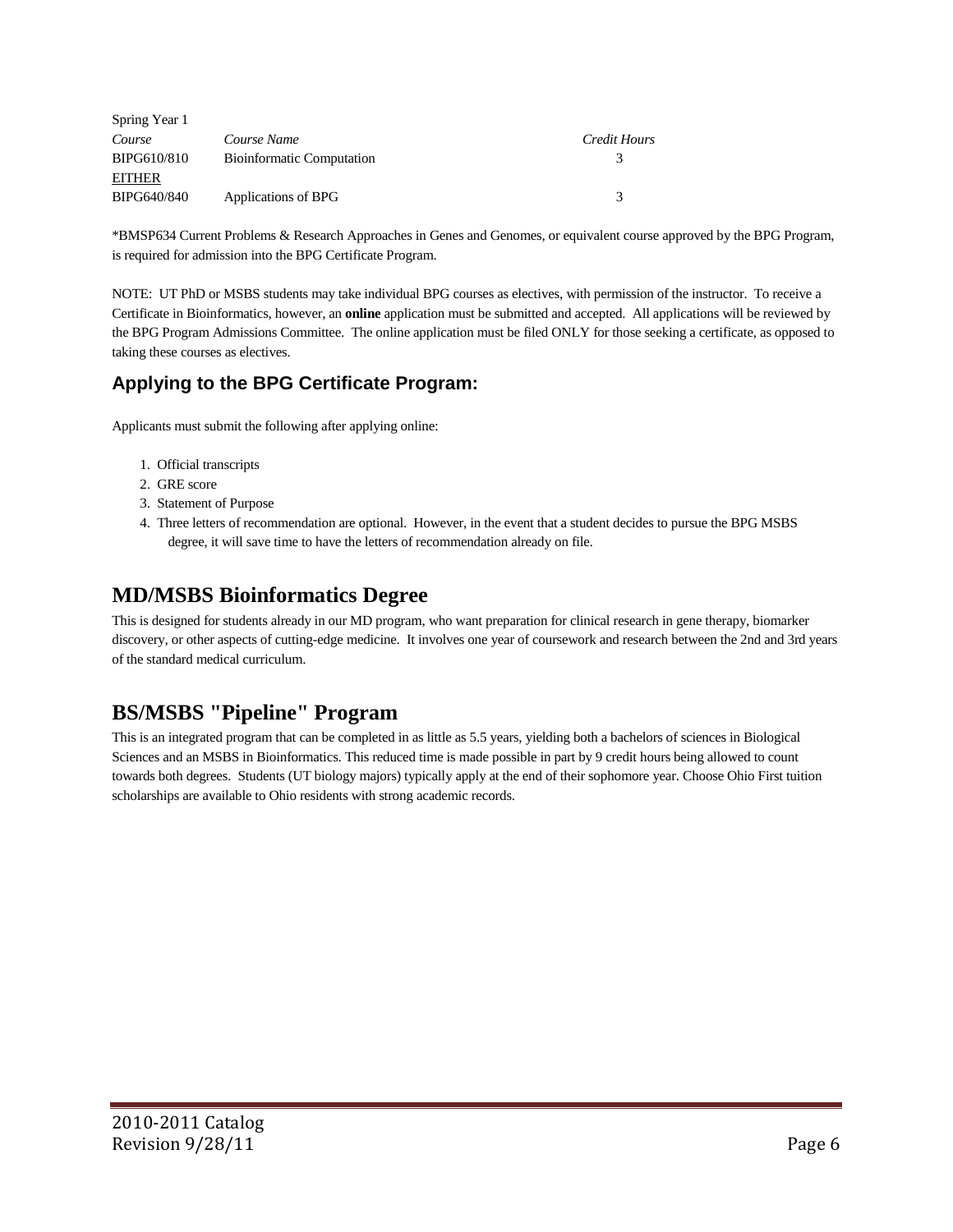# **Doctor of Philosophy in Biomedical Science: Cancer Biology Track Department of Biochemistry & Cancer Biology**

*William A. Maltese, Ph.D., chair*

*Randall J. Ruch, Ph.D., MPH, track director*

The Cancer Biology track within the Ph.D. and M.S. in Biomedical Science program at the University of Toledo fosters young scientists to become cutting-edge researchers who understand the molecular genetic basis of cancer and to develop better therapies for the disease. Students in the Cancer Biology track develop scientific thinking and laboratory skills to approach cancer research questions in ways that will best lead to success. Graduates of the Cancer Biology program move on to become successful scientists and leaders in academic, government, and industrial research settings.

Cancer Biology Ph.D. and M.S. students enroll in a first-year core curriculum that is designed to provide a foundation of knowledge for cutting edge research. The first-year curriculum provides students with a comprehensive overview of molecular and cellular biology, systems pathophysiology, modern research methodology, and statistical analysis. In addition, students complete laboratory rotations during the first two semesters to identify a Cancer Biology major advisor and laboratory for their thesis or dissertation research project. Ph.D. students complete three rotations and then may join a Cancer Biology laboratory after the Spring semester of their first year. M.S. students complete one rotation and may join a lab the beginning of Spring semester of the first year. In year two and beyond, students take advanced courses, journal clubs, and seminars in Cancer Biology, but primarily focus on their thesis or dissertation research. Students in good academic standing may be supported financially by a tuition scholarship and stipend during their academic training. This financial assistance does not require the student to be a Teaching Assistant for undergraduates, thus enabling the student to more fully concentrate on his/her graduate program. However, teaching experiences can be arranged if a student desires that. Cancer Biology Ph.D. students generally complete the degree in approximately five years, whereas M.S. students average about 2.5 years.

Most faculty in the Cancer Biology track are members of the Department of Biochemistry and Cancer Biology in the College of Medicine at the University of Toledo. Other faculty are members of other departments within the College of Medicine or other colleges of the university. The laboratory facilities and shared equipment utilized by Cancer Biology faculty are state of the art.

Ph.D. Program Students: Year 1

| Fall Term (all are required)   |                                                    |              |
|--------------------------------|----------------------------------------------------|--------------|
| Course                         | Course Name                                        | Credit Hours |
|                                | Introduction to Biomedical Research                | $\Omega$     |
|                                | Current Problems and Research Approaches (CPRA) in |              |
| <b>BMSP633/833</b>             | CPRA in Protein Structure and Catalysis            | 2.5          |
| BMSP634/834                    | CPRA in Genes and Genomes                          | 2.5          |
| BMSP636/836                    | <b>CPRA</b> in Cell Membranes                      | 3            |
| <b>BMSP638/838</b>             | Methods in Biomedical Sciences                     | 3            |
| INDI602/802                    | "On Being a Scientist"                             | 1            |
| BMSP639/839                    | Mentored Research (one 8 week lab rotation)        | 3            |
| Total                          |                                                    | 15           |
| Spring Term (all are required) |                                                    |              |
| Course                         | Course Name                                        | Credit Hours |
| BMSP631/831                    | Systems Pathophysiology I                          | 2.5          |
| BMSP632/832                    | Systems Pathophysiology II                         | 2.5          |
| BMSP635/835                    | CPRA in Cell Biology and Signaling                 | 3            |
| BMSP639/839                    | Mentored Research (two 8 week lab rotations)       | 6            |
| CABP656/856                    | Readings in Cancer Biology                         | 1            |
| Total                          |                                                    | 15           |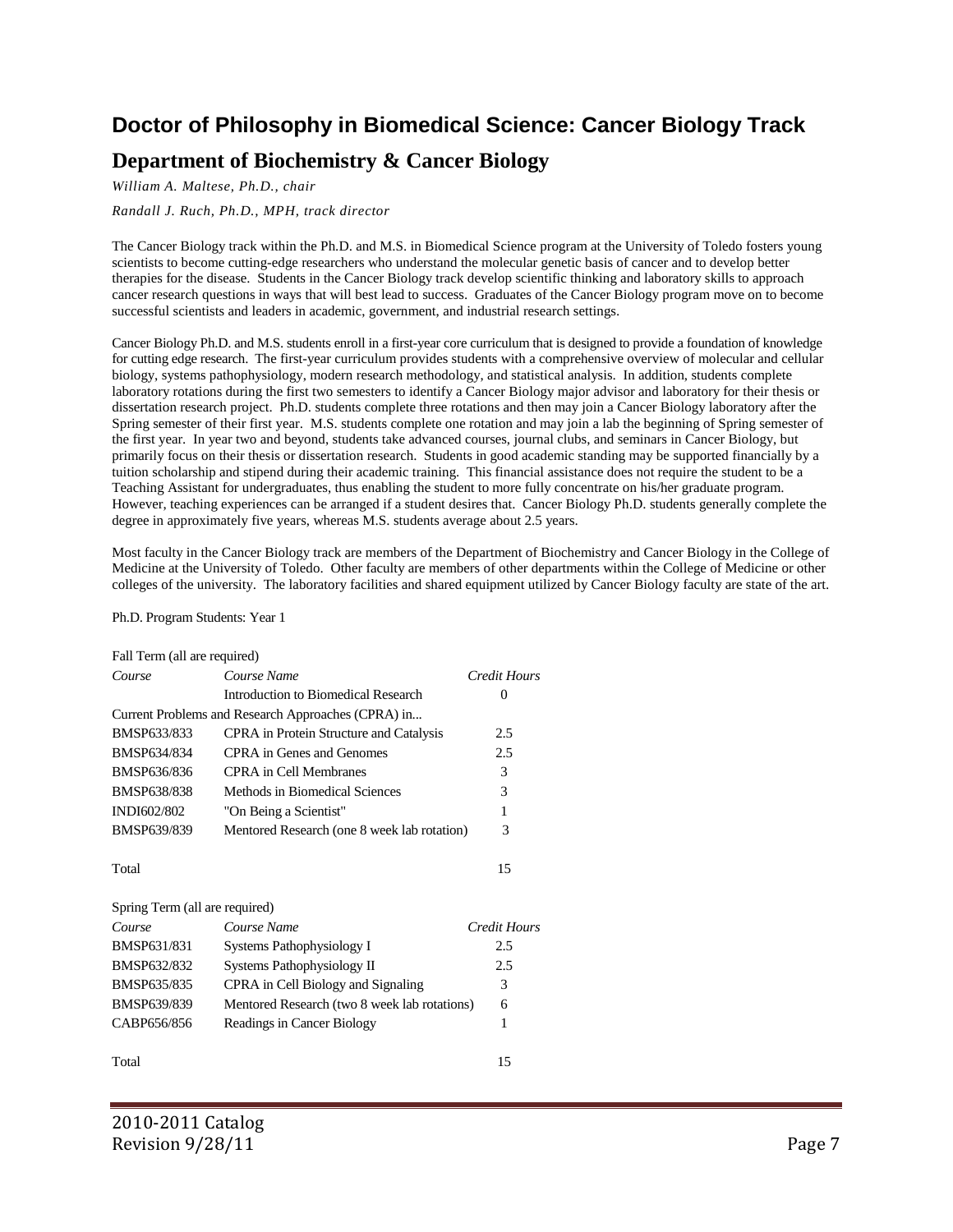| Summer Term |                                                       |              |
|-------------|-------------------------------------------------------|--------------|
| Course      | Course Name                                           | Credit Hours |
| PUBH532/732 | Statistical Methods I (required BMS core course)      |              |
| CABP689/889 | Independent Study in Cancer Biology                   | $0 - 8$      |
| CABP673/873 | Research in CABP                                      | $0 - 8$      |
| BMSP639/839 | Mentored Research (additional rotations possible) 0-8 |              |
|             |                                                       |              |

Total 11

### Ph.D. Program Students: Year 2

| <b>Fall Term</b> |                                            |                     |
|------------------|--------------------------------------------|---------------------|
| Course           | Course Name                                | <b>Credit Hours</b> |
| CABP627/827      | Advanced Cancer Biology (required)         |                     |
|                  | (or take this course in third year)        | 3                   |
| CABP689/889      | Independent Study in Cancer Biology        | $0-15$              |
|                  | and/or                                     |                     |
| CABP673/873      | Research in CABP                           | $0-15$              |
|                  | and/or                                     |                     |
|                  | Electives                                  | $0-15$              |
| Total            |                                            | 15                  |
|                  |                                            |                     |
| Spring Term      |                                            |                     |
| Course           | Course Name                                | Credit Hours        |
| CABP 656/856     | Readings in Cancer Biology                 | 1                   |
| CABP689/889      | <b>Independent Study in Cancer Biology</b> | $0-14$              |
|                  | and/or                                     |                     |
| CABP673/873      | Research in CABP                           | $0-14$              |
|                  | and/or                                     |                     |
|                  | Electives                                  | $0-14$              |
| Total            |                                            | 15                  |
|                  |                                            |                     |
| Summer           |                                            |                     |
| Course           | Course Name                                | <b>Credit Hours</b> |
| CABP689/889      | Independent Study in Cancer Biology        | $0 - 11$            |
|                  | and/or                                     |                     |
| CABP673/873      | Research in CABP                           | $0 - 11$            |
|                  | and/or                                     |                     |
|                  | Electives                                  | $0 - 11$            |
| Total            |                                            | 11                  |

Second Year Qualifying Examination (successful completion required in Spring or Summer semester)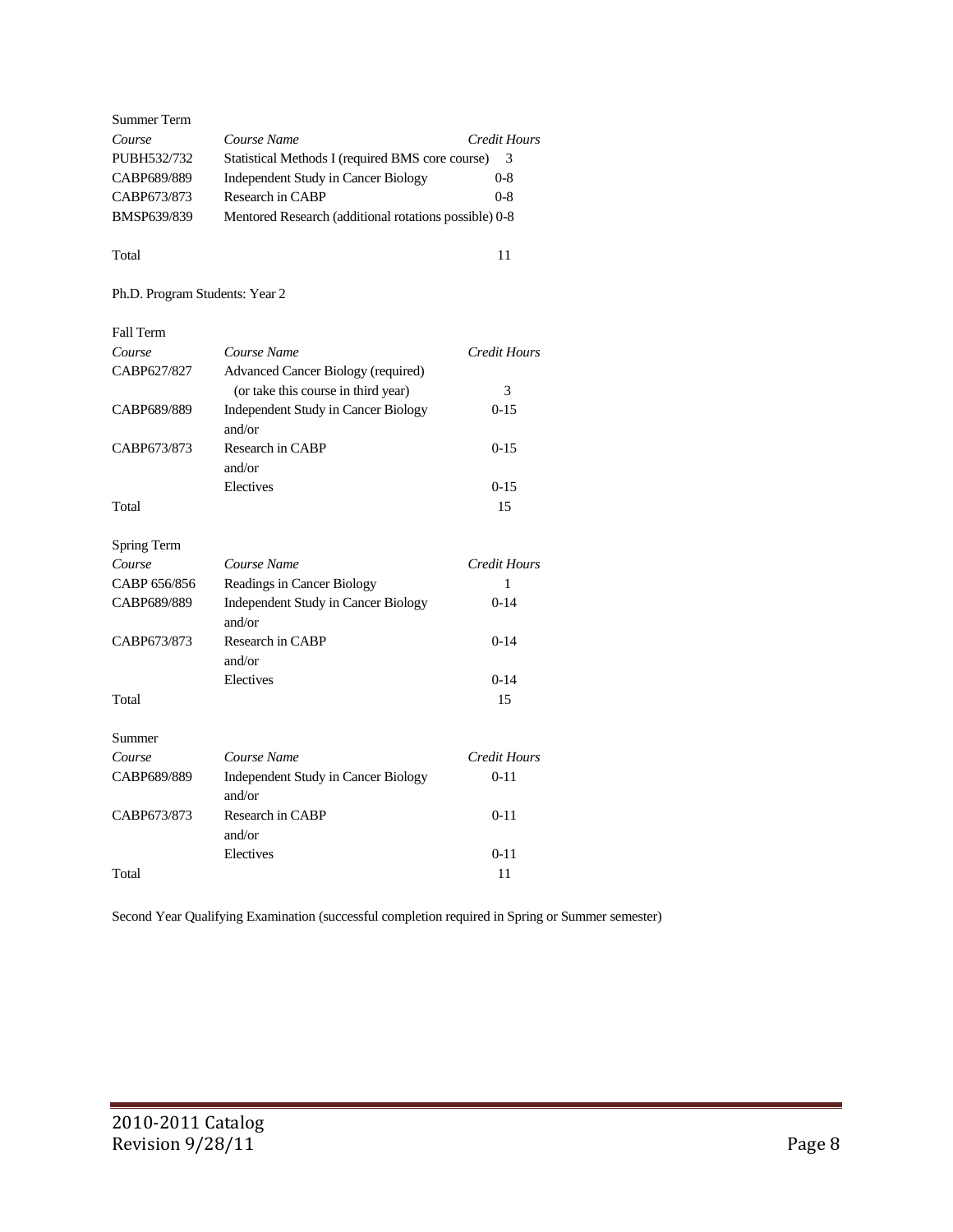#### Ph.D. Program Students: Year 3

| Course Name                        | Credit Hours |
|------------------------------------|--------------|
| <b>Dissertation Research</b>       | $12 - 15$    |
| Advanced Cancer Biology (required) |              |
| (if not taken in second year)      | 3            |
|                                    | 15           |
|                                    |              |
| Course Name                        | Credit Hours |
| <b>Dissertation Research</b>       | 14           |
| Readings in Cancer Biology         | 1            |
|                                    | 15           |
|                                    |              |
| Course Name                        | Credit Hours |
| <b>Dissertation Research</b>       | 11           |
|                                    |              |

Third Year Student Seminar (required in Fall or Spring semester)

Ph.D. Program Students: Year 4 and above

Fall, Spring and Summer All Dissertation Research (CABP999)

The Ph.D. Qualifying Exam is taken in the spring semester or summer term of the second year. Prior to completing the exam, students should carry out their dissertation research under the course Research in CABP (673/873) or Independent Study in CABP (689/889). After passing the Qualifying Exam, students conduct their research under the course Dissertation Research (CABP999). A minimum of 30 credits of Dissertation Research are required to graduate.

All Ph.D. students are also required to present a seminar on their research in the third year. They are also required to present posters in the annual UTHSC Graduate Student Research Forums and oral presentations in the annual Larry Gentry Research Symposia beginning in their second year.

### **Master of Science in Biomedical Science: Cancer Biology Track**

Masters Program Students: Year 1

| Fall Term (all are required) |                                                    |              |
|------------------------------|----------------------------------------------------|--------------|
| Course                       | Course Name                                        | Credit Hours |
|                              | Introduction to Biomedical Research                | $\theta$     |
|                              | Current Problems and Research Approaches (CPRA) in |              |
| BMSP633/833                  | CPRA in Protein Structure and Catalysis            | 2.5          |
| BMSP634/834                  | CPRA in Genes and Genomes                          | 2.5          |
| BMSP636/836                  | <b>CPRA</b> in Cell Membranes                      | 3            |
| BMSP638/838                  | Methods in Biomedical Sciences                     | 3            |
| INDI602/802                  | "On Being a Scientist"                             | 1            |
| BMSP639/839                  | Mentored Research (one 8 week lab rotation)        | 3            |
|                              |                                                    |              |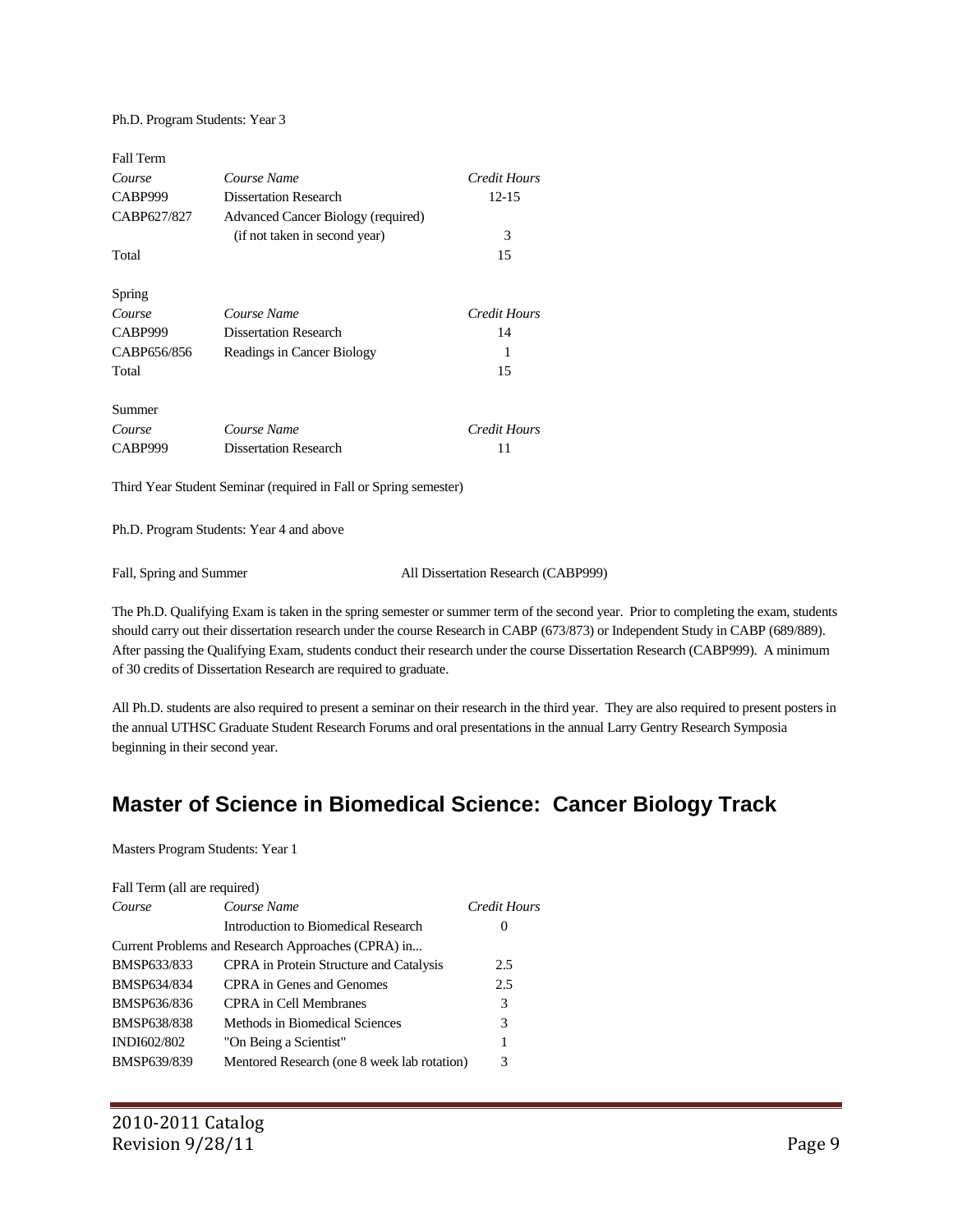Total 15

| Spring Term        |                                                               |                     |
|--------------------|---------------------------------------------------------------|---------------------|
| Course             | Course Name                                                   | <b>Credit Hours</b> |
| BMSP635/835        | CPRA in Cell Biology and Signaling (required)                 | 3                   |
| CABP656/856        | Readings in Cancer Biology                                    | 1                   |
| BMSP639/839        | <b>Mentored Research</b>                                      | 6                   |
| and/or             | (2 additional rotations possible)                             |                     |
| BMSP631/831        | Systems Pathophysiology I (optional)<br>and/or                | 2.5                 |
| BMSP632/832        | Systems Pathophysiology II (optional)<br>and/or               | 2.5                 |
| CABP689/889        | Independent Study in Cancer Biology (optional) 0-11<br>and/or |                     |
| CABP673/873        | Research in CABP (optional)                                   | $0 - 11$            |
|                    | and/or                                                        |                     |
|                    | Electives (optional)                                          | $0 - 11$            |
| Total              |                                                               | 15                  |
| <b>Summer Term</b> |                                                               |                     |
| Course             | Course Name                                                   | Credit Hours        |
| PUBH532/732        | Statistical Methods I (required)                              | 3                   |
| BMSP639/839        | <b>Mentored Research</b>                                      |                     |
|                    | (2 additional rotations possible)<br>and/or                   | 6                   |
| CABP689/889        | Independent Study in Cancer Biology (optional)<br>and/or      | $0 - 6$             |
| CABP673/873        | Research in CABP (optional)<br>and/or                         | 0-6                 |
|                    | Electives (optional)                                          | 0-6                 |
| Total              |                                                               | 9                   |

First Year Qualifying Examination (successful completion required in Summer term)

Masters Program Students: Year 2

| <b>Fall Term</b>    |                                     |              |
|---------------------|-------------------------------------|--------------|
| Course              | Course Name                         | Credit Hours |
| CABP627/827         | Advanced Cancer Biology (required)  |              |
|                     | (or take this course in third year) | 3            |
| CABP <sub>699</sub> | Thesis Research                     | $0-15$       |
|                     | and/or                              |              |
|                     | Electives                           | $0-15$       |
| Total               |                                     | 15           |
|                     |                                     |              |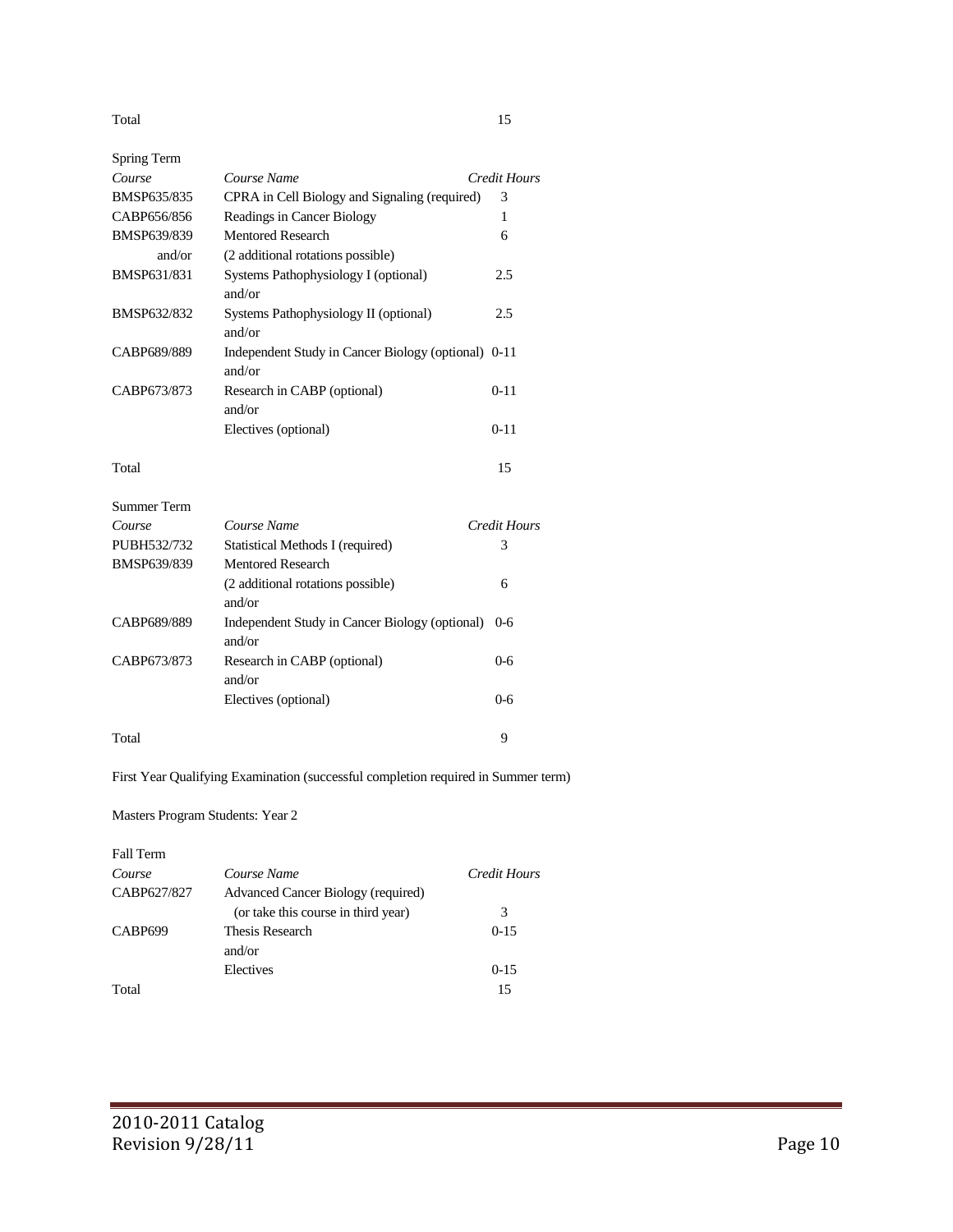| Spring Term                      |                                                                     |                     |
|----------------------------------|---------------------------------------------------------------------|---------------------|
| Course                           | Course Name                                                         | <b>Credit Hours</b> |
| CABP 656/856                     | Readings in Cancer Biology<br>and/or                                | 1                   |
| CABP699                          | <b>Thesis Research</b><br>and/or                                    | $0-14$              |
|                                  | Electives                                                           | $0-14$              |
| Total                            |                                                                     | 15                  |
| <b>Summer Term</b>               |                                                                     |                     |
| Course                           | Course Name                                                         | <b>Credit Hours</b> |
| CABP699                          | <b>Thesis Research</b><br>and/or                                    | $0-9$               |
|                                  | Electives                                                           | $0 - 9$             |
| Total                            |                                                                     | 9                   |
| Masters Program Students: Year 3 |                                                                     |                     |
| Fall Term                        |                                                                     |                     |
| Course                           | Course Name                                                         | <b>Credit Hours</b> |
| CABP627/827                      | Advanced Cancer Biology (required)<br>(if not taken in second year) | 3                   |
| CABP699                          | Thesis Research<br>and/or                                           | $0-15$              |
|                                  | Electives                                                           | $0-15$              |
| Total                            |                                                                     | 15                  |
| Spring Term                      |                                                                     |                     |
| CABP699                          | <b>Thesis Research</b>                                              | $0-15$              |
|                                  | and/or                                                              |                     |
|                                  | Electives                                                           | $0-15$              |
| Total                            |                                                                     | 15                  |
| <b>Summer Term</b>               |                                                                     |                     |

CABP699 Thesis Research 9

The MSBS Qualifying Exam is taken in the summer term of the first year. Prior to completing the exam, students should carry out their thesis research under the course Research in CABP (673/873) or Independent Study in CABP (689/889). After passing the Qualifying Exam, students conduct their research under the course Thesis Research (CABP699). A minimum of 10 credits of Thesis Research are required to graduate.

All Masters students are also required to present posters in the annual UTHSC Graduate Student Research Forums and oral presentations in the annual Larry Gentry Research Symposia beginning in their second year.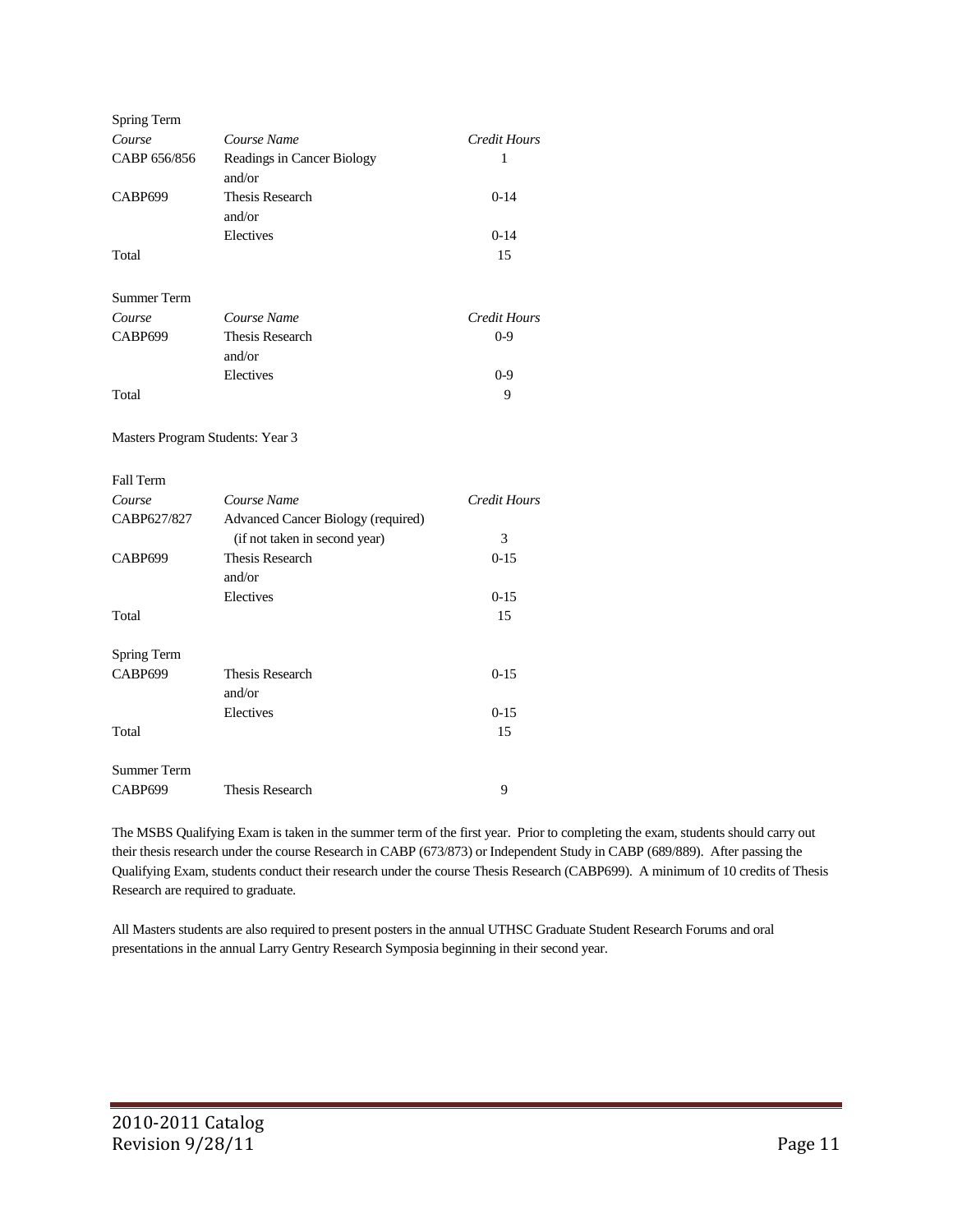Advanced Courses in the Cancer Biology Track

### Advanced Cancer Biology

A comprehensive examination of the cellular and molecular foundation of cancer. Topics to be covered include: neoplasia; epidemiology and etiology; the role of causative agents such as chemicals, radiation, and viruses; cell proliferation, injury, and death; oncogenes; tumor suppressor genes; and an overview of cancer therapy.

### Readings in Cancer Biology

A readings and discussion course that will examine classic and current research publications from within the broad realm of cancer biology.

### Independent Study in Cancer Biology

In-depth study of research areas chosen by individual faculty. Examples of such topics may be: gene therapy of cancer, drug therapy and resistance, hormonal carcinogenesis, epigenetic mechanisms of oncogenesis.

# **Doctor of Philosophy in Biomedical Science: Cardiovascular and Metabolic Diseases Track**

### **Department of Physiology and Pharmacology**

*Nader G. Abraham, Ph.D., chair Andrew Beavis, Ph.D., track director*

The Cardiovascular and Metabolic Diseases track in the Biomedical Sciences Graduate program at the UT College of Medicine on the Health Science Campus nurtures students and provides them with the necessary tools to pursue an independent career in biomedical sciences. The program encompasses a unique interdisciplinary approach to train students to conduct research in the underlying molecular mechanisms of diseases that have profound impact on human health.

The program draws on faculty research strengths in signal transduction, genetics, molecular and cellular biology, gene microarrays, genomics, proteomics, gene knockout and transgenics, tissue culture, and protein and carbohydrate biochemistry. The CVMD faculty members are not only drawn from its associated department, the Department of Physiology and Pharmacology, and from the Center for Diabetes and Endocrine Research (CeDER), but also from other departments including the Departments of Medicine, Biochemistry and Cancer Biology, Medical Microbiology and Immunology, Orthopedics, Neurosciences and Urology. Modern, well-equipped research facilities are available through the participating departments. The CVMD program offers degrees of Doctor of Philosophy (Ph.D.) and MS in biomedical sciences (MSBS). The program also offers these graduate degrees in combination with the Medical Degree (MD) that is offered by the medical school. Students from the four programs, PhD, MSBS, MD/PhD and MD/MSBS, follow a well-defined program that includes core courses, journal clubs, seminars, laboratory rotations, independent research, and electives in the area of interest. Students select faculty advisors and begin their independent dissertation research following the laboratory rotations in the biomedical science core curriculum. The curriculum is designed to enable students, guided by their advisors, to develop the expertise that prepares them for a successful career in research and education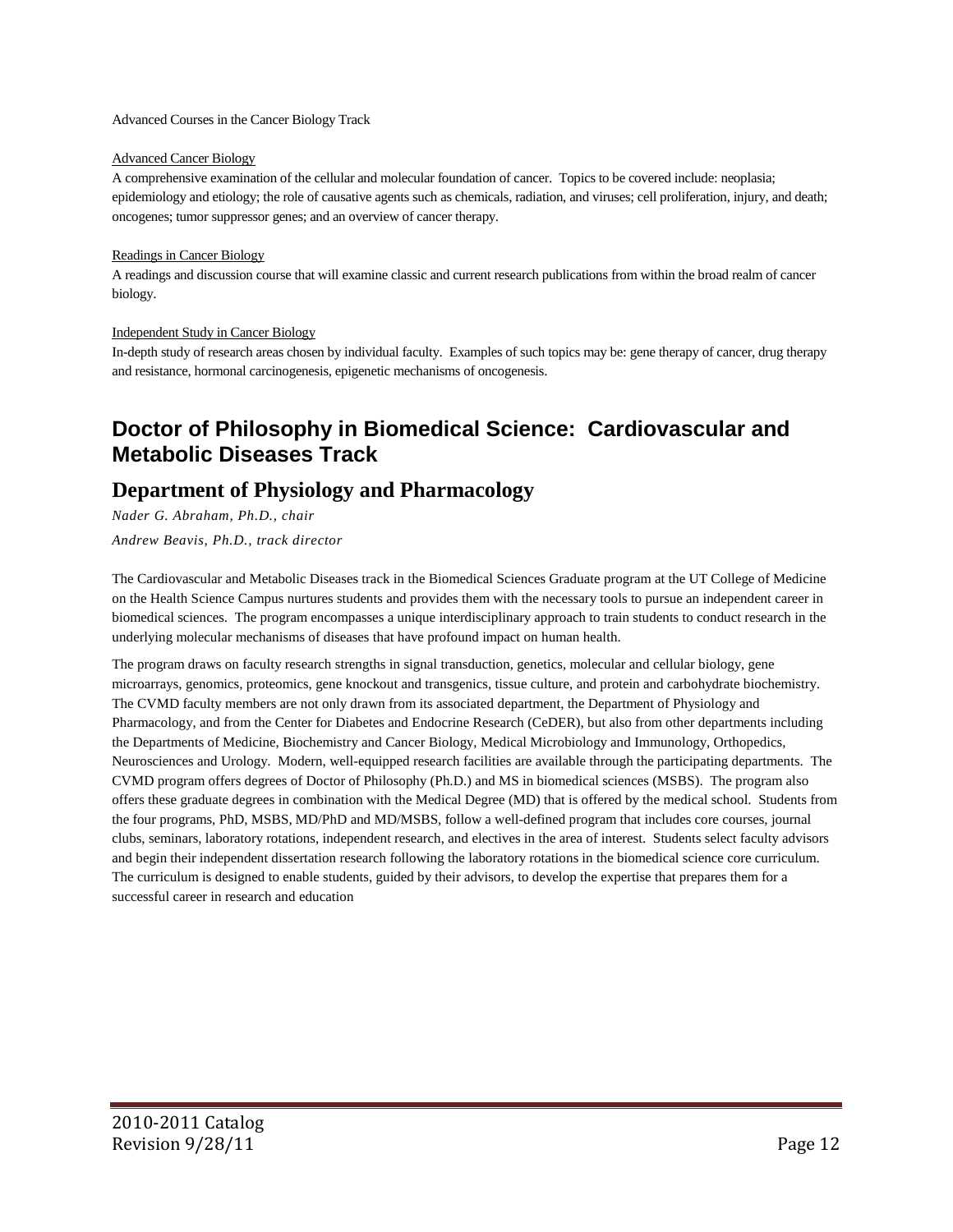### Ph.D. Program Students: Year 1

| Fall Term (all are required)   |                                                    |                     |  |
|--------------------------------|----------------------------------------------------|---------------------|--|
| Course                         | Course Name                                        | Credit Hours        |  |
|                                | <b>Introduction to Biomedical Research</b>         | $\Omega$            |  |
|                                | Current Problems and Research Approaches (CPRA) in |                     |  |
| <b>BMSP633/833</b>             | CPRA in Protein Structure and Catalysis            | 2.5                 |  |
| BMSP634/834                    | CPRA in Genes and Genomes                          | 2.5                 |  |
| BMSP636/836                    | <b>CPRA</b> in Cell Membranes                      | 3                   |  |
| BMSP638/838                    | Methods in Biomedical Sciences                     | 3                   |  |
| INDI602/802                    | "On Being a Scientist"                             | 1                   |  |
| BMSP639/839                    | Mentored Research (one 8 week lab rotation)        | 3                   |  |
|                                |                                                    |                     |  |
| Total                          |                                                    | 15                  |  |
|                                |                                                    |                     |  |
| Spring Term (all are required) |                                                    |                     |  |
| Course                         | Course Name                                        | <b>Credit Hours</b> |  |
| BMSP631/831                    | Systems Pathophysiology I                          | 2.5                 |  |
| BMSP632/832                    | Systems Pathophysiology II                         | 2.5                 |  |
| BMSP635/835                    | CPRA in Cell Biology and Signaling                 | 3                   |  |
| BMSP639/839                    | Mentored Research (two 8 week lab rotations)       | 6                   |  |
| CVMD660/860                    | Journal Paper Review in CVMD                       | 1                   |  |
|                                |                                                    |                     |  |
| Total                          |                                                    | 15                  |  |
|                                |                                                    |                     |  |
| <b>Summer Term</b>             |                                                    |                     |  |
| Course                         | Course Name                                        | <b>Credit Hours</b> |  |
| PUBH532/732                    | Statistical Methods I,                             |                     |  |
|                                | (required BMS core course)                         | 3                   |  |
| CVMD673/873                    | Research in CVMD                                   | $0 - 8$             |  |
| BMSP639/839                    | <b>Mentored Research</b>                           |                     |  |
|                                | (if an additional rotations is necessary)          | $0 - 8$             |  |
|                                |                                                    |                     |  |
| Total                          |                                                    | 11                  |  |
|                                |                                                    |                     |  |
|                                |                                                    |                     |  |

Ph.D. Program Students: Year 2 And Beyond

In addition to the BMS core requirements, PhD students in the CVMD track will be required to take the following courses to graduate:

| Course      | Course Name                                                           | Credit Hours |
|-------------|-----------------------------------------------------------------------|--------------|
| CVMD630/830 | Seminars in CVMD (fall and spring)                                    |              |
|             | (required in fall and spring semesters of the 2nd, 3rd and 4th years) |              |
| CVMD650/850 | Advanced Topics in CVMD (Fall)                                        |              |
| CVMD660/860 | Journal Paper Review in CVMD (fall and spring) 1                      |              |
|             | (required in fall and spring semesters of the 2nd and 3rd years)      |              |
| BMSP625/825 | Grant Writing Workshop (spring)                                       |              |

Curriculum to include advanced electives in CVMD or other areas to make up the required number of didactic credit hours.

The Ph.D. Qualifying Exam is taken at the end of the second year.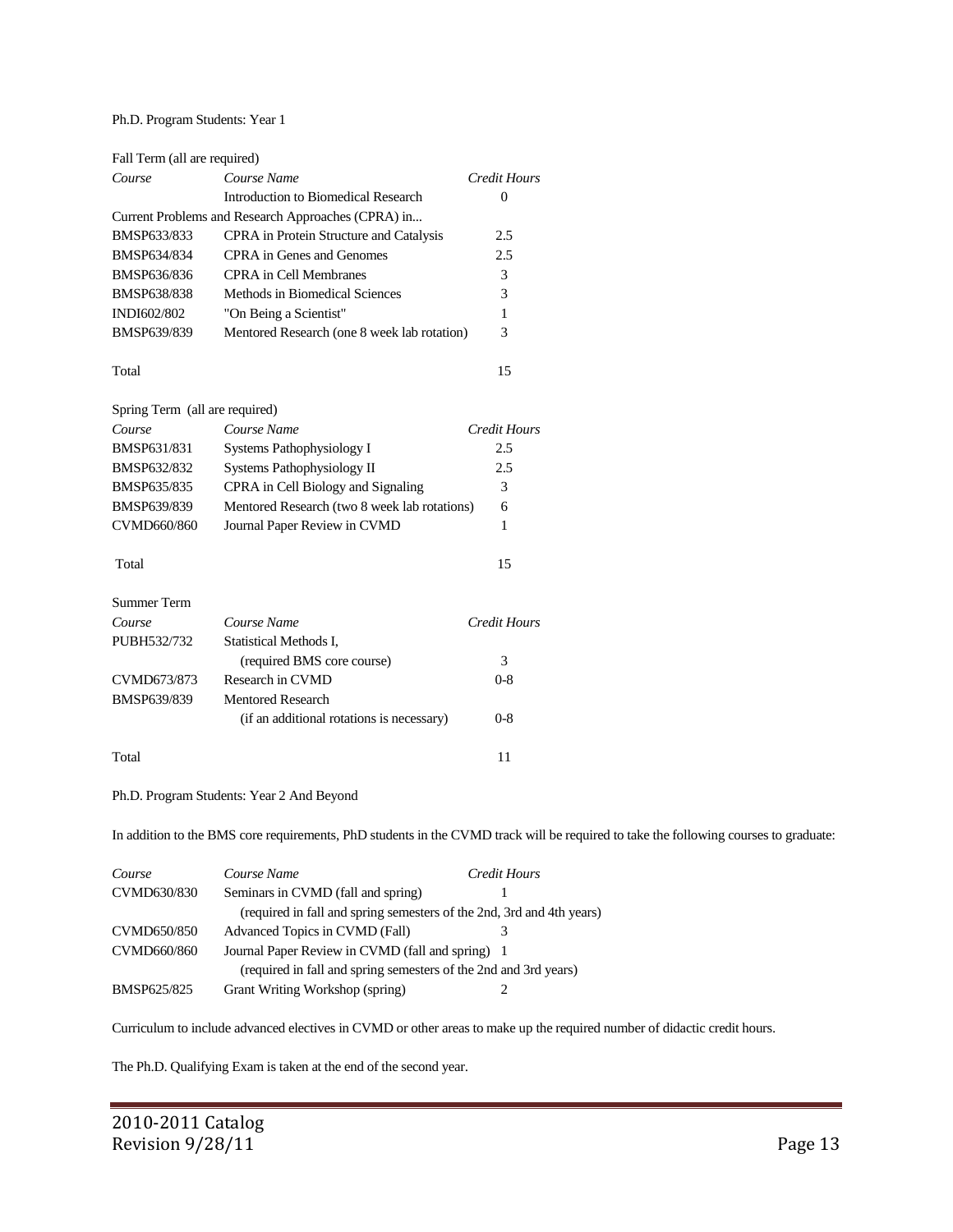Prior to passing this exam, the student carries out their research under the course Research in CVMD (CVMD 673/873, 1-15 credit hours) or in some cases Independent Study in CVMD (CVMD 689/889). After passing the Ph.D. Candidacy Exam, the student carries out their research under the course Dissertation Research (CVMD 999). A minimum of 30 credits of Dissertation Research are required for graduation.

Senior students will also be required to present a seminar describing their work as part of the CVMD track seminar series. All students will also be expected to present a poster in the UTHSC Research Forum and present a poster or oral presentation at the CVMD Student Research Forum and the Pharmacology Research Colloquium. The Pharmacology Research Colloquium is held on a rotating basis at UT HSC, Michigan State University, the University of Michigan and Wayne State University. It is an annual event in which the students of "pharmacology" departments at the respective Medical Schools have participated in since 1973. These events provide students with excellent opportunities for developing skills in organizing, presenting and discussing their work.

Typical course schedules for years 2-4 Ph.D. Program Students: Year 2

Fall Term

| Course      | Course Name                                    | <b>Credit Hours</b> |
|-------------|------------------------------------------------|---------------------|
| CVMD650/850 | Advanced Topics in CVMD (Fall)                 | 3                   |
| CVMD630/830 | Seminars in CVMD (fall and spring)             | 1                   |
| CVMD660/860 | Journal Paper Review in CVMD (fall and spring) | $\mathbf{1}$        |
| CVMD673/873 | Research in CVMD                               | $0-10$              |
|             | and/or                                         |                     |
| CVMD689/889 | Independent Study in CVMD                      | $0-10$              |
|             | and/or                                         |                     |
|             | Electives                                      | $0-10$              |
| Total       |                                                | 15                  |
| Spring Term |                                                |                     |
| Course      | Course Name                                    | <b>Credit Hours</b> |
| CVMD630/830 | Seminars in CVMD (fall and spring)             | 1                   |
| CVMD660/860 | Journal Paper Review in CVMD (fall and spring) | 1                   |
| BMSP625/825 | Grant Writing Workshop (spring)                | $\overline{2}$      |
| CVMD673/873 | Research in CVMD                               | $0 - 11$            |
|             | and/or                                         |                     |
| CVMD689/889 | Independent Study in CVMD                      | $0 - 11$            |
|             | and/or                                         |                     |
|             | Electives                                      | $0 - 11$            |
| Total       |                                                | 15                  |
| Summer      |                                                |                     |
| Course      | Course Name                                    | Credit Hours        |
| CVMD673/873 | Research in CVMD                               | $0 - 11$            |
|             | and/or                                         |                     |
| CVMD689/889 | Independent Study in CVMD                      | $0 - 11$            |
|             | and/or                                         |                     |
|             | Electives                                      | $0 - 11$            |
| Total       |                                                | 11                  |

Second Year Qualifying Examination (successful completion required in spring or summer semester)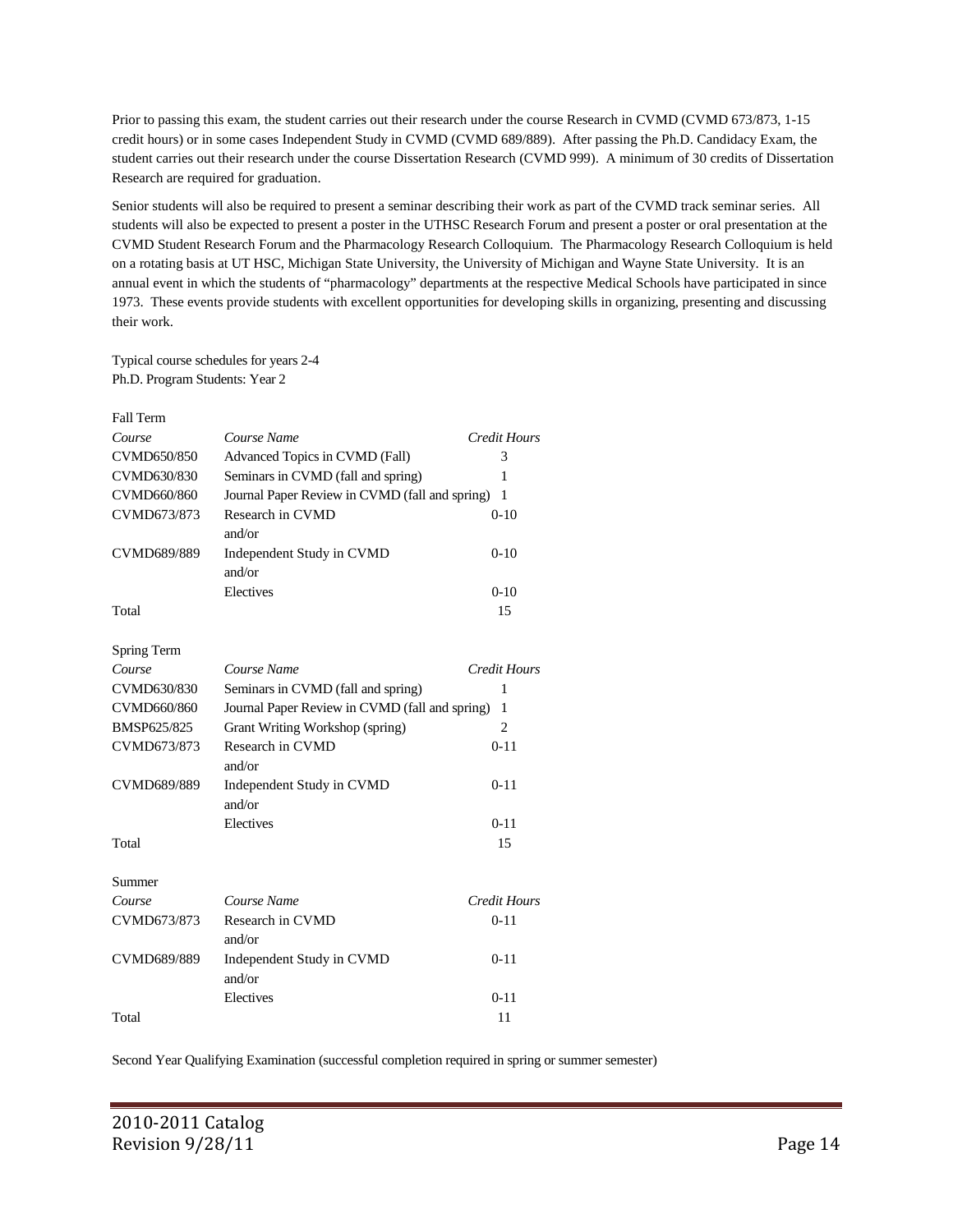Ph.D. Program Students: Year 3

| Fall Term               |                                                |              |
|-------------------------|------------------------------------------------|--------------|
| Course                  | Course Name                                    | Credit Hours |
| CVMD630/830             | Seminars in CVMD (fall and spring)             | 1            |
| CVMD660/860             | Journal Paper Review in CVMD (fall and spring) | 1            |
| CVMD999                 | <b>Dissertation Research</b>                   | 13           |
| Total                   |                                                | 15           |
| Spring                  |                                                |              |
| Course                  | Course Name                                    | Credit Hours |
| CVMD630/830             | Seminars in CVMD (fall and spring)             | 1            |
| CVMD660/860             | Journal Paper Review in CVMD (fall and spring) | 1            |
| CVMD999                 | <b>Dissertation Research</b>                   | 13           |
| Total                   |                                                | 15           |
| Summer                  |                                                |              |
| Course                  | Course Name                                    | Credit Hours |
| CVMD999                 | <b>Dissertation Research</b>                   | 11           |
|                         | Ph.D. Program Students: Year 4 and beyond      |              |
| Fall, spring and summer |                                                |              |
| CVMD630/830             | Seminars in CVMD (fall and spring)             | 1            |
| CVMD999                 | <b>Dissertation Research</b>                   | 10 or 14     |

Total 11 or 15

# **Master of Science in Biomedical Science: Cardiovascular and Metabolic Diseases Track**

Masters Program Students: Year 1

| Fall Term (all are required)                       |                                             |
|----------------------------------------------------|---------------------------------------------|
| Course Name                                        | Credit Hours                                |
| Introduction to Biomedical Research                | $\theta$                                    |
| Current Problems and Research Approaches (CPRA) in |                                             |
| <b>CPRA</b> in Protein Structure and Catalysis     | 2.5                                         |
| CPRA in Genes and Genomes                          | 2.5                                         |
| CPRA in Cell Membranes                             | 3                                           |
| Methods in Biomedical Sciences                     | 3                                           |
| "On Being a Scientist"                             | 1                                           |
|                                                    | 3                                           |
|                                                    | 15                                          |
|                                                    | Mentored Research (one 8 week lab rotation) |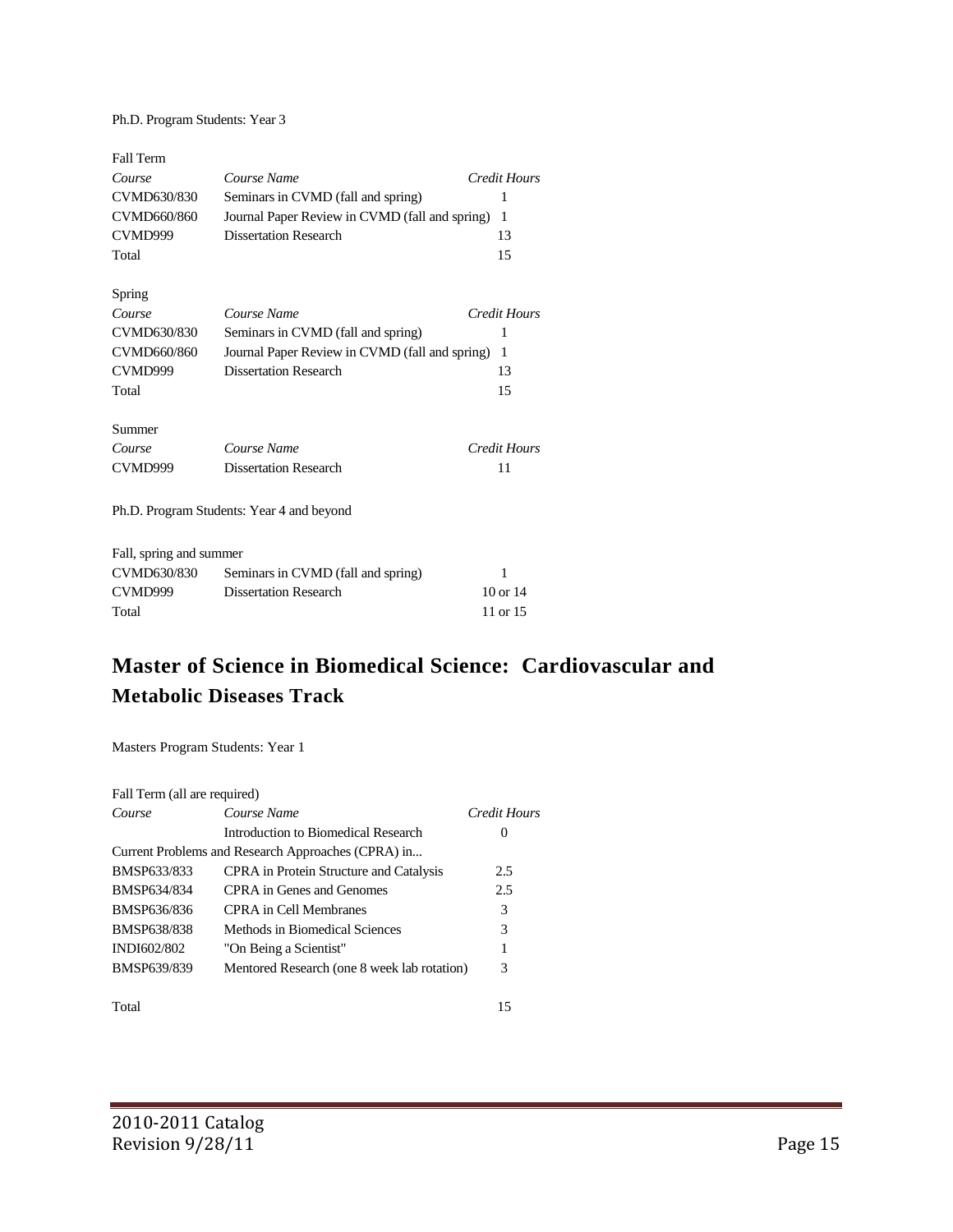| Spring Term (all are required) |                                         |              |  |
|--------------------------------|-----------------------------------------|--------------|--|
| Course                         | Course Name                             | Credit Hours |  |
| CVMD660/860                    | Journal Paper Review in CVMD            | 1            |  |
| <b>BMSP631/831</b>             | Systems Pathophysiology I, or           | 2.5          |  |
| BMSP635/835                    | CPRA in Cell Biology and Signaling      | 3            |  |
|                                | Electives                               | $0-12$       |  |
| CVMD673/873                    | Research in CVMD                        | $0-12$       |  |
| BMSP639/839                    | <b>Mentored Research</b>                | $0 - 6$      |  |
|                                | (1 or 2 rotations if needed)            |              |  |
| Total                          | $12 - 15$                               |              |  |
|                                |                                         |              |  |
| <b>Summer Term</b>             |                                         |              |  |
| Course                         | Course Name                             | Credit Hours |  |
| PUBH532/732                    | Statistical Methods I,                  | 3            |  |
|                                | (required BMS core course)              |              |  |
| CVMD673/873                    | Research in CVMD                        | $0 - 6$      |  |
| BMSP639/839                    | <b>Mentored Research</b>                | $0 - 6$      |  |
|                                | (if additional rotations are necessary) |              |  |
|                                |                                         |              |  |
| Total                          |                                         | 9            |  |
|                                |                                         |              |  |

The MSBS First Year Qualifying Examination (successful completion required in summer term) is taken at the end of the first year.

### Masters Program Students: Year 2 And Beyond

In addition to the BMS core requirements, MSBS students in the CVMD track will be required to take the following courses:

| Course      | Course Name                               | Credit Hours |
|-------------|-------------------------------------------|--------------|
| BMSP631/831 | Systems Pathophysiology I                 | 2.5          |
|             | (if not taken in year 1) or               |              |
| BMSP635/835 | CPRA in Cell Biology and Signaling        | 3            |
|             | (if not taken in year 1)                  |              |
| CVMD630/830 | Seminars in CVMD                          |              |
|             | (required for students in their 2nd year) |              |
| CVMD660/860 | Journal Paper Review in CVMD              |              |
|             | (required by students in their 2nd year)  |              |

Curriculum includes advanced electives in CVMD or other areas to make up the required number of didactic credit hours. A minimum of 10 credits of Thesis Research (CVMD 699/899) are required for graduation.

#### Masters Program Students: Year 2

| Course Name                  | Credit Hours |
|------------------------------|--------------|
| Seminars in CVMD             |              |
| Journal Paper Review in CVMD | 1            |
| Thesis Research              | $0-13$       |
| and/or                       |              |
| Electives                    | $0-13$       |
|                              | 15           |
|                              |              |

Spring Term

2010-2011 Catalog Revision 9/28/11 Page 16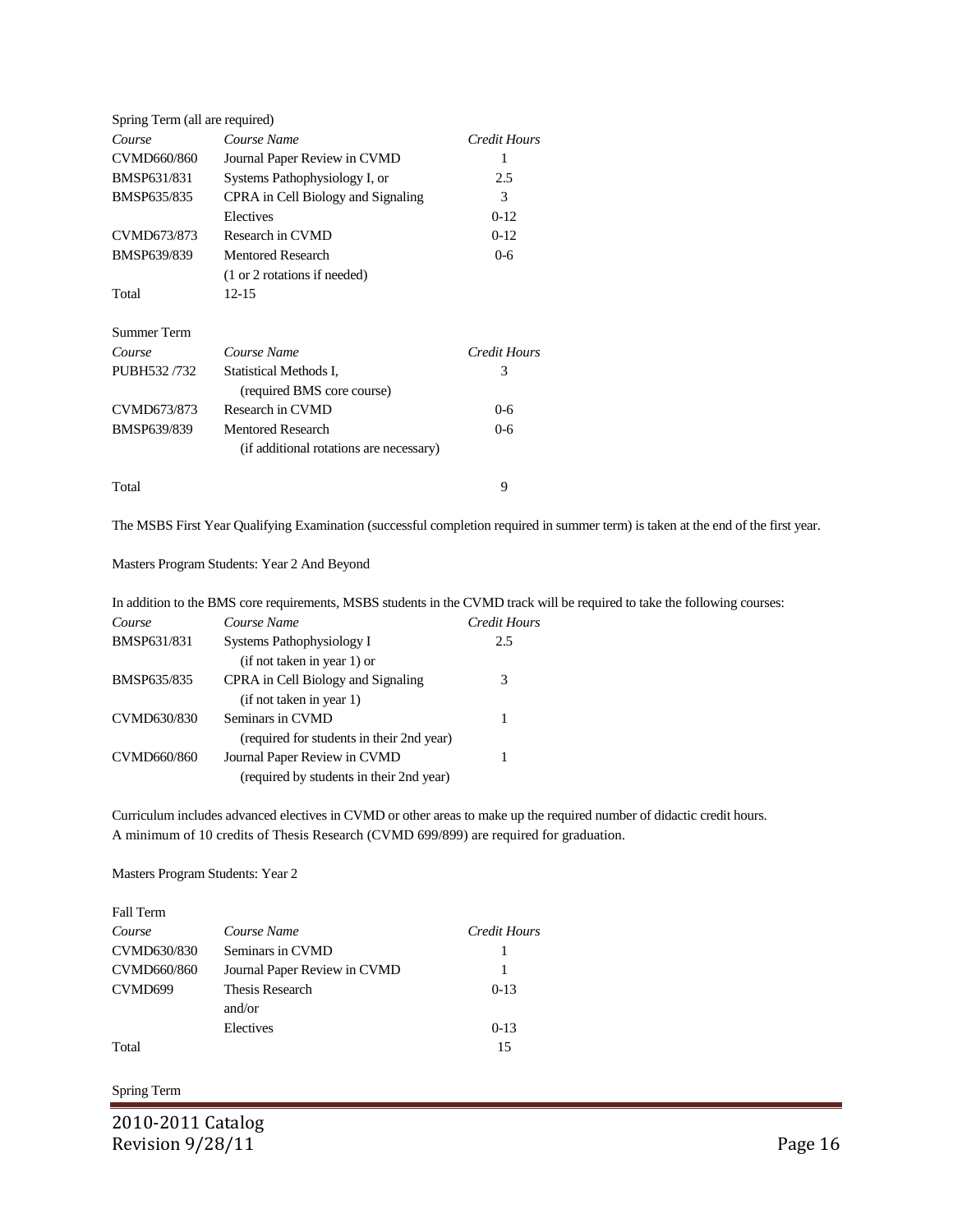| Course                           | Course Name                               | Credit Hours |
|----------------------------------|-------------------------------------------|--------------|
| BMSP631/831                      | Systems Pathophysiology I                 | 2.5          |
|                                  | (if not taken in year 1) or               |              |
| BMSP635/835                      | CPRA in Cell Biology and Signaling        | 3            |
|                                  | (if not taken in year 1)                  |              |
| CVMD630/830                      | Seminars in CVMD                          | 1            |
|                                  | (required for students in their 2nd year) |              |
| CVMD660/860                      | Journal Paper Review in CVMD              | 1            |
|                                  | (required by students in their 2nd year)  |              |
| CVMD699                          | <b>Thesis Research</b>                    | $0-10$       |
|                                  | and/or                                    |              |
|                                  | Electives                                 | $0-10$       |
| Total                            |                                           | 15           |
|                                  |                                           |              |
| Summer Term                      |                                           |              |
| Course                           | Course Name                               | Credit Hours |
| CVMD699                          | <b>Thesis Research</b>                    | $0 - 9$      |
|                                  | and/or                                    |              |
|                                  | Electives                                 | $0 - 9$      |
| Total                            |                                           | 9            |
|                                  |                                           |              |
| Masters Program Students: Year 3 |                                           |              |
|                                  |                                           |              |
| <b>Fall Term</b>                 |                                           |              |
| Course                           | Course Name                               | Credit Hours |
| CVMD699                          | <b>Thesis Research</b>                    | $0-15$       |
|                                  | and/or                                    |              |
|                                  | Electives                                 | $0-15$       |
| Total                            |                                           | 15           |
|                                  |                                           |              |
| Spring Term                      |                                           |              |
| CVMD699                          | <b>Thesis Research</b>                    | $0-15$       |
|                                  | and/or                                    |              |
|                                  | Electives                                 | $0-15$       |
| Total                            |                                           | 15           |
|                                  |                                           |              |
| <b>Summer Term</b>               |                                           |              |

| -------------------- |                 |  |
|----------------------|-----------------|--|
| CVMD699              | Thesis Research |  |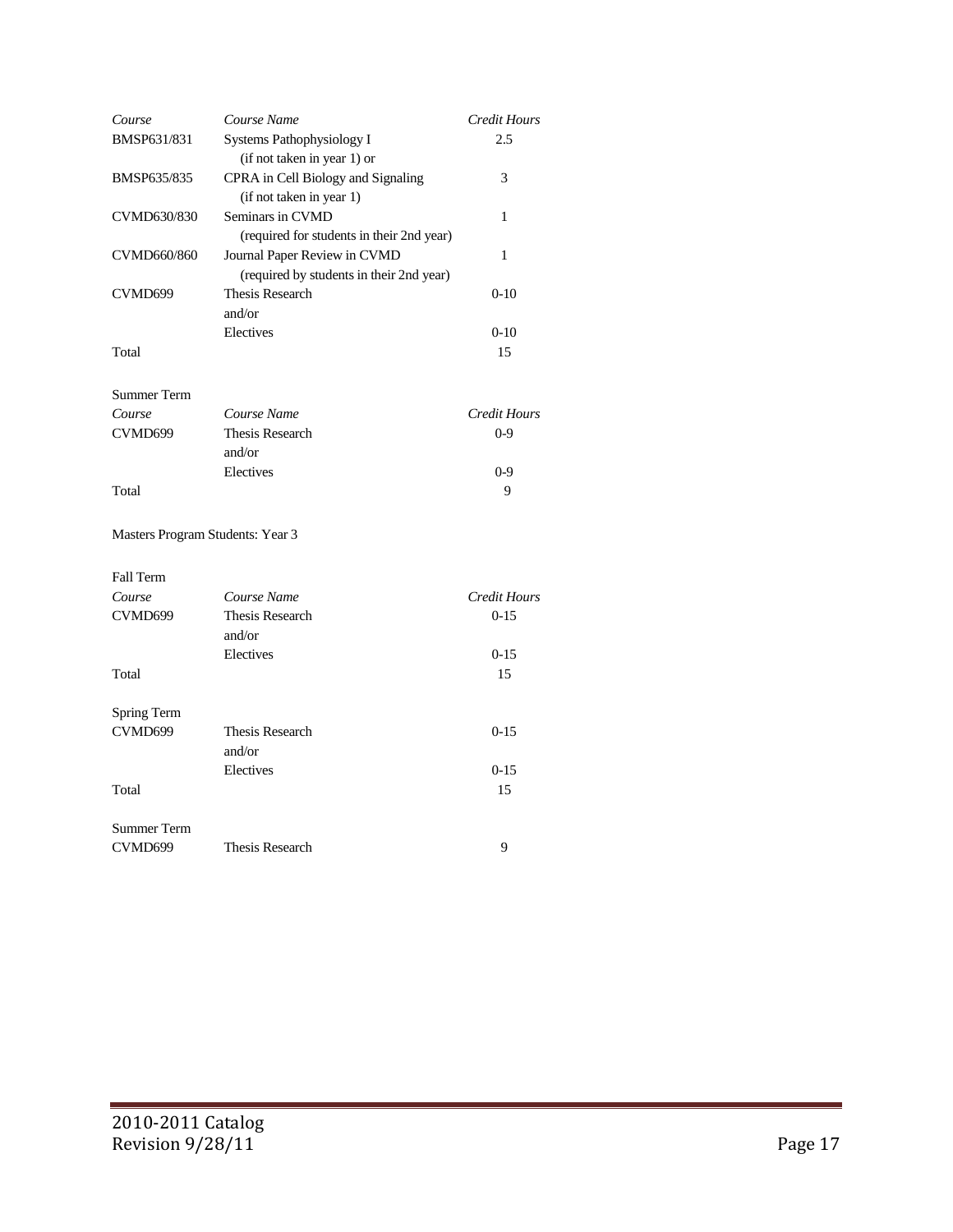# **Doctor of Philosophy in Biomedical Science: Infection, Immunity, and Transplantation Track**

### **Department of Medical Microbiology and Immunology**

*Akira Takashima, Ph.D., M.D., chair*

*Z. Kevin Pan, Ph.D., Track Director*

The Infection, Immunity and Transplantation training program at the University of Toledo on the Health Science Campus offers the Ph.D., M.D./Ph.D., and M.S.B.S. degrees through the interdisciplinary degree programs in Medical Sciences. The primary goal of the doctoral program in Infection, Immunity and Transplantation is to train students for independent, creative careers in research and/or teaching. The curriculum for the Ph.D. degree consists of a core of concentrated course work in the first year, followed by specialized elective courses and an emphasis on laboratory research. Elective courses are offered in advanced immunity, microbiology of human infections, advanced virology and cellular and molecular biology of pathogenic bacteria. Other training activities include an annual combined journal club and seminar course (current topics in IIT), participation in annual IIT student research forums and graduate school student poster forums, presentation of formal third-year seminars and above to track faculty and students, and the completion of a written dissertation or thesis and its oral defense. Students also are encouraged to present their findings at local, national and international meetings in their fields.

During the first two semesters, each student rotates through three research laboratories, conducting short-term projects, gaining exposure to techniques and identifying potential areas for further investigation. At the end of the second semester, each student selects a major advisor who directs the student's doctoral or masters research. A faculty advisory committee is also jointly chosen by the student and advisor to supervise academic progress toward completion of the Ph.D. or MSBS degree.

IIT required and elective courses:

*Course Course Name Credit Hours* IITP603/803 Current Topics in IIT 1 The course includes attendance at biweekly seminars given by invited speakers and on an alternating biweekly basis the presentation of papers related to the seminar topics. This course may be repeated for credit. IITP602/802 Advanced Immunology 1 Student led discussion of recent literature supporting key concepts in the human immune response. Discussions will focus on how current research impacts our understanding of specific responses.

MICB689/889 Independent Study in Medical Microbiology and Immunology 1-15 This course includes intensive study in a field of interest, including theoretical and experimental work. This course may be repeated for credit.

MICB620/820 Microbiology of Human Infections 3 The course provides a broad survey of bacteria, viruses and fungi causing human infections by lecture, lab exercises and review of current scientific literature.

IITP601/801 IIT Systems Pathophysiology (elective) 2 This course is a mini course that presents current understanding of the pathogenic mechanisms of selected microbes and the impact of the immune system on disease and its prevention.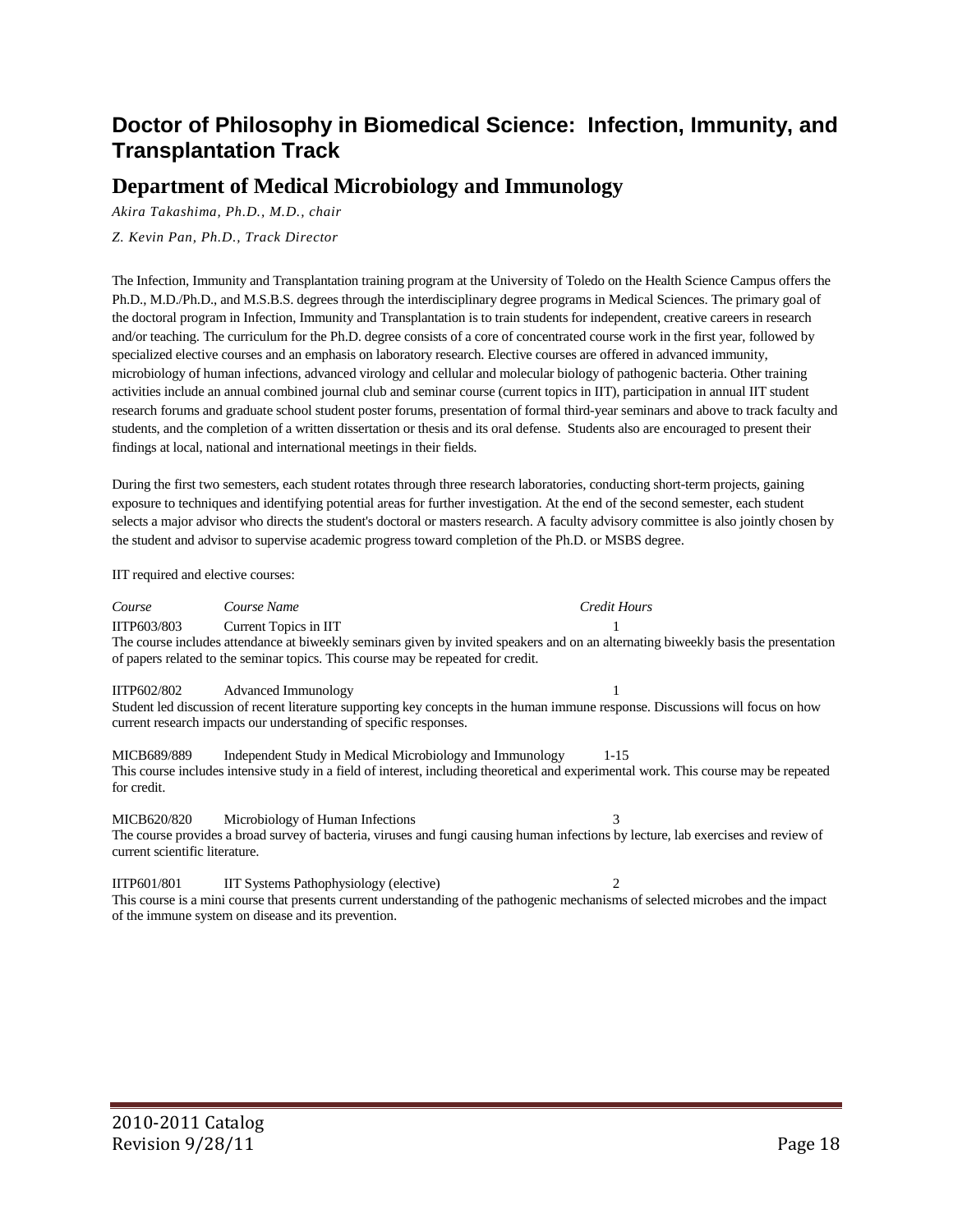### Ph.D. Program Students: Year 1

| Fall Term (all are required)   |                                                                       |                |
|--------------------------------|-----------------------------------------------------------------------|----------------|
| Course                         | Course Name                                                           | Credit Hours   |
|                                | Introduction to Biomedical Research                                   | 0              |
|                                | Current Problems and Research Approaches (CPRA) in                    |                |
| BMSP633/833                    | CPRA in Protein Structure and Catalysis                               | 2.5            |
| BMSP634/834                    | <b>CPRA</b> in Genes and Genomes                                      | 2.5            |
| BMSP636/836                    | <b>CPRA</b> in Cell Membranes                                         | 3              |
| <b>BMSP638/838</b>             | Methods in Biomedical Sciences                                        | 3              |
| INDI602/802                    | "On Being a Scientist"                                                | 1              |
| BMSP639/839                    | <b>Mentored Research</b>                                              |                |
|                                | (one 8 week lab rotation)                                             | 3              |
| Total                          |                                                                       | 15             |
| Spring Term (all are required) |                                                                       |                |
| Course                         | Course Name                                                           | Credit Hours   |
| BMSP631/831                    | Systems Pathophysiology I                                             | 3              |
| BMSP632/832                    | Systems Pathophysiology II                                            | $\overline{c}$ |
| BMSP635/835                    | CPRA in Cell Biology and Signaling                                    | 3              |
| BMSP639/839                    | <b>Mentored Research</b>                                              | 6              |
|                                | (two 8 week lab rotations)                                            |                |
| IITP603/803                    | <b>Current Topics IIT</b>                                             | 1              |
| Total                          |                                                                       | 15             |
| Summer Term                    |                                                                       |                |
| Course                         | Course Name                                                           | Credit Hours   |
| PUBH532/732                    | Statistical Methods I,                                                |                |
|                                | (required BMS core course)                                            | 3              |
| IITP689/889                    | Research in IIT                                                       | $0 - 8$        |
| BMSP639/839                    | <b>Mentored Research</b>                                              |                |
|                                | (additional rotations are possible)                                   | $0 - 8$        |
| Total                          |                                                                       | 11             |
| Ph.D. Program Students: Year 2 |                                                                       |                |
| Fall Term                      |                                                                       |                |
| Course                         | Course Name                                                           | Credit Hours   |
| <b>IITP 602/802</b>            | Advanced Immunology (required)                                        | 1              |
| MICB 689/889                   | Independent Study in Medical Microbiology<br>and Immunology<br>and/or | $0-15$         |
| IITP689/889                    | Research in IIT                                                       | $0 - 15$       |
|                                | and/or                                                                |                |
|                                | Electives                                                             | $0 - 15$       |
| Total                          |                                                                       | 15             |
|                                |                                                                       |                |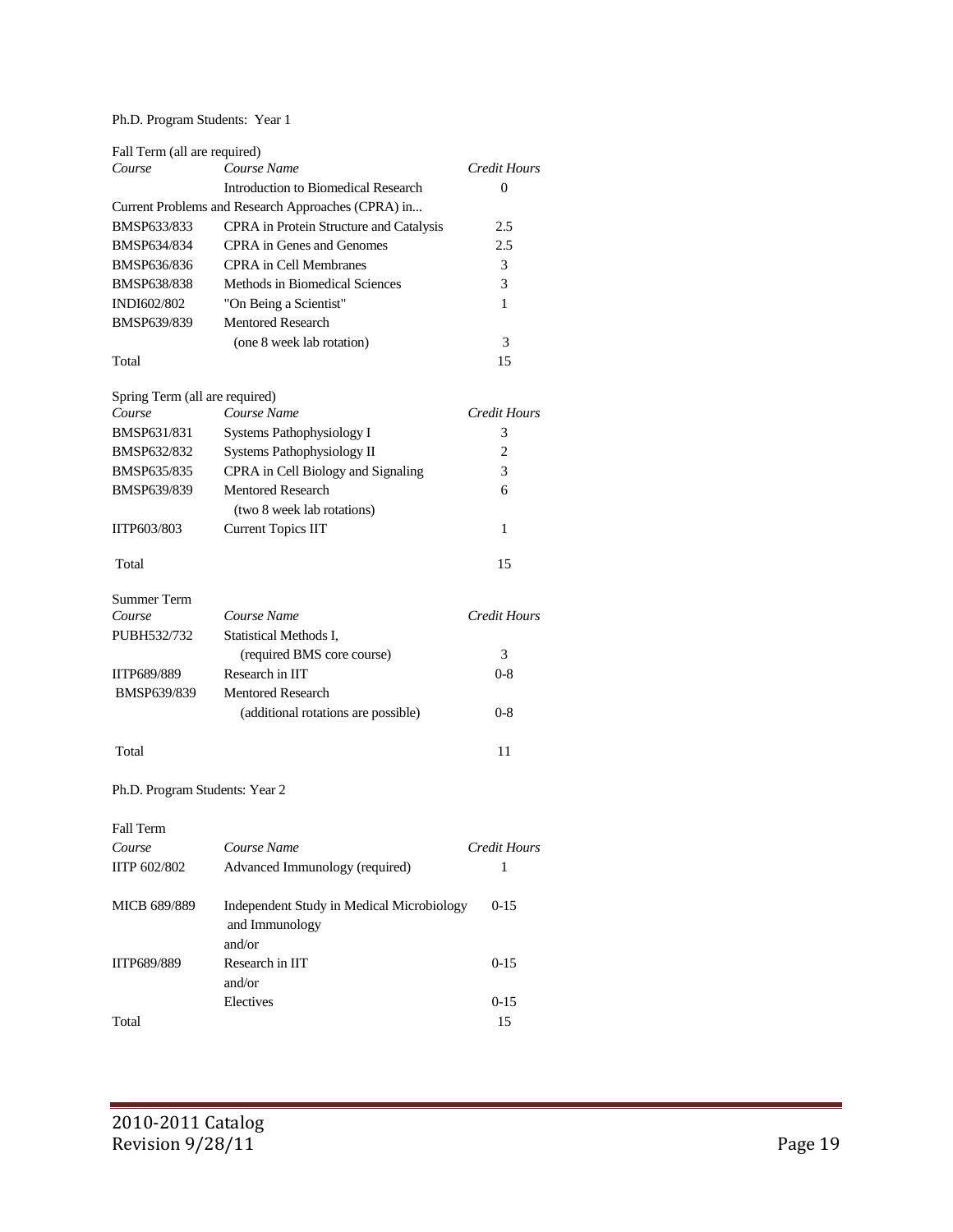| Spring Term  |                                                                       |              |
|--------------|-----------------------------------------------------------------------|--------------|
| Course       | Course Name                                                           | Credit Hours |
| IITP 603/803 | Current Topics in IIT                                                 | 1            |
| MICB 689/889 | Independent Study in Medical Microbiology<br>and Immunology<br>and/or | $0-14$       |
| IITP689/889  | Research in IIT<br>and/or                                             | $0-14$       |
|              | Electives                                                             | $0-14$       |
| Total        |                                                                       | 15           |
| Summer       |                                                                       |              |
| Course       | Course Name                                                           | Credit Hours |
| MICB 689/889 | Independent Study in Medical Microbiology<br>and Immunology<br>and/or | $0 - 11$     |
| IITP689/889  | Research in IIT<br>and/or                                             | $0 - 11$     |
|              | Electives                                                             | $0 - 11$     |
| Total        |                                                                       | 11           |

Second Year Qualifying Examination (successful completion required in spring or summer semester)

### Ph.D. Program Students: Year 3

| Fall Term      |                              |              |
|----------------|------------------------------|--------------|
| Course         | Course Name                  | Credit Hours |
| IITP 603/803   | Current Topics in IIT        |              |
| <b>IITP999</b> | <b>Dissertation Research</b> | 14           |
| Total          |                              | 15           |
| Spring         |                              |              |
| Course         | Course Name                  | Credit Hours |
| <b>IITP999</b> | <b>Dissertation Research</b> | 14           |
| IITP 603/803   | Current Topics in IIT        | 1            |
| Total          |                              | 15           |
| Summer         |                              |              |
| Course         | Course Name                  | Credit Hours |
| <b>IITP999</b> | <b>Dissertation Research</b> | 11           |

Third Year and Above Student Seminar (required in fall or spring semester)

Ph.D. Program Students: Year 4 and above

Fall, Spring and Summer All Dissertation Research (IITP999)

The Ph.D. Qualifying Exam is taken in the spring semester or summer term of the second year. Prior to completing the exam, students should carry out their dissertation research under the course Independent Study in Medical Microbiology and Immunology MICB (689/889) or Research in IIT (689/889). After passing the Qualifying Exam, students conduct their research under the course Dissertation Research (IITP999). A minimum of 30 credits of Dissertation Research are required to graduate.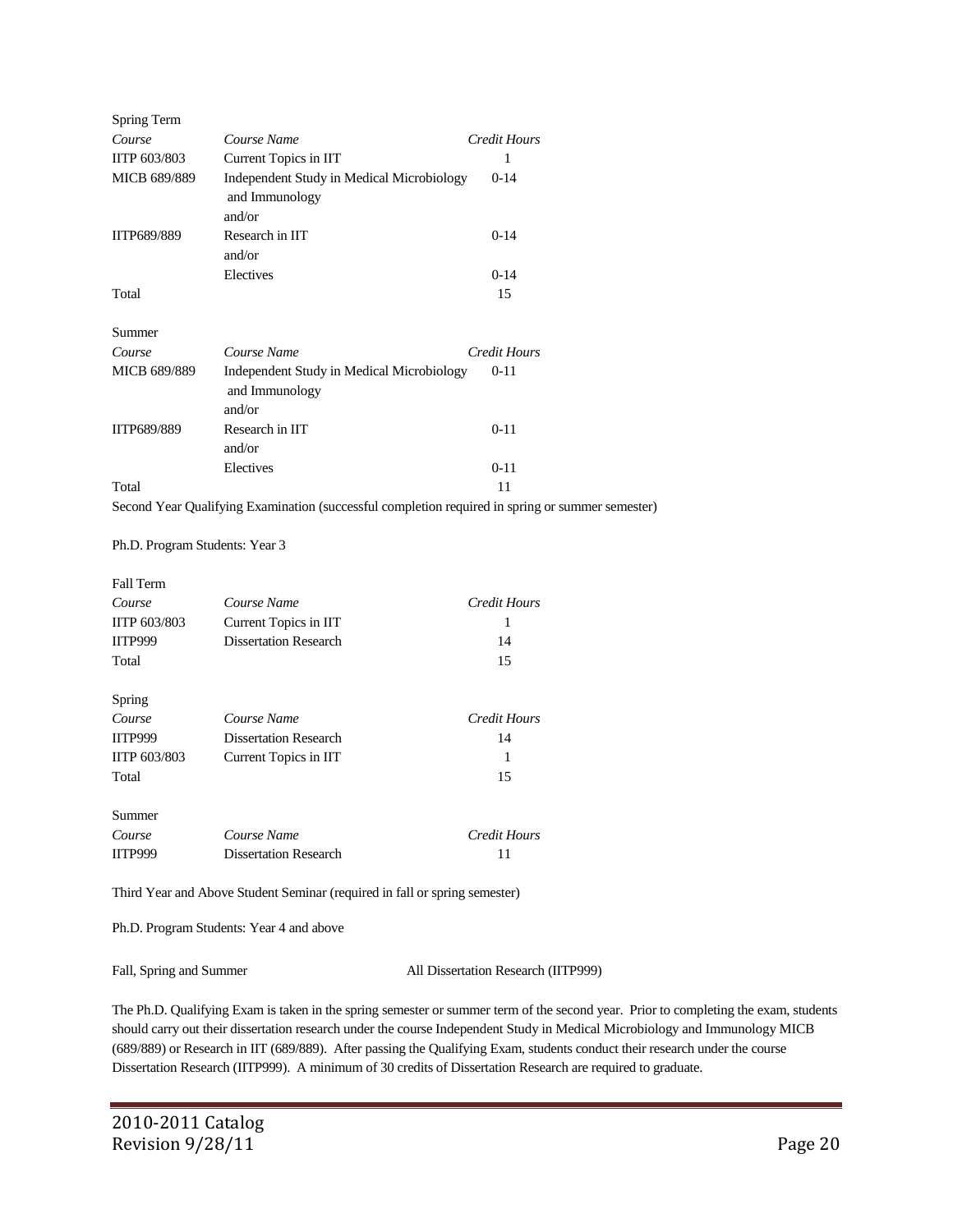# **Master of Science in Biomedical Science: Infection, Immunity, and Transplantation Track**

The IIT track participates in the masters in biomedical sciences training program. Students are expected to complete a core curriculum similar to that of doctoral students but with some of the courses as elective offerings, to experience one or more rotations before selecting a major advisor and thesis laboratory. In addition to 40 credit hours in didactic and other courses, including a minimum of 10 credit hours of thesis research, students are required to successful pass a qualifying exam and to write and defend a research thesis. Students usually complete the degree requirements in 2-3 years.

### MSBS Program Students: Year 1

| Fall Term (all are required)             |                                                    |                     |
|------------------------------------------|----------------------------------------------------|---------------------|
| Course                                   | Course Name                                        | <b>Credit Hours</b> |
|                                          | <b>Introduction to Biomedical Research</b>         | 0                   |
|                                          | Current Problems and Research Approaches (CPRA) in |                     |
| BMSP633/833                              | CPRA in Protein Structure and Catalysis            | 2.5                 |
| BMSP634/834                              | CPRA in Genes and Genomes                          | 2.5                 |
| BMSP636/836                              | <b>CPRA</b> in Cell Membranes                      | 3                   |
| BMSP638/838                              | Methods in Biomedical Sciences                     | 3                   |
| INDI602/802                              | "On Being a Scientist"                             | $\mathbf{1}$        |
| BMSP639/839                              | <b>Mentored Research</b>                           |                     |
|                                          | (one 8 week lab rotation)                          | 3                   |
| Total                                    |                                                    | 15                  |
|                                          |                                                    |                     |
|                                          |                                                    |                     |
| Spring Term (all are required)<br>Course | Course Name                                        | Credit Hours        |
| BMSP631/831                              | Systems Pathophysiology I                          | 3                   |
| BMSP632/832                              | Systems Pathophysiology II                         | 2                   |
| BMSP635/835                              | CPRA in Cell Biology and Signaling                 | 3                   |
| BMSP639/839                              | <b>Mentored Research</b>                           | 6                   |
|                                          | (two additional rotations possible)                |                     |
| IITP603/803                              | <b>Current Topics IIT</b>                          | 1                   |
|                                          |                                                    |                     |
| Total                                    |                                                    | 15                  |
| <b>Summer Term</b>                       |                                                    |                     |
| Course                                   | Course Name                                        | <b>Credit Hours</b> |
| PUBH532/732                              | <b>Statistical Methods I,</b>                      |                     |
|                                          | (required BMS core course)                         | 3                   |
| IITP689/889                              | Research in IIT                                    | $0 - 6$             |
| BMSP639/839                              | <b>Mentored Research</b>                           |                     |
|                                          | (additional rotations are possible)                | $0 - 6$             |

Total 9 First Year Qualifying Examination (successful completion required in summer term)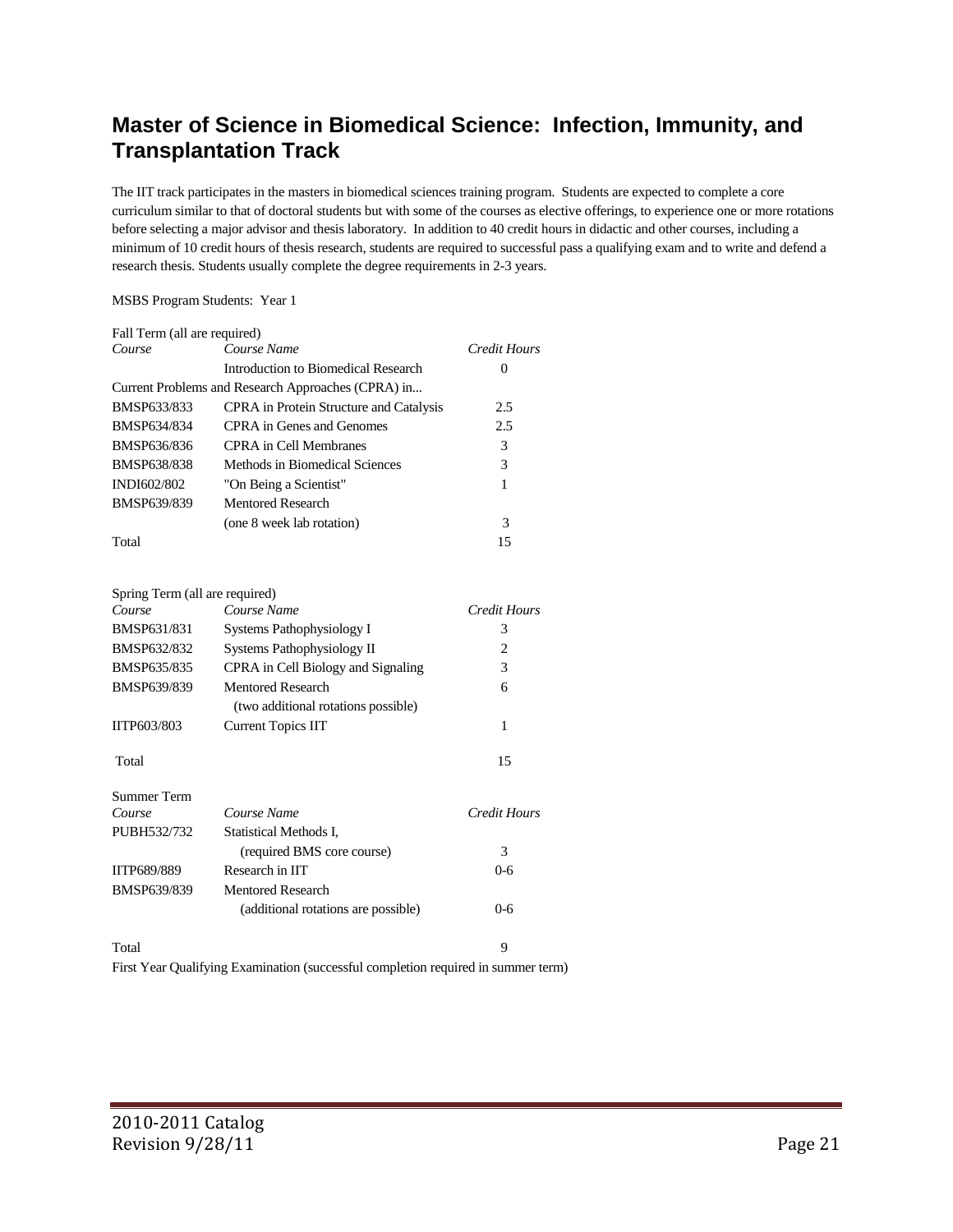### Masters Program Students: Year 2

| Fall Term                        |                                |                     |
|----------------------------------|--------------------------------|---------------------|
| Course                           | Course Name                    | Credit Hours        |
| IITP 602/802                     | Advanced Immunology (required) | 1                   |
| <b>IITP689</b>                   | Thesis Research                | $0-14$              |
|                                  | and/or                         |                     |
|                                  | Electives                      | $0 - 14$            |
| Total                            |                                | 15                  |
| Spring Term                      |                                |                     |
| Course                           | Course Name                    | <b>Credit Hours</b> |
| IITP 603/803                     | Current Topics in IIT          | 1                   |
| <b>IITP689</b>                   | Thesis Research                | $0-14$              |
|                                  | and/or                         |                     |
|                                  | Electives                      | $0 - 14$            |
| Total                            |                                | 15                  |
| Summer Term                      |                                |                     |
| Course                           | Course Name                    | Credit Hours        |
| <b>IITP689</b>                   | <b>Thesis Research</b>         | $0 - 9$             |
|                                  | and/or                         |                     |
|                                  | Electives                      | $0 - 9$             |
| Total                            |                                | 9                   |
| Masters Program Students: Year 3 |                                |                     |
| Fall Term                        |                                |                     |
| Course                           | Course Name                    | <b>Credit Hours</b> |
| <b>IITP689</b>                   | <b>Thesis Research</b>         | $0 - 15$            |
|                                  | and/or                         |                     |
|                                  | Electives                      | $0 - 15$            |
| Total                            |                                | 15                  |
| Spring Term                      |                                |                     |
| <b>ILLLE089</b>                  | Thesis Research                | $0 - 15$            |
|                                  | and/or                         |                     |
|                                  | Electives                      | $0 - 15$            |
| Total                            |                                | 15                  |
| Summer Term                      |                                |                     |
| <b>IITP689</b>                   | Thesis Research                | 9                   |
|                                  |                                |                     |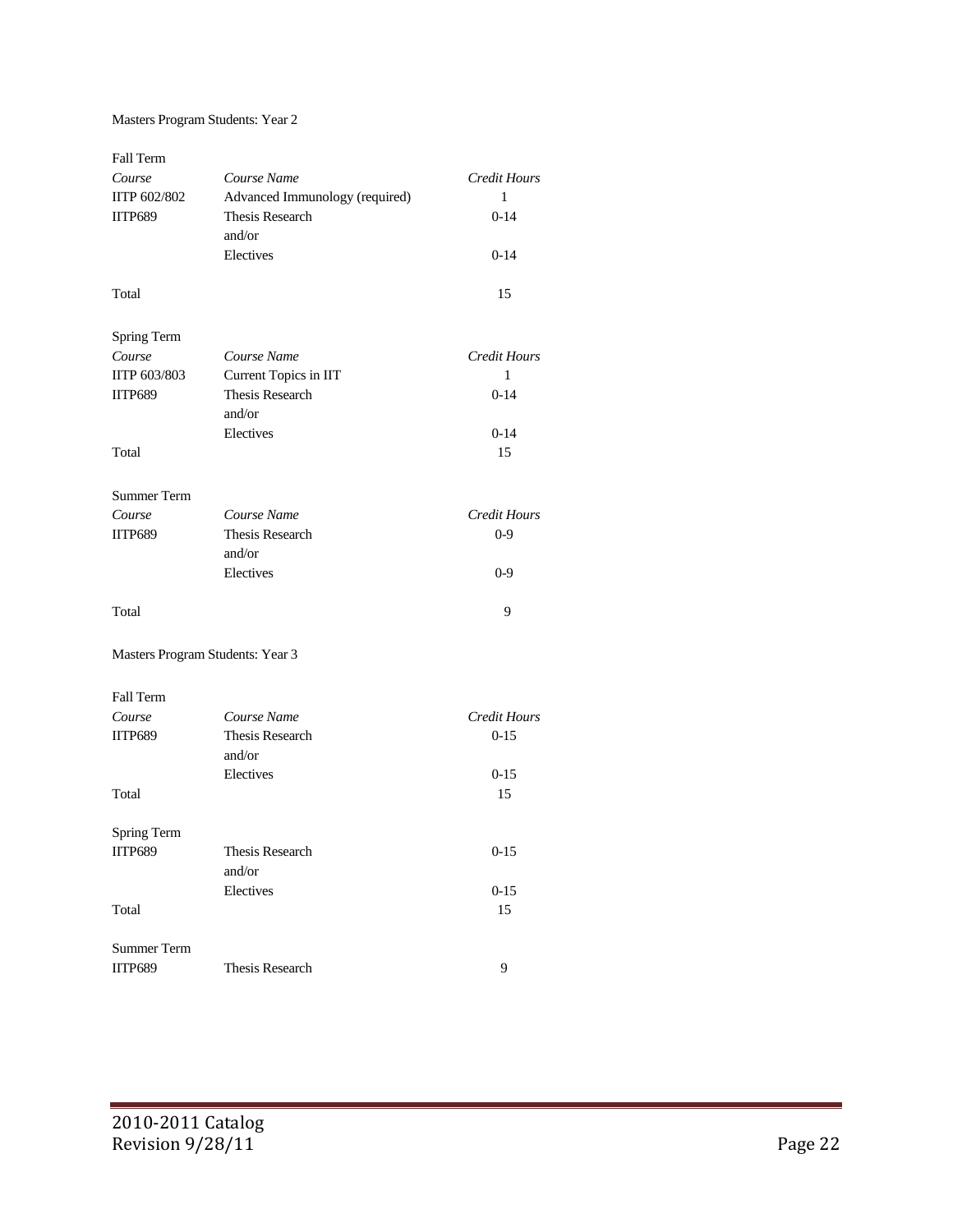# **Doctor of Philosophy in Biomedical Science: Neuroscience and Neurological Disorders Track**

### **Department of Neurosciences**

*Bryan Yamamoto, Ph.D., chair Nicolas Chiaia, Ph.D., track director*

The combination of molecular biology and genetics with modern neuroanatomical techniques is transforming both our ability to examine and to understand the nervous system. Ongoing research by the faculty in the Neurosciences and Neurological Disorders graduate program is providing insights into neurotransmission, sensory system function, development and plasticity of the nervous system, regeneration and repair following neural damage, the basis of neural disease, and behavior. As one of four biomedical science degree programs in the UT College of Medicine, the Neurosciences and Neurological Disorders program is an interdisciplinary course of studies whose primary goal is to train students for independent, creative careers in biomedical research and/or teaching. The program awards both Ph.D. and M.S. degrees and participates in the M.D./Ph.D. and M.D./M.S.B.S. combined degree programs.

Nationally-recognized, NIH-funded Neuroscience faculty who serve as research mentors are drawn from a number of departments including: Neurosciences, Neurology, Physiology and Pharmacology, Otolaryngology, Psychiatry and Radiation Therapy. Modern, state-of-the-art research laboratory and core facilities are available through the program and these participating departments.

The Neurosciences and Neurological Disorders training program at the University of Toledo on the Health Science Campus offers the Ph.D., M.D./Ph.D., and M.S.B.S. degrees through the interdisciplinary degree programs in Medical Sciences. The primary goal of the doctoral program in Neurosciences and Neurological Disorders is to train students for independent, creative careers in research and/or teaching. The curriculum for the Ph.D. degree consists of a core of concentrated course work in the first year, followed by specialized elective courses and an emphasis on laboratory research. Elective courses are offered in developmental and systems neuroscience, as well as ion channel function, sensory physiology, and neuropharmacology. During the first two semesters, each student rotates through four research laboratories, conducting short-term projects, gaining exposure to techniques and identifying potential areas for further investigation. At the end of the second semester, each student selects a major advisor who directs the student's doctoral or thesis research. A faculty committee is also jointly chosen by the student and advisor to supervise academic progress toward completion of the Ph.D. or MSBS degree. In addition to 90 credit hours in didactic and other courses, Ph.D. students are required to successfully pass a qualifying exam and to write and defend a research dissertation. Masters students complete a minimum of 40 credit hours and write and defend a research thesis.

Ph.D. Program Students: Year 1

| Fall Term (all are required) |                                                    |              |
|------------------------------|----------------------------------------------------|--------------|
| Course                       | Course Name                                        | Credit Hours |
|                              | Introduction to Biomedical Research                | 0            |
|                              | Current Problems and Research Approaches (CPRA) in |              |
| BMSP633/833                  | CPRA in Protein Structure and Catalysis            | 2.5          |
| BMSP634/834                  | CPRA in Genes and Genomes                          | 2.5          |
| BMSP636/836                  | CPRA in Cell Membranes                             | 3            |
| <b>BMSP638/838</b>           | Methods in Biomedical Sciences                     | 3            |
| <b>INDI602/802</b>           | "On Being a Scientist"                             | 1            |
| BMSP639/839                  | Mentored Research                                  |              |
|                              | (one 8 week lab rotation)                          | 3            |
| Total                        |                                                    | 15           |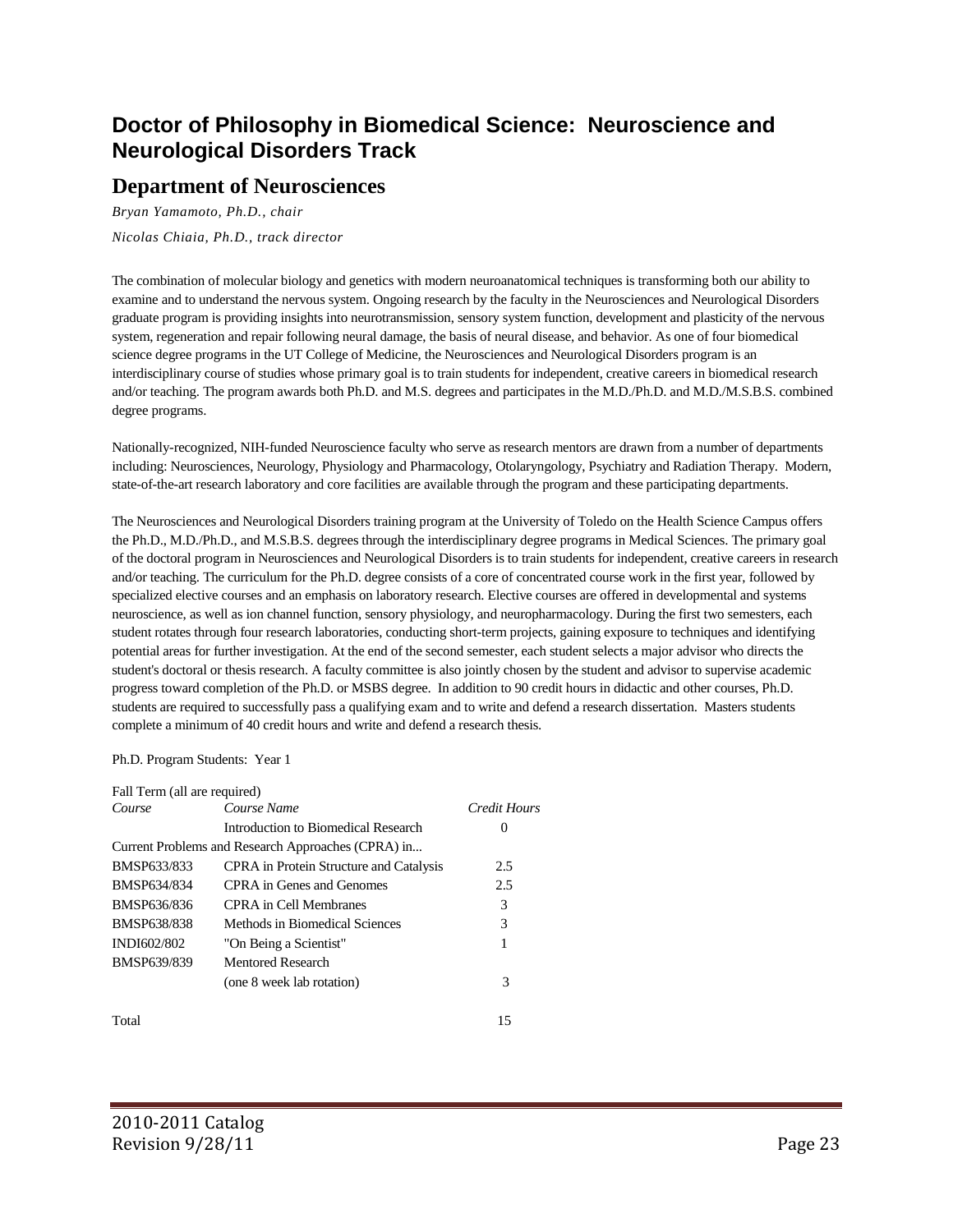| Spring Term (all are required) |                                                                          |                     |
|--------------------------------|--------------------------------------------------------------------------|---------------------|
| Course                         | Course Name                                                              | Credit Hours        |
| BMSP631/831                    | Systems Pathophysiology I                                                | 3                   |
| <b>BMSP632/832</b>             | Systems Pathophysiology II                                               | 2                   |
| BMSP635/835                    | CPRA in Cell Biology and Signaling                                       | 3                   |
| BMSP639/839                    | <b>Mentored Research</b>                                                 | 6                   |
| <b>BMSP637/837</b>             | (two 8 week lab rotations)<br>Recent Adv BMS Journal Club                | 1                   |
| Total                          |                                                                          | 15                  |
|                                |                                                                          |                     |
| <b>Summer Term</b>             |                                                                          |                     |
| Course                         | Course Name                                                              | Credit Hours        |
| PUBH532/732                    | Statistical Methods I,                                                   |                     |
|                                | (required BMS core course)                                               | 3                   |
| NNDP673/873                    | Research in NNDP                                                         | $0 - 8$             |
| BMSP639/839                    | <b>Mentored Research</b>                                                 |                     |
|                                | (additional rotations are possible)                                      | $0-8$               |
| Total                          |                                                                          | 11                  |
|                                |                                                                          |                     |
| <b>Track or Major Courses</b>  |                                                                          |                     |
| <b>Spring Semester</b>         |                                                                          |                     |
| Course                         | Course Name                                                              | Credit Hours        |
| NND650/850                     | Seminar in Neuroscience                                                  | $\overline{0}$      |
| NND654/854                     | Journal Paper Review in Neurosciences                                    | 1                   |
| <b>BMS603/803</b>              | Journal paper review                                                     | 1                   |
|                                |                                                                          |                     |
| <b>Elective Courses</b>        |                                                                          |                     |
| <b>Fall Semester</b>           |                                                                          |                     |
| Course                         | Course Name                                                              | Credit Hours        |
| BIOE4720/5620                  | Cellular Electrophysiology                                               | 3                   |
| NND689/889                     | Independent study in Neuroscience                                        | $1-15$              |
| NND656/856                     | Readings in Neuroscience                                                 |                     |
| NND672/872                     | Current Topics in Neuroscience                                           | $1-5$               |
| <b>Spring Semester</b>         |                                                                          |                     |
| Course                         | Course Name                                                              | <b>Credit Hours</b> |
| BMSP625/825                    | <b>Grant Writing Workshop</b>                                            | 2                   |
| NND581/781                     | Neuroscience                                                             | 6                   |
| NND689/889                     | Independent study in Neuroscience                                        | $1-15$              |
| NND656/856                     | Readings in Neuroscience                                                 |                     |
| NND672/872                     | Current Topics in Neuroscience                                           | $1-5$               |
|                                | Basic principles of Pharmacology                                         | 1                   |
| INDI679/879.                   | Microscopy Techniques I: Basic and Advanced Light Microscopy:            |                     |
| INDI686/886.                   | Microscopy Techniques II: Transmission and Scanning Electron Microscopy: |                     |
|                                | Neuropharmacology                                                        |                     |
|                                |                                                                          |                     |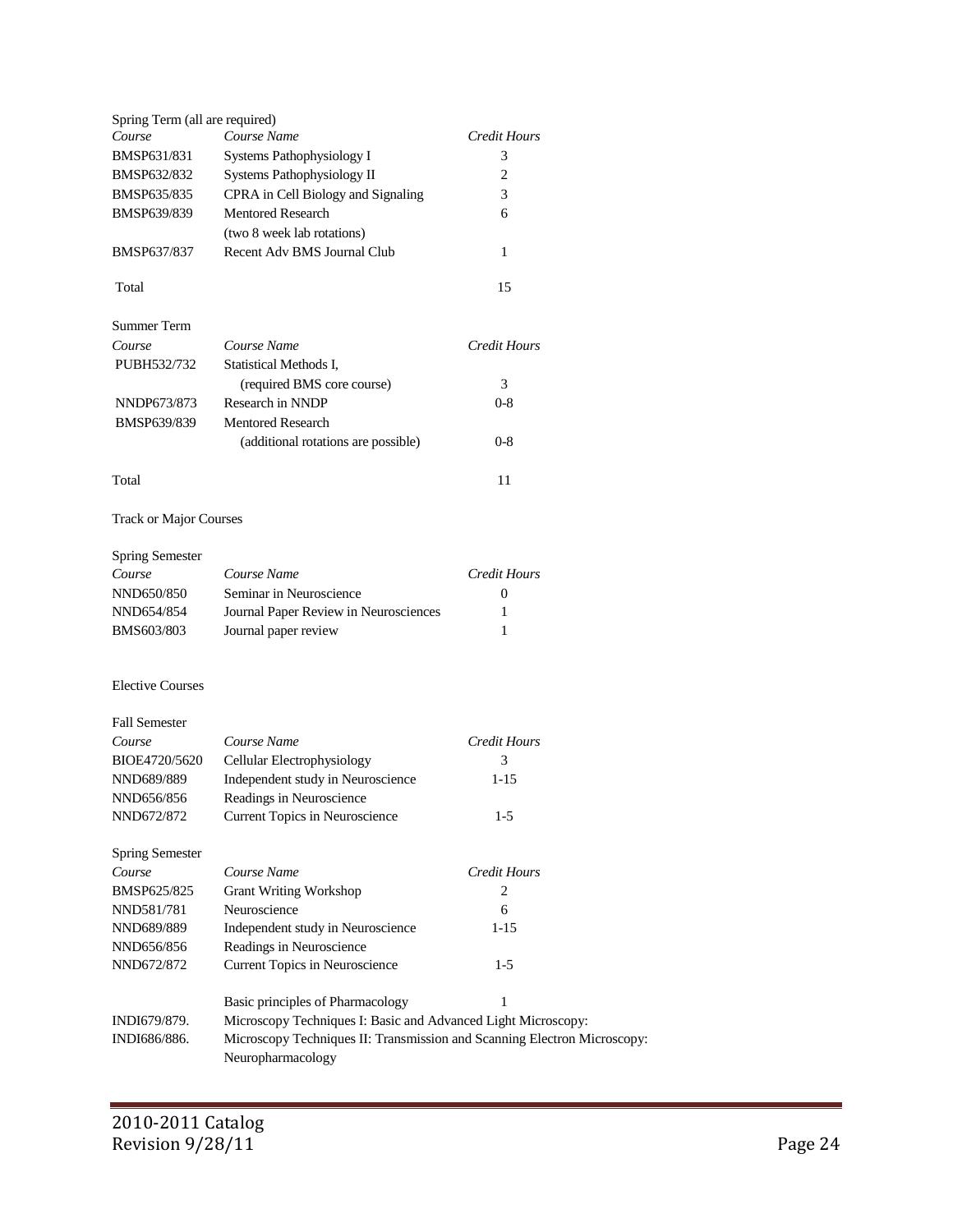Research Courses

Fall - Spring and Summer Semester *Course Course Name Credit Hours* NND699/899 Research in Neuroscience 1-15 INDI999 Dissertation Research (30 min) 1-15

# **Master of Science in Biomedical Sciences: Human Donation Science**

The Human Donation Science Master Degree program is designed to provide entry-level professional preparation for individuals who wish to become an organ procurement transplant coordinator. Organ procurement coordinators facilitate the organ donation process from beginning to end. They are the liaisons between the donor's family, the coroner, the medical and nursing staff, the organ procurement organization and ultimately the transplant surgeon. As a result, coordinators must skillfully and diplomatically deal with a number of issues, agendas and personalities in order to achieve a successful organ transplant.

Entrance requirements/prerequisites?

- Baccalaureate degree from a school that is accredited by a nationally recognized body for accreditation of postsecondary education.
- Overall grade point average of 3.0 in undergraduate work.
- Submission of online UT Health Science Campus Graduate School Application.
- Three letters of recommendation (using UT forms).
- A minimum of two semesters of coursework in the biological sciences, a minimum of two semesters of coursework in chemistry, and one semester of college algebra or higher.
- Satisfactory completion of a course in medical terminology or pass a medical terminology proficiency examination. Candidates who are unable to pass the medical terminology proficiency examination will be required to participate in a self-study program and pass a re-test.
- The Graduate Record Examination (GRE) and TOEFL are only required for international students.
- Interview, if requested.
- Graduate School application fee.

Although not required, shadowing an organ procurement coordinator is highly recommended.

Course Number Title Credits

| Fall                      |                                                     |                     |
|---------------------------|-----------------------------------------------------|---------------------|
| Course                    | Course Name                                         | Credit Hours        |
| HDSC501                   | Introduction to Organ Transplant Procurement        | 3                   |
| HDSC521                   | Scientific and Clinical Foundations for Human Organ |                     |
|                           | Donation and Transplantation                        | 8                   |
| HDSC511                   | <b>Clinical Practicum</b>                           | 4                   |
|                           |                                                     |                     |
| Spring                    |                                                     |                     |
| Course                    | Course Name                                         | <b>Credit Hours</b> |
| HDSC531                   | Clinical Aspects of Human Organ Procurement         | 4                   |
| HDSC512                   | Clinical Practicum II                               | 2                   |
| HDSC502                   | <b>Scholarly Project</b>                            | 6                   |
| <b>PUBH600</b>            | <b>Biostatistics</b>                                | 3                   |
|                           |                                                     |                     |
| Summer                    |                                                     |                     |
| Course                    | Course Name                                         | Credit Hours        |
| HDSC513                   | Clinical Internship                                 | 8                   |
| HDSC541                   | Capstone Seminar                                    | 2                   |
| <b>Total Credit Hours</b> |                                                     | 40                  |
|                           |                                                     |                     |

2010-2011 Catalog Revision 9/28/11 Page 25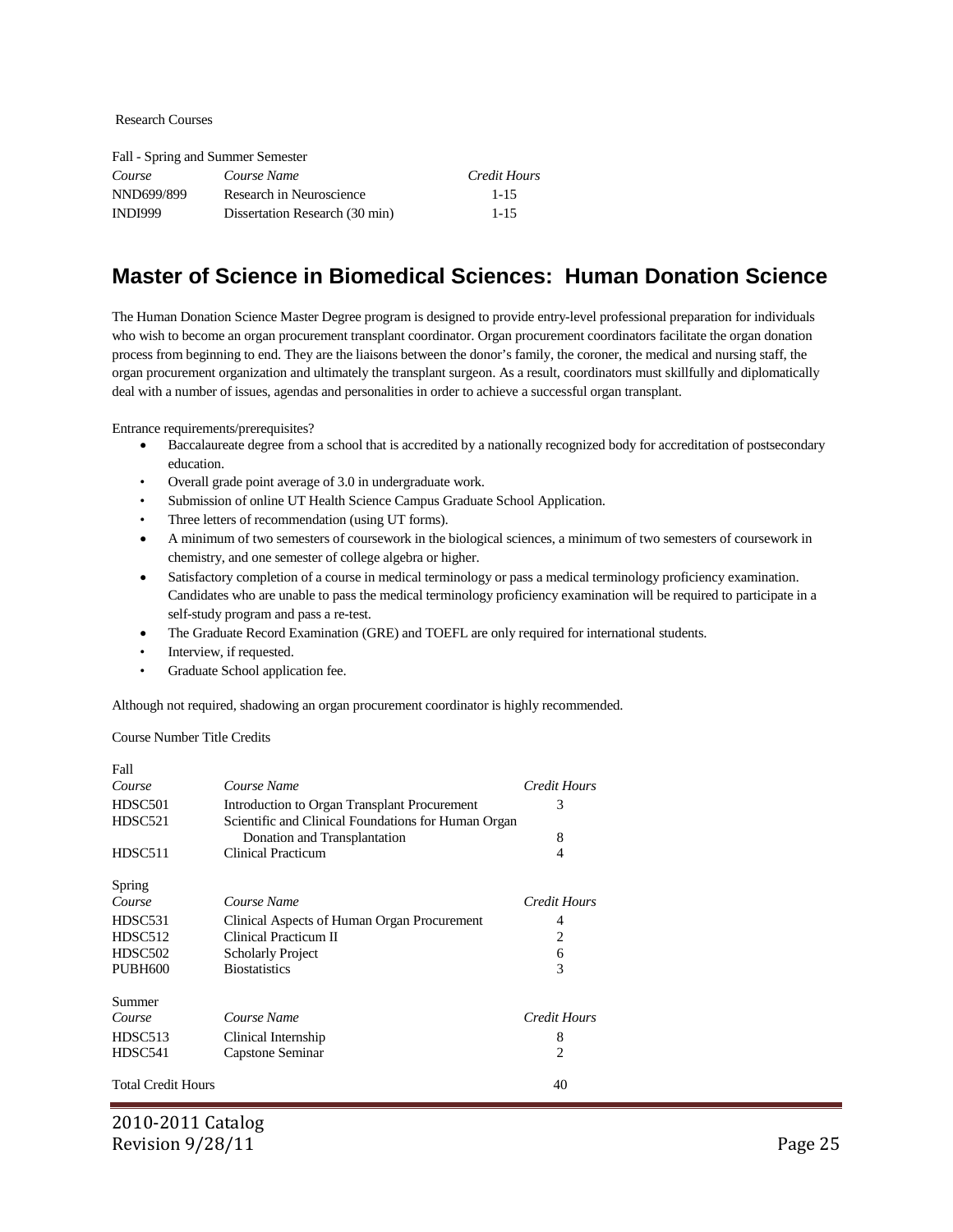# **Medical Physics Programs**

### **Degree Programs**

MSBS Medical Physics (Diagnostic Imaging Track)

MSBS Medical Physics (Radiation Oncology Track)

(also Ph.D. in Physics and Astronomy with specialization in medical physics in both tracks is offered through the College of Arts and Sciences.)

### **Accreditations**

The MSBS program in medical physics and the Ph.D. in Physics and Astronomy with specialization in medical physics are accredited by the Commission on Accreditation of Medical Physics Educational Programs (www.campep.org).

# **Master of Science in Biomedical Science: Medical Physics**

Programs of study leading to the MSBS degree in medical physics are offered by the graduate faculty of the Department of Radiation Oncology and the Department of Radiology. In addition to the basic medical science and radiological physics coursework, a specific course of study is offered in radiation oncology physics or in diagnostic imaging. This course of study includes didactic courses, independent study, and hands-on clinical activity covering the selected discipline, along with specific technical research culminating in a research project or thesis. The graduate program is committed to excellence in scientific education, clinical experience, and research leading to the professional development of highly motivated and dedicated students. In addition to the capability of creative scientific research, the coursework and clinical experience is intended to provide students with the fundamental knowledge and educational requirement for eventually becoming board certified in their area of study by The American Board of Radiology, The American Board of Medical Physics, or other credentialing body.

### **Curriculum:**

The didactic course curriculum typically includes the following courses in addition to additional special topic courses and clinical training.

Medical physics core courses include:

- On being a scientist seminar
- Introduction to anatomy and physiology
- Radiation biology
- Radiation dosimetry I
- Radiation detection and measurement
- Radiation protection and regulation
- Survey of clinical radiation oncology
- Medical physics seminar

Typical course curriculum in Medical Physics - Radiation Oncology track include:

- Radiological physics
- Radiation dosimetry II
- Physics of radiation therapy
- **Brachytherapy**
- Practical measurements in radiation oncology

Typical course curriculum in Medical Physics - Diagnostic Imaging track include:

- Diagnostic imaging physics
- Principles of Nuclear Medicine
- Independent Study (CT and MRI)

### **Non-thesis option:**

A non-thesis option is available for students who present advanced degrees from previous graduate work which included a scientific thesis or dissertation.

2010-2011 Catalog Revision 9/28/11 Page 26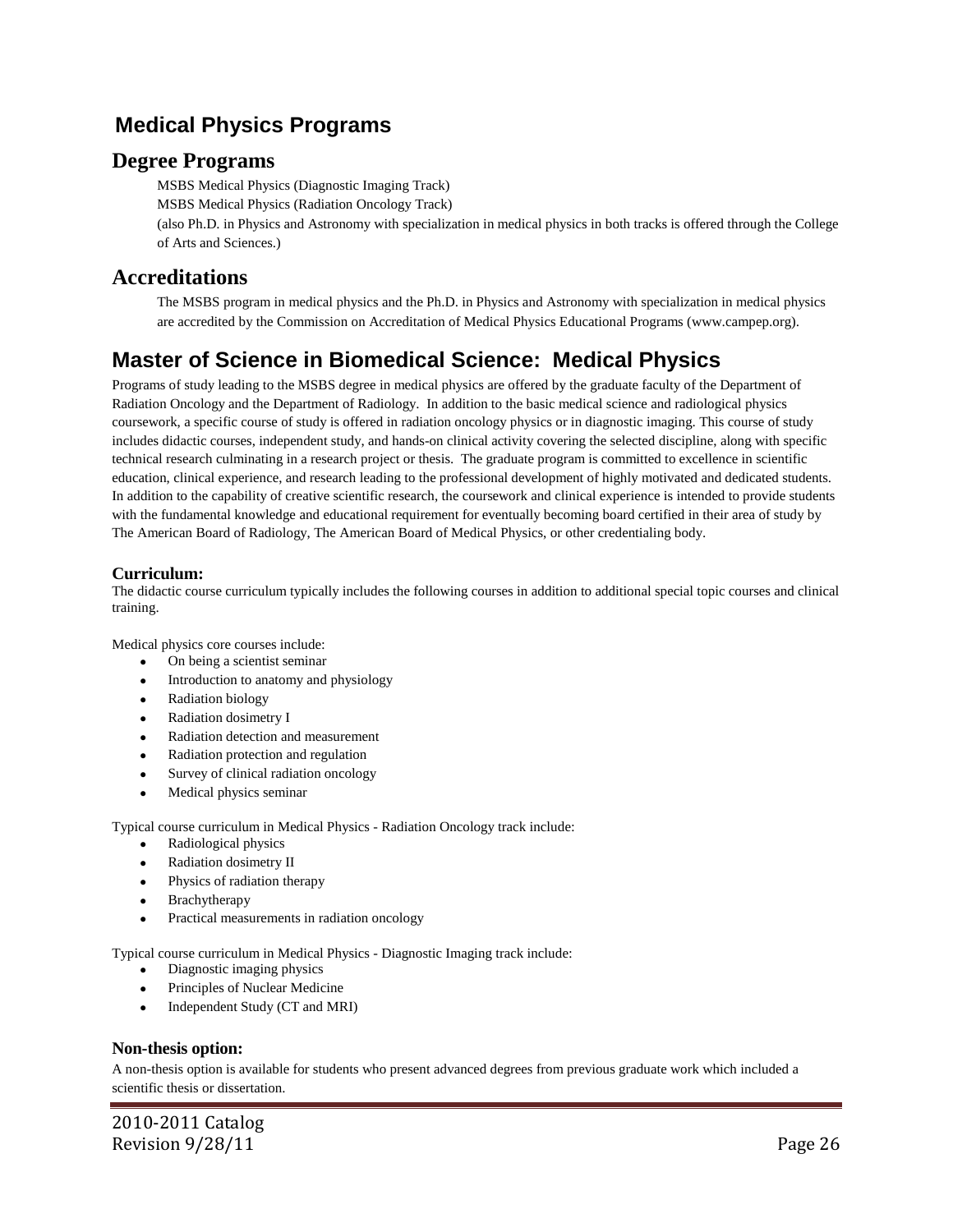### **Ph.D. track:**

The Ph.D. in Physics with Concentration in Medical Physics satisfies all of the requirements for a Ph.D. in Physics degree while preparing students for a career in medical physics. The medical physics related courses are provided by departments on the Health Science Campus in addition to the core degree requirements from the Department of Physics and Astronomy. The student's faculty advisory committee will consist of faculty members from the Departments of Physics and Astronomy, Radiology, and Radiation Oncology. A dissertation research project is chosen that will have relevance to both physics and medical physics. See Department of Physics and Astronomy section for admission and degree requirements.

### **Research Facilities**

The Department of Radiation Oncology has access to a variety of computer systems for radiation oncology treatment planning, programming, and image analysis. A wide range of radiation measuring equipment is available, including a full range of dosimetry and quality control test equipment, Wellhoffer computerized beam scanning system, an array of ionization chambers, packages for film dosimetry and analysis, oscilloscopes, and test phantoms. Also available are multichannel analyzer scintillation detectors, autogamma, and liquid scintillation counters, diode, thermoluminescent dosimetry systems, and scanner for chromic film dosimetry system.

Good access is available to clinical equipment. Clinical radiation oncology systems includes two fully equipped SL25 linear accelerators of the precise series, used for external electron and x-ray beam radiation oncology, a Ximatron x-ray simulator, Varian high dose rate brachytherapy (HDR). In addition to HDR brachytherapy, UT offers a range of low dose rate (LDR) modalities such as prostate seed implant, other sealed radioactive source implants as well as radiopharmaceutical therapy procedures. Besides being a leader in intra-operative Radiation Oncology, UT provides IMRT, and IGRT treatment planning, conventional 3D conformal external beam radiotherapy, and stereotactic neurologic radiosurgery capabilities with inverse planning arc modulation technology.

The Department of Radiology maintains and provides access to a full range of clinical diagnostic imaging systems. These include two computed tomography (CT) scanners (a Toshiba 64 slice, a Toshiba 16 slice), and two magnetic resonance imaging (MRI) systems with fast scanning, vascular imaging and functional imaging capabilities (a 3T General Electric Signa HDX system and a 1.5T Siemens Espree system). Several single photon emission computed tomography (SPECT) systems nuclear medicine imaging systems including a GE Hawkeye SPECT/CT system as well as contract mobile services for PET/CT (positron emission tomography) imaging. Mammography x-ray imaging includes film/screen, digital, and dedicated biopsy systems. General radiography uses both direct digital and computed radiography cassette systems, and fluoroscopy and cardiovascular imaging consist of both image intensified and direct digital detectors. Fully integrated picture archiving and communications system (PACS) is used for all imaging, and Terarecon image processing workstation and network system used for 3D and advanced image processing.

# **Master of Science in Biomedical Science: Medical Science**

The primary goal of this program is to educate and train graduate students who have completed all prerequisites required for medical school but wish to enhance their understanding of the biological sciences and potentially improve their academic credentials for applying to medical school. Strong applicants for medical school are students who typically have an excellent overall and science grade point average (GPA), good scores on the Medical College Admissions Test (MCAT), strong letters of recommendation and very good interpersonal skills. Students with good overall credentials, but who need additional opportunity to demonstrate their ability to master challenging coursework will benefit from this program.

In the MSBS-Medical Sciences program, students will have the opportunity to complete coursework with medical students (being graded on the same scale), participate in other graduate college courses, and design, perform and present their own scholarly project. This curriculum will provide foundational information for continued study in the medical school curriculum. Students completing this program with strong academic performance, as indicated by high GPAs, will have confirmed their ability to perform in the medical school curriculum, and therefore greatly strengthen their overall admission package. Students enrolled in the program are guaranteed an interview for medical school at the University of Toledo, College of Medicine. Students who successfully complete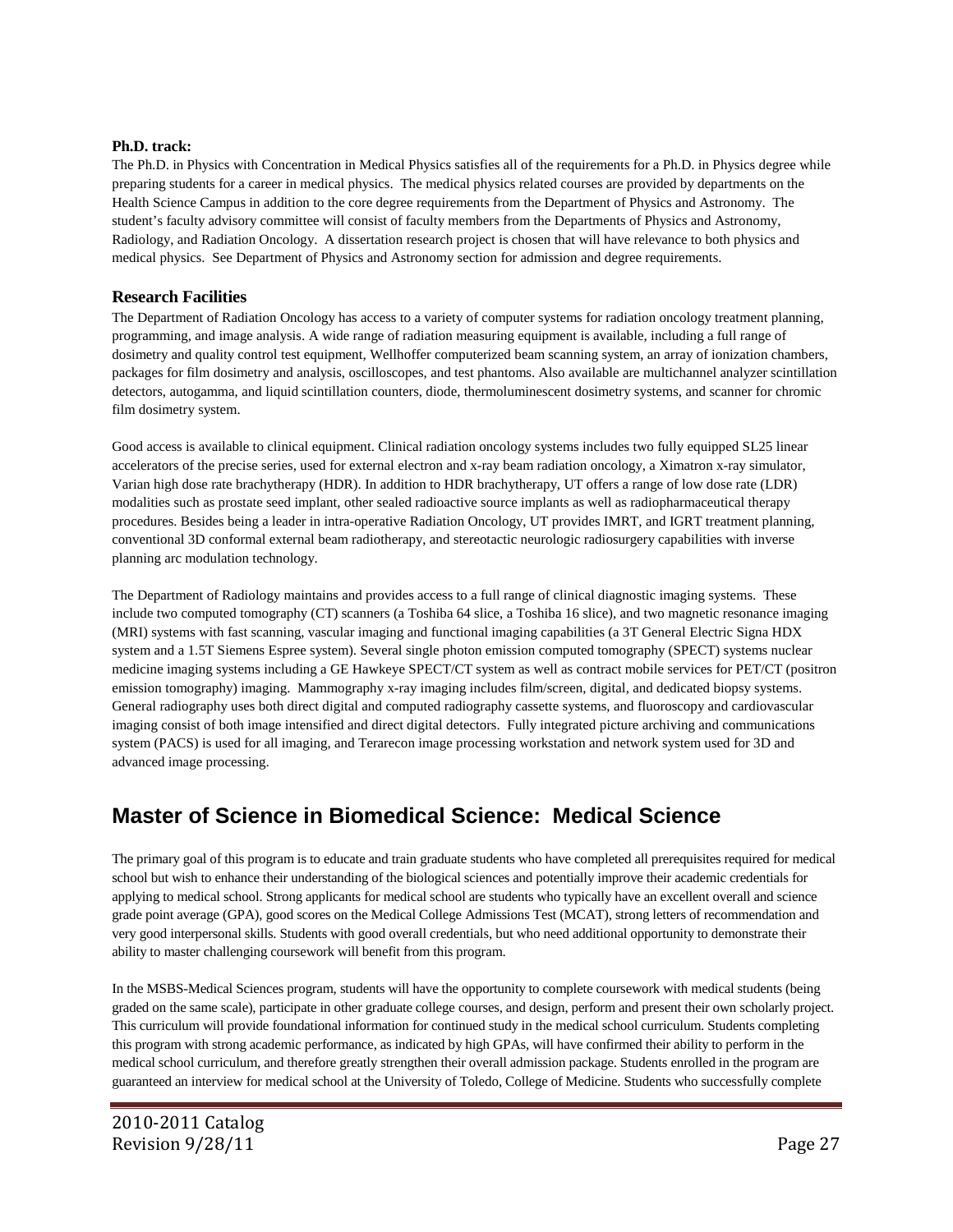the program will also be awarded the Master of Science in Biomedical Sciences degree (MSBS). Completion of this degree is a requirement, but not a guarantee of admission into the Doctor of Medicine (MD) degree program at the University of Toledo College of Medicine. If you have previously applied to the MD degree program at the University of Toledo College of Medicine, and wish to re-apply after completing the MSBS-MS program, you will need to submit a new application to the medical school.

- Applicant must be a U.S. Citizen or Permanent Resident
- Baccalaureate degree from an accredited college or university
- All prerequisites required for medical school must be completed prior to admission into the MSBS-MS program
	- o Official MCAT score (25 or higher is recommended)
	- o Official undergraduate transcripts confirming degree submitted directly to the College of Graduate Studies
- GPA of 3.0 or greater is recommended
- Three letters of recommendation
	- o Committee recommendation letters are accepted with all signatures
	- o Recommendation Letters must include your full name
- Personal statement

Fall Term

- o Personal Statements submitted from medical school admission are not accepted. A new career goals personal statement is required for MSBS-MS admission.
- o Personal Statements must include your full name
- University of Toledo College of Graduate Studies application
	- o \$45 Application Fee (Your application will not be processed until this fee is submitted)
	- o Please note: If you have already applied to UT Medical School you must submit written authorization to the College of Graduate Studies in order for them to access your records. Please do not make this request until you have submitted your application and fee.

| Course Name                     | Credit Hours |
|---------------------------------|--------------|
| Cellular and Molecular Biology  | 11           |
| Human Physiology                | 3            |
| <b>Biostatistics</b>            | 3            |
|                                 | 17           |
|                                 |              |
| Course Name                     | Credit Hours |
| Anatomy and Pathophysiology     | 3            |
| "On Being a Scientist"          | 1            |
| Neuroscience                    | 6            |
| <b>Research Practicum</b>       | 1            |
| Public Health Epidemiology      | 3            |
| (Block 3 with medical students) |              |
|                                 | 14           |
|                                 |              |
| Course Name                     | Credit Hours |
| <b>Scholarly Project</b>        | 9            |
|                                 | 9            |
|                                 | 40           |
|                                 |              |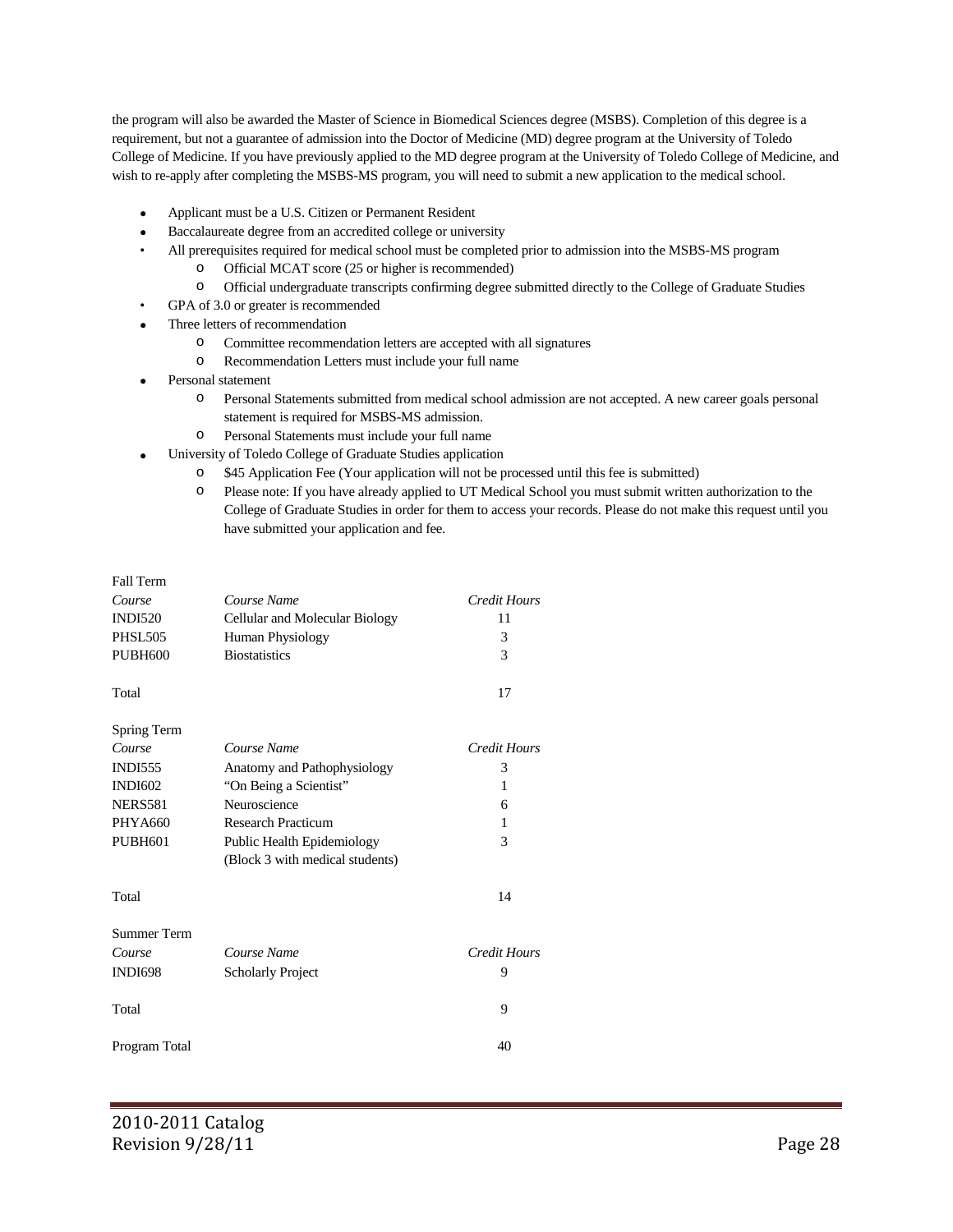# **Master of Science in Biomedical Science: Oral Biology**

### **Department of Dentistry**

*Michael Nedley, D.D.S., chair*

The oral biology program is restricted to Pediatric Dentistry Residents who are completing their training at the UT College of Medicine and UTMC. The program's curriculum is designed specific to each Dental Resident and students should consult with their advisor to create their specific plan of study.

| Fall Year 1    |                                       |              |
|----------------|---------------------------------------|--------------|
| Course         | Course Name                           | Credit Hours |
| DENT601        | Growth and Development                | 1.0          |
| <b>DENT602</b> | Pharmacology I                        | 0.5          |
| <b>DENT603</b> | Dento-alveolar Trauma I               | 0.5          |
| DENT604        | Conscious Sedation I                  | 2.0          |
| DENT605        | Clinical Pediatric Dentistry          | 2.0          |
| DENT606        | Principles of Behavior &              |              |
|                | <b>Communicative Management</b>       | 2.0          |
| DENT607        | Pediatric Dentistry Literature Review | 0.5          |
| DENT617        | Clinical Pediatric Dentistry Clinic   | 2.5          |
| <b>INDI698</b> | <b>Scholarly Project</b>              | 2.0          |
| <b>PUBH600</b> | <b>CRN48268</b>                       | 3.0          |

Total 16 are customary for master's students

| Credit Hours                                    |
|-------------------------------------------------|
| 2.0                                             |
| 0.5                                             |
| Anatomy and Embryology of the Head and Neck 1.0 |
| 1.0                                             |
| 0.5                                             |
| 0.5                                             |
| 2.0                                             |
| 5.5                                             |
| 2.0                                             |
|                                                 |

Total 15 are customary for master's students

| Summer Year 2       |                                              |              |
|---------------------|----------------------------------------------|--------------|
| Course              | Course Name                                  | Credit Hours |
| DENT607             | <b>Pediatric Dentistry Literature Review</b> | 0.5          |
| DENT <sub>610</sub> | Pediatric Medicine Lecture                   | 2.0          |
| DENT <sub>611</sub> | Oral Health Policies                         | 2.0          |
| DENT617             | Clinical Pediatric Dentistry Clinic          | 4.5          |
| <b>INDI698</b>      | <b>Scholarly Project</b>                     | 2.0          |

Total 11 are customary for master's students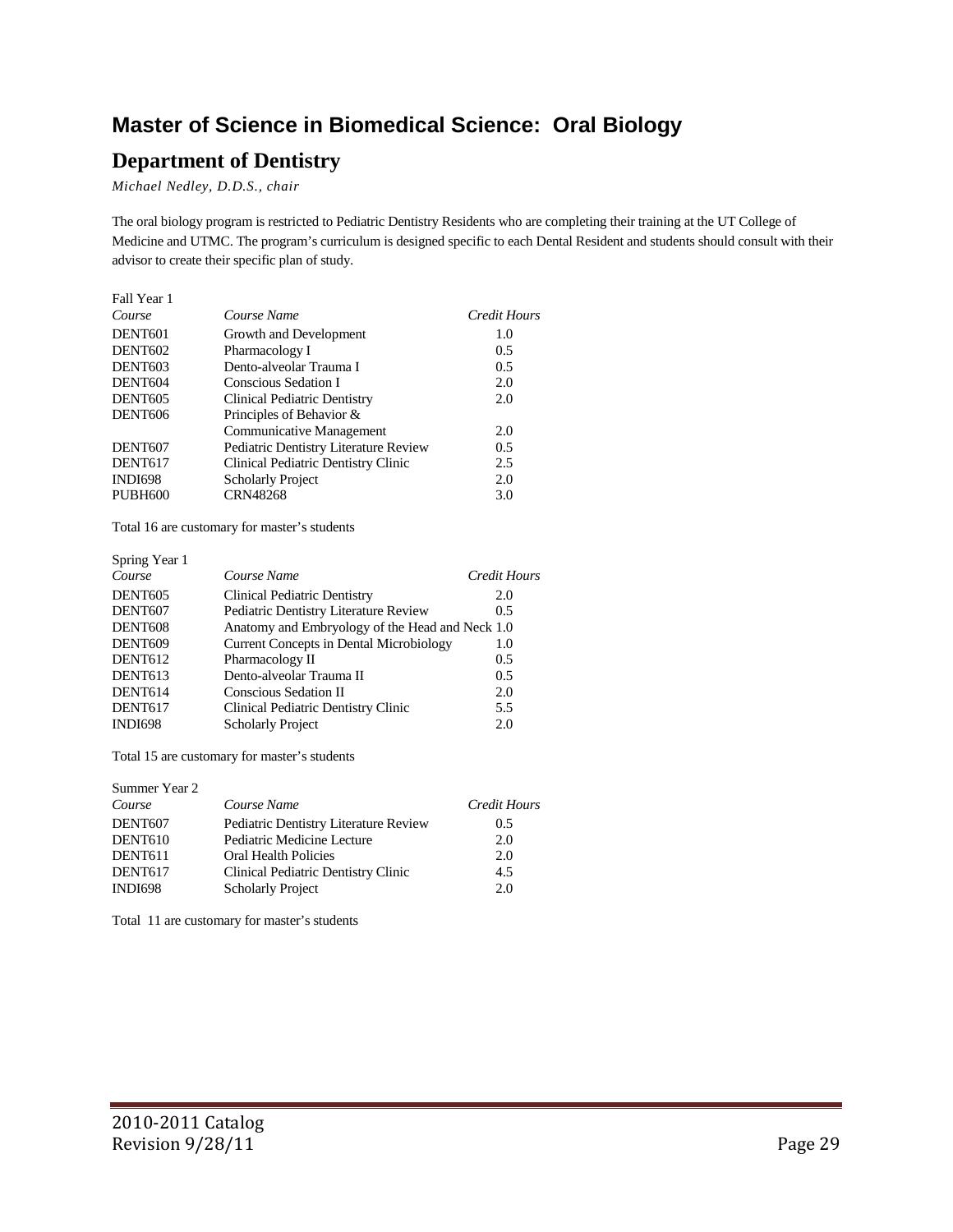| Fall Year 2         |                                              |                     |
|---------------------|----------------------------------------------|---------------------|
| Course              | Course Name                                  | <b>Credit Hours</b> |
| DENT607             | Pediatric Dentistry Literature Review        | 0.5                 |
| DENT <sub>610</sub> | Pediatric Medicine Lecture                   | 2.0                 |
| DENT611             | Oral Health Policies                         | 2.0                 |
| DENT <sub>615</sub> | American Board of Pediatric Dentistry Review | 1.0                 |
| DENT <sub>616</sub> | <b>Special Care Dentistry</b>                | 2.0                 |
| DENT617             | Clinical Pediatric Dentistry Clinic          | 5.5                 |
| <b>INDI698</b>      | <b>Scholarly Project</b>                     | 2.0                 |

Total 15 are customary for master's students

| Spring Year 2       |                                              |              |
|---------------------|----------------------------------------------|--------------|
| Course              | Course Name                                  | Credit Hours |
| DENT <sub>610</sub> | Pediatric Medicine Lecture                   | 2.0          |
| DENT <sub>615</sub> | American Board of Pediatric Dentistry Review | 1.0          |
| DENT <sub>617</sub> | Clinical Pediatric Dentistry Clinic          | 7.0          |
| DENT620             | Oral Pathology                               | 2.0          |
| <b>INDI602</b>      |                                              | 1.0          |
| <b>INDI698</b>      | <b>Scholarly Project</b>                     | 2.0          |
|                     |                                              |              |

Total 15 are customary for master's students

# **Master of Science in Biomedical Science: Orthopaedic Sciences Department of Orthopaedic Surgery**

*Nabil Ebraheim, M.D., chair*

Master of Science in Biomedical Sciences (M.S.B.S.)

Track Name: Bone Biology and Orthopaedic Sciences

The Bone Biology and Orthopaedic Sciences track in the Biomedical Sciences Graduate Education Program at the University of Toledo College of Medicine provides broad basic science research training and clinical research background for the next generation of research scientists and clinicians to improve the quality of human life. The program offers Master of Science (M.S.) only or in combination with the Medical degree (MD/MS).

Research in Bone Biology and Orthopaedic Sciences at the University of Toledo College of Medicine covers a broad spectrum of topics including:

- Biomechanics
- Biomineralization
- Bone diseases
- Bone tissue engineering and regenerative medicine
- Hand and foot disorders
- Hip and knee replacements
- Spinal injuries and disorders
- Sports medicine
- Stem cell technologies
- Trauma/fixation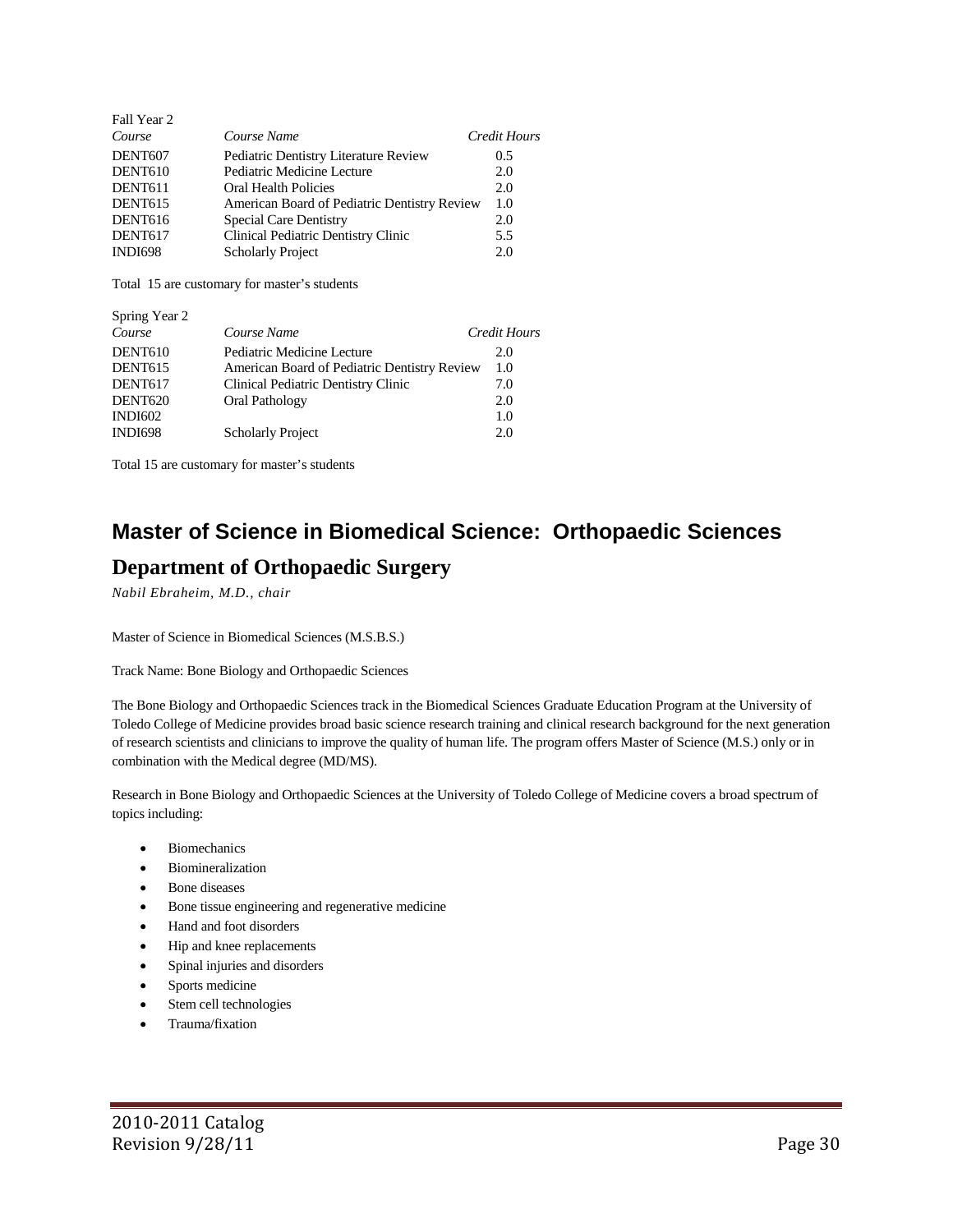Internationally recognized faculty members in these areas are well-funded by extramural grant agencies including both federal and industrial. Modern research laboratories in the Bone Biology and Orthopaedic Sciences are well-equipped to apply state-of-the-art technologies in bone biology, bone tissue engineering, and biomechanices.

Please e-mail questions, comments and suggestions to Bone Biology and Orthopaedic Sciences track director Dr. Nabil Ebraheim (nabil.ebraheim@utoledo.edu).

The Department of Orthopaedic Surgery offers graduate-level courses through the Masters of Science in Biomedical Sciences program at the University of Toledo. This is a 2 year program consisting of classes, seminars, and research. The students work with Dr. Nabil Ebraheim, chairman of the department of Orthopaedic Surgery, and Dr. Vijay Goel, chairman of the Bioengineering department. Each student picks a research topic for his/her thesis, works on the thesis, and finally defends the thesis in front of a panel of faculty.

Our unique partnership with the Department of Bioengineering on the main campus of University of Toledo allows our researchers and physicians to have access to not only lab and research facilities, but also to the expertise of scientists in the biomechanics field.

Currently offered credits include:

| Course              | Course Name                                  | Credit Hours |
|---------------------|----------------------------------------------|--------------|
| ORTH560             | Physical Examination of the                  |              |
|                     | Musculoskeletal System                       |              |
| ORTH <sub>570</sub> | Orthopaedic X-ray Conference                 |              |
| ORTH580             | <b>Bone Physiology</b>                       |              |
| ORTH585             | Sports Medicine                              |              |
| ORTH590             | Orthopaedic Biomechanics I                   |              |
| ORTH591             | Orthopaedic Biomechanics II                  |              |
| ORTH <sub>592</sub> | Orthopaedic Biomechanics III                 |              |
| ORTH <sub>650</sub> | Orthopaedic Basic Science Seminar            |              |
| ORTH <sub>655</sub> | Journal Paper Review in Orthopaedic Science  |              |
| ORTH673             | Research in Orthopaedic Science              |              |
| ORTH691             | Independent Study (Orthopaedic Trauma)       |              |
| ORTH692             | Independent Study (Spine)                    |              |
| ORTH693             | Independent Study (Orthopaedic Biomechanics) |              |
| ORTH694             | Independent Study (Orthopaedic Anatomy)      |              |
| ORTH695             | Independent Study (Orthopaedic Radiology)    |              |
| ORTH696             | Independent Study (Upper Extremity and Hand) |              |
|                     |                                              |              |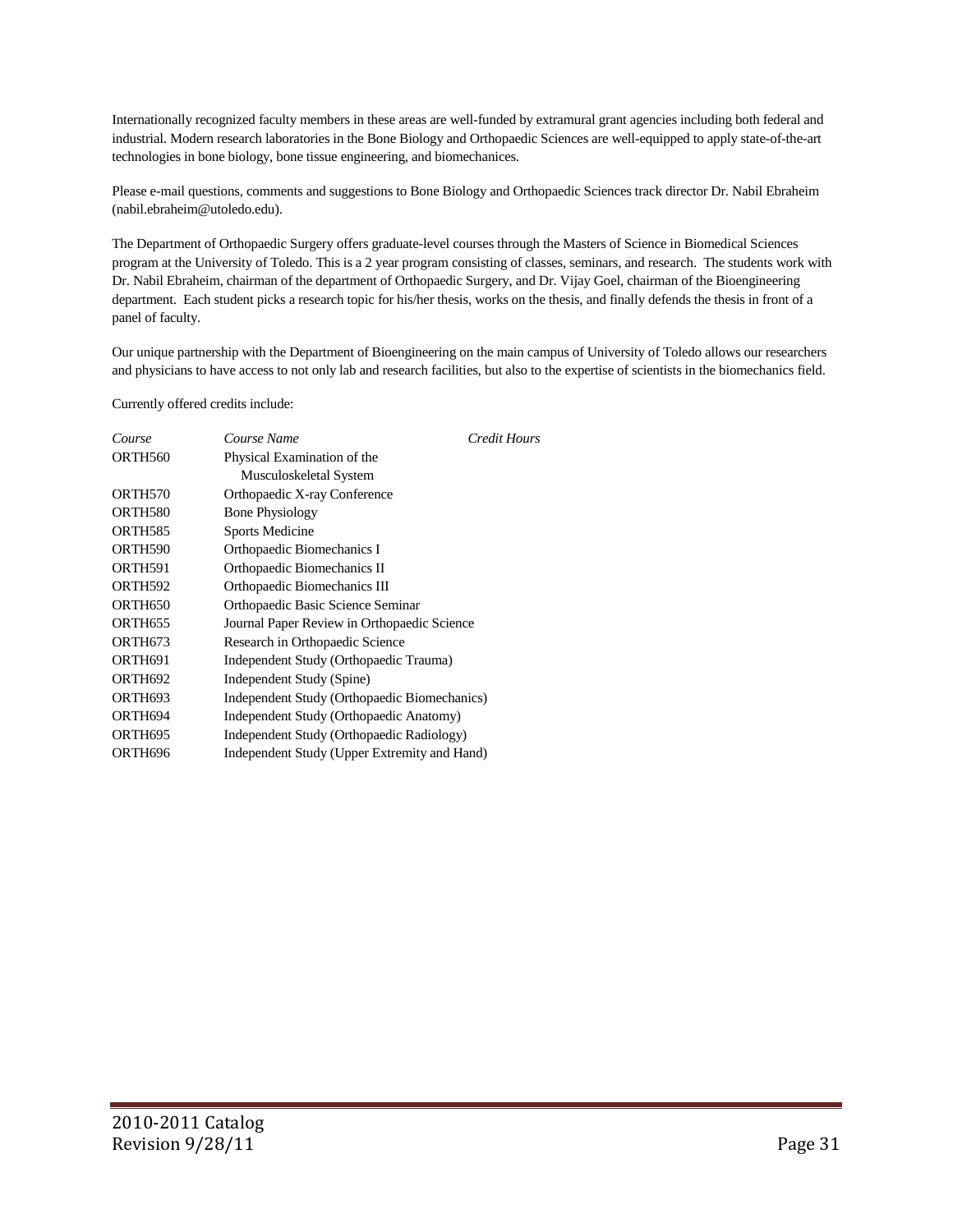# **Master of Science in Biomedical Science: Physician Assistant Studies**

### **Department of Physician Assistant Studies**

*Patricia A. Hogue, Ph.D., PA-C., chair*

### **Accreditation**

The UT Physician Assistant Program is fully accredited by the Accreditation Review Commission on Education for the Physician Assistant, Inc. (ARC-PA). Graduates of accredited programs are eligible to take the national certifying examination offered by the National Commission on Certification of Physician Assistants (NCCPA). Most states require certification in order to practice.

### **Masters Programs**

Physician Assistants (PAs) are health care professionals, prepared and licensed to practice medicine with physician supervision. Within the physician/PA relationship, PAs exercise autonomy in decision-making and provide a wide range of diagnostic and therapeutic services. The role of the Physician Assistant includes provision of primary and specialty care in medical and surgical practices located in rural, urban or suburban areas. Physician Assistant practice is patient care centered but may include education, research and administration duties. The American Academy of Physician Assistants (AAPA) is the national organization that represents graduate PAs. The Student Academy of the American Academy of Physician Assistants (SAAAPA) serves the interests of PA students. The UT PA Program is a member of the Physician Assistant Education Association (PAEA), which is the national organization representing Physician Assistant education.

# **Master of Science in Biomedical Science: Physician Assistant Studies**

The University of Toledo (UT) Physician Assistant Program is a graduate entry-level professional course of study enabling individuals who hold baccalaureate degrees to become PAs. The program is designed to prepare graduates for primary care practice with emphasis placed on both service to medically under-served populations and the team approach to the delivery of health care. The program integrates graduate level critical thinking and analysis, problem solving, scientific inquiry, self-directed learning and the effective use of modern technology for professional practice that includes elements of research, leadership, education and continued professionalization of the physician assistant occupation.

### Admission Requirements

The Physician Assistant Program will admit students each Fall Semester only.

To be considered for the Physician Assistant Program, candidates must comply with all of the following: The completion of all admission requirements to CASPA (CASPA link) by OCTOBER 1. CASPA will be available once the next cycle of application opens.

CASPA submissions must include:

- Completed and signed application form
- Application fee
- Two letters of recommendation
- Transcripts for all colleges/universities attended
- In addition, candidates must complete the supplementary application online and pay the associated application fee.

Applicants to the UT PA Program must be citizens or permanent residents of the United States. Applicants who have completed any of their previous undergraduate or graduate training internationally must fulfill the requirements of the UT College of Graduate Studies for international students, available on the College of Graduate Studies website at www.utoledo.edu/graduate. The UT PA Program requires applicants to provide foreign transcript evaluation from one of the accepted credential evaluation agencies: ECE or WES. The evaluation will be at the applicant's expense. In addition to the requirement for regular admission, all students from non-English speaking countries must achieve satisfactory scores on the Test of English as a Foreign Language (TOEFL) (unless the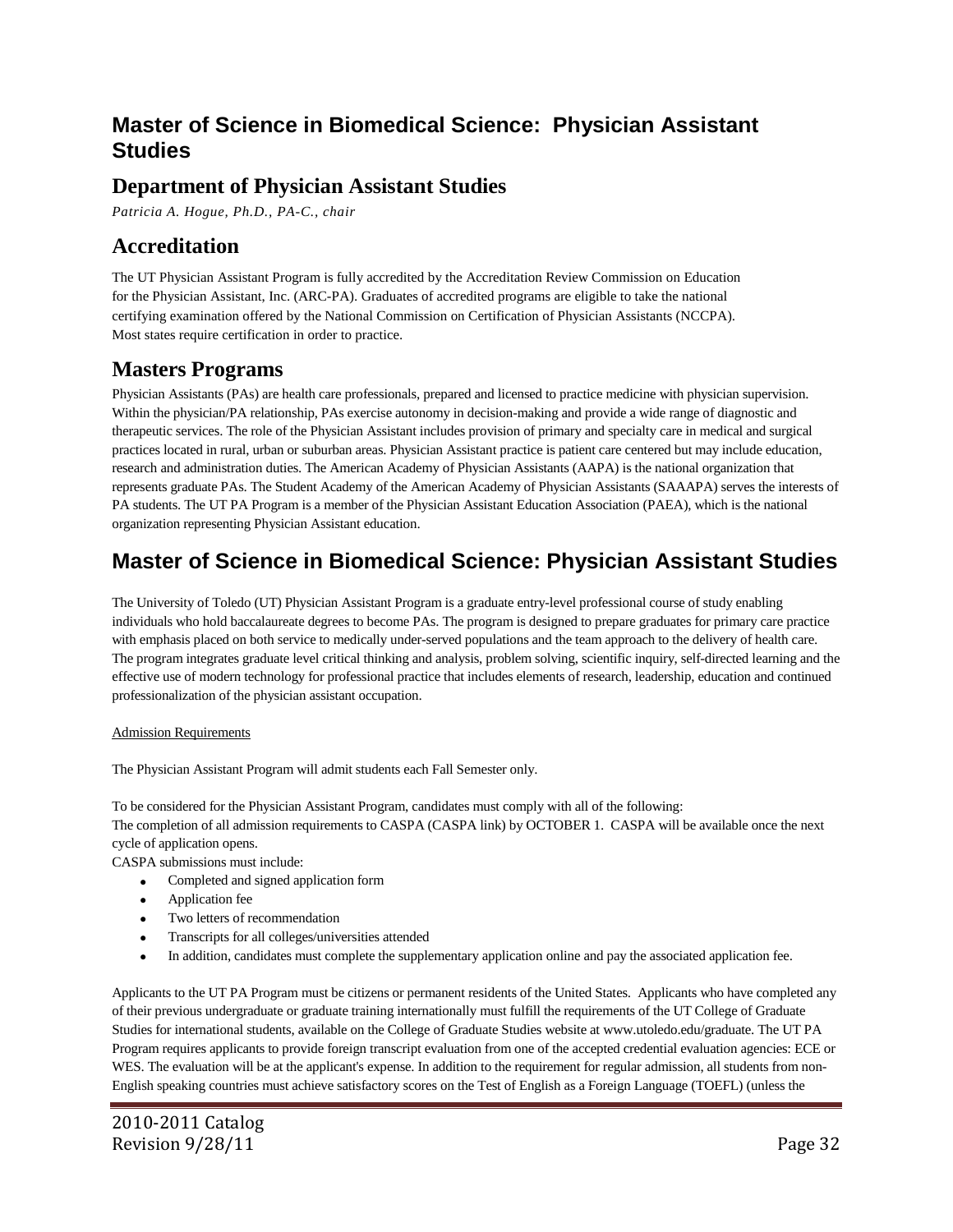international applicant has graduated from a US accredited college or university). All international applicants must also demonstrate that they have adequate financial resources for their graduate education before they can be admitted. The TOEFL score requirements and a copy of the financial statement form are available for viewing at the College of Graduate Studies website at www.utoledo.edu/graduate.

Applicants must have earned a Bachelor level degree with a cumulative 3.00 grade point average to be competitive AND to qualify for financial aid. The Bachelor level degree must be completed by June 15, 2010 for those applying for entry into the UT PA class that matriculates (begins the program) in August, 2010.

The following Minimum Prerequisites must be completed with a grade of B- or better:

- 1. Human Anatomy (Lab recommended)
- 2. Human Physiology (Lab recommended)
- 3. Inorganic/General Chemistry with Lab
- 4. Organic Chemistry with Lab
- 5. Microbiology with Lab
- 6. Introductory Psychology, or upper-level Psychology
- 7. Additional Psychology Course (Lifespan Psychology recommended)
- 8. College Algebra, or higher mathematics
- 9. Medical Terminology (minimum 1 credit hour or pass a medical terminology test)

#### Notes about Admission Requirements:

Each prerequisite course above must consist of at least three (3) SEMESTER credit hours (unless otherwise noted). All coursework identified above must be current within eight (8) years of admission to the program. The deadline for finishing prerequisite coursework for the class entering in August, 2012 is June 15, 2012. These are minimum program requirements. All prerequisites must be completed with a grade of B- or better. For courses where separate grades are assigned for lecture and laboratory sections, the candidate must receive a grade of B- or better for BOTH lecture and lab. For applicants enrolled at institutions that use a QUARTER system, credit hours are converted such that five (5) quarter hours = three (3) semester hours.

In addition to the above minimum requirements, preference will be given to applicants that have earned a B- or better in any of the following advanced healthcare and science-related undergraduate or graduate courses, including but not limited to: genetics, biochemistry, immunology, physics, psychology, physiology, pathophysiology, pharmacology or mathematics.

For the class entering in August, 2010, candidates must hold at least a Bachelor level degree from an accredited college or university with a minimum 3.0 (on a 4.0 scale) undergraduate cumulative grade point average (GPA). The deadline for completion of degree and all prerequisite courses is June 15, 2010. A candidate with less than a 3.0 undergraduate GPA may be considered for admission with regular student status only if he/she has completed at least 10 semester hours (15 quarter hours) of applicable coursework at the graduate level and has a minimum GPA of 3.0 in these courses.

Formal healthcare experience and/or shadowing of PAs or other healthcare providers are not required. Candidates with formal health care experience must submit copies of any license, registration, or certification related to that field.

Prior to matriculation, candidates must present evidence that they are currently trained in basic cardiopulmonary resuscitation (CPR) according to American Heart Association standards. This training must be maintained throughout the program of study. Candidates must demonstrate proof of prior Medical Terminology Course with a grade of B- or better or pass a proficiency exam administered prior to matriculation.

Preference will be given to current Ohio residents, graduates of The University of Toledo, non-traditional and diverse applicants and those with significant health care experience.

The UT PA Program does not provide advanced placement or advanced standing for any students.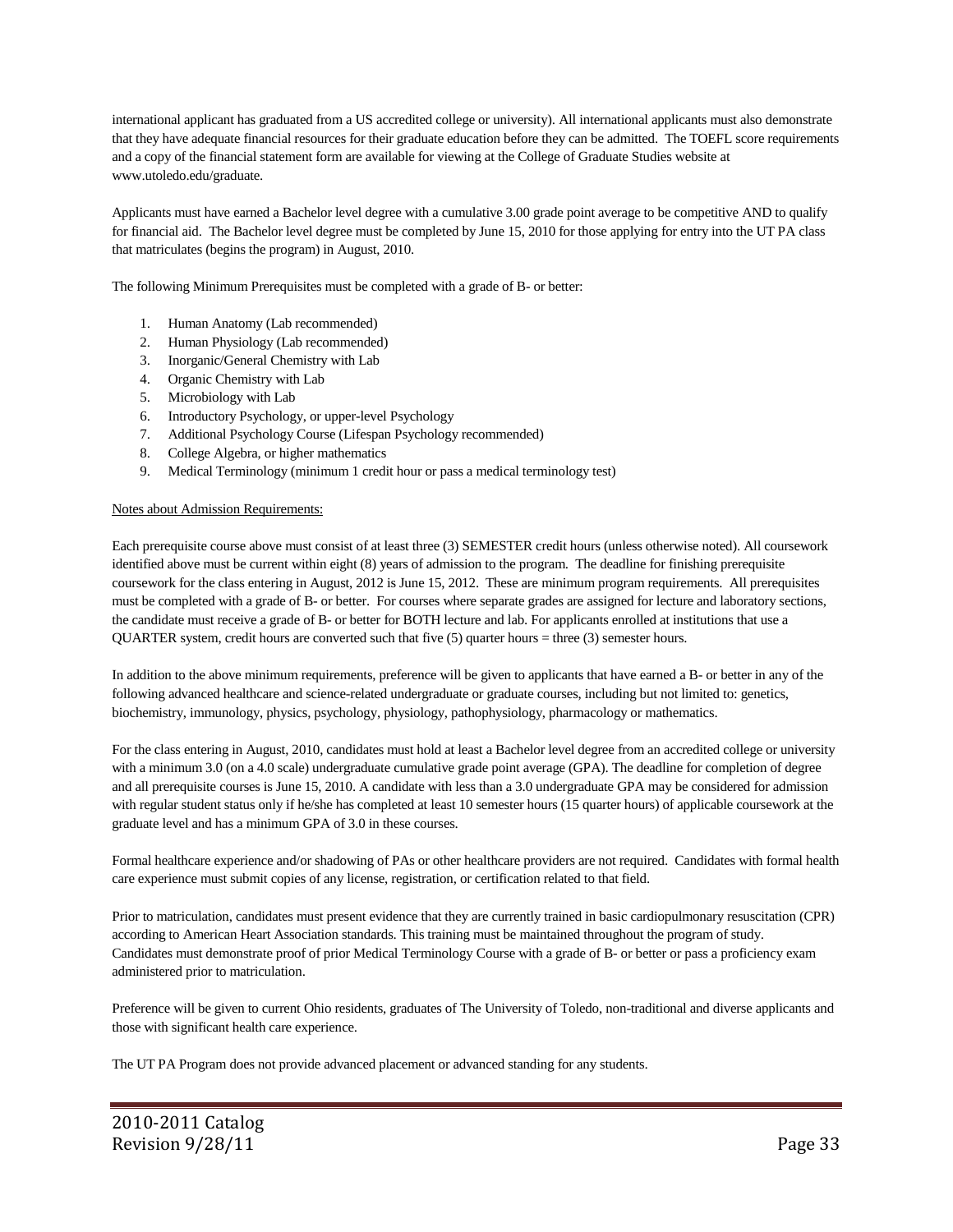#### Selection Process:

Candidates for interviews will be selected from those with completed applications (both CASPA and UT PA Supplemental Application Form) who meet the minimum entrance requirements. Interviews typically occur in January and February. The selection process is highly competitive and merely meeting minimum entrance requirements does not guarantee an interview or admission to the program. For the UT PA class that entered in August, 2010 there were over 700 applicants and slightly over 125 interviews for 35 entering students. Formal patient contact experience is not a requirement for entrance into the UT PA Program. There are many factors involved in the selection process, including but not limited to: cumulative undergraduate (or completed graduate) grade point average, cumulative science grade point average, personal experiences, writing sample, reference letters, familiarity with the PA profession and the University, problem solving and teamwork.

Based upon a point scoring system with holistic consideration of each candidate, the Admissions Committee may recommend one of the following:

Acceptance: Candidates with the highest scores (based upon the candidate's completed CASPA application and interviews) will be recommended to the UT College of Graduate Studies for acceptance. The number of candidates recommended for acceptance will be determined annually by the PA Program class size. For the academic year starting in August, 2012, the program expects to accept 40 students. Following interviews, candidates are informed of acceptance in March.

Alternate/Waiting List: A limited number of candidates will be listed as alternates and will be notified of this admission status. Candidates not admitted from the alternate list must reapply if they wish to be considered for the following year. Following interviews, candidates are informed of alternate status in March and April.

Non-Acceptance: Candidates not accepted will be notified in writing. Those who applied for the August, 2011 class may contact the program after May 15, 2011 to find out how to strengthen their application. Candidates wishing to be considered for the following year must reapply. Candidates not accepted are informed in April and May.

### Admission Criteria for "Conditional" Status:

An applicant must complete the general admission requirements specified above. Circumstances which may result in a conditional admission include:

- An applicant with a Bachelor's degree in progress (must be completed by June 15, 2012). An official transcript with the degree posted must be received prior to matriculation into the program.
- An applicant with an undergraduate cumulative grade point average (GPA) less than 3.0 may be admitted with conditional status. Students must achieve a 3.0 in graduate study at UT by the completion of 15 semester hours or may be subject to dismissal. In the past, candidates with undergraduate GPAs less than 3.0 have not been competitive unless they have demonstrated academic achievement through the completion of a relevant graduate level degree program.
- An applicant who has any prerequisite courses to complete at the time of application may be admitted with conditional status, with a clear understanding that remaining prerequisites must be satisfactorily (grade of B- or better) completed prior by June 15, 2011 for matriculation into the Program. Official transcripts or other appropriate documentation will be required.
- Candidates who are unable to pass the medical terminology proficiency examination will be required to participate in a self-study program and retest or satisfactorily complete a medical terminology course at an accredited college or university prior to matriculation in Fall courses.

Technical Standards for Admission

Our objective is to increase the opportunities for persons with disabilities, while maintaining the expectation that all students achieve the goals of the Program. The technical standards for admission establish the expectations and abilities considered essential for students admitted to the Physician Assistant Program in order to achieve the level of competency required for graduation and ultimately practice as a physician assistant. All students admitted to the PA Program are expected to be able to demonstrate the abilities specified below.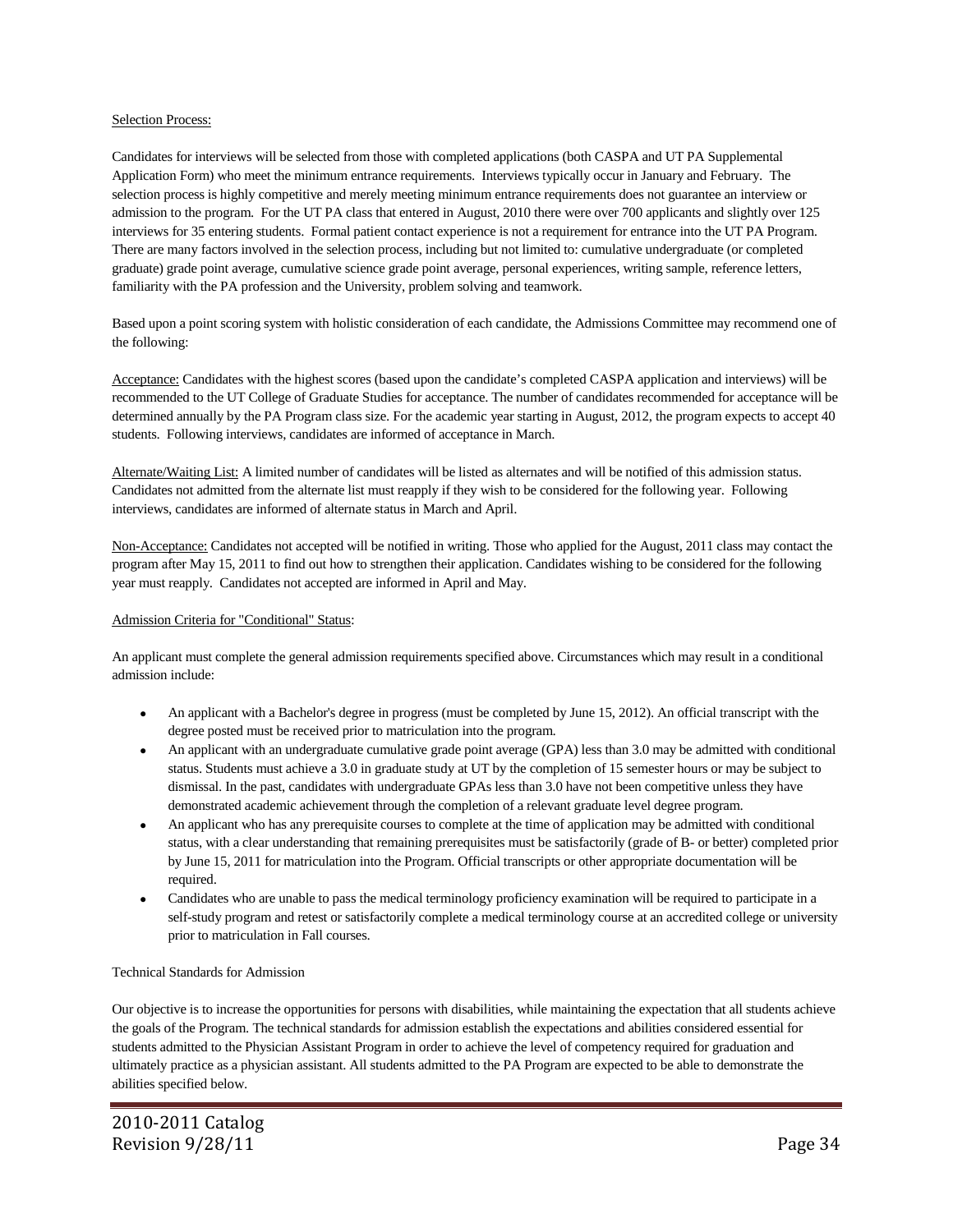Physician Assistant Program students:

- must have the mental capacity to assimilate and learn a large amount of complex, technical and detailed information, to solve clinical problems, and synthesize and apply concepts and information from various disciplines in order to formulate diagnostic and therapeutic plans;
- must have the ability to maintain composure and emotional stability during periods of high stress;
- must have the ability to communicate effectively and sensitively with patients from different social and cultural backgrounds and develop effective professional rapport with patients and co-workers;
- must have the ability to record examination and diagnostic results clearly, accurately and efficiently;
- must have adequate sensory function to fulfill minimum competency objectives for palpation, percussion and auscultation necessary to perform a physical examination;
- must possess sufficient postural control, neuromuscular control and eye-to-hand coordination to use standard medical/surgical instruments and possess sufficient control of the upper extremities to meet the physical requirements for training and for performing a safe physical examination;
- are expected to learn and perform common diagnostic and therapeutic procedures (e.g., phlebotomy, suturing) and interpret the results;
- are expected to have a degree of coordination of motor skills necessary to respond to emergency situations quickly and appropriately.

Candidates are urged to ask questions about the program's technical standards for clarification and to determine whether they can meet the requirements with or without reasonable accommodations. Questions may be directed to the Program Director or Office of Student Services. Revealing a disability is voluntary; however, such disclosure is necessary before any accommodations may be made in the learning environment or in the Program's procedures. Information about disabilities is handled in a confidential manner. Reasonable accommodations will be made to comply with the Americans with Disabilities Act. These require program and institutional approval. Requests for accommodations must be submitted in writing, allowing sufficient time prior to matriculation for action on these requests pursuant to Policy 01061, Nondiscrimination on the Basis of Disability.

#### Other Requirements

Individuals selected for admission to the program must undergo a general physical examination and provide evidence of up-to-date immunization prior to the start of classes in the first year and again just prior to the beginning of clinical rotations in the second year. In addition, students are required to maintain health insurance and liability insurance coverage. Further information is contained in the College of Graduate Studies Handbook and will be reviewed in detail at orientation.

#### Curriculum

Note: Physician Assistant Program courses listed in the chart below may not be taken out of sequence for any reason and may require a passing grade of B or better for progression through the program. All students must complete every course. There is no advance standing or transfer credit to replace any of these courses.

### COURSE SEQUENCE Semester 1 Fall

| Semester 1 FALL |                                         |                             |
|-----------------|-----------------------------------------|-----------------------------|
| Course          | Course Name                             | Credit Hours                |
| ANAT500         | Anatomy for Physician Assistants        | 5                           |
| <b>PHYS505</b>  | Physiology for Physician Assistants     | 3                           |
| PHYA501         | Introduction to the P.A. Profession     |                             |
| PHYA510         | Prin. of Interviewing & Medical History | 3                           |
| PHYA514         | Health Care Teams & Systems             | $\mathcal{D}_{\mathcal{L}}$ |
|                 |                                         |                             |
|                 |                                         |                             |

Total 14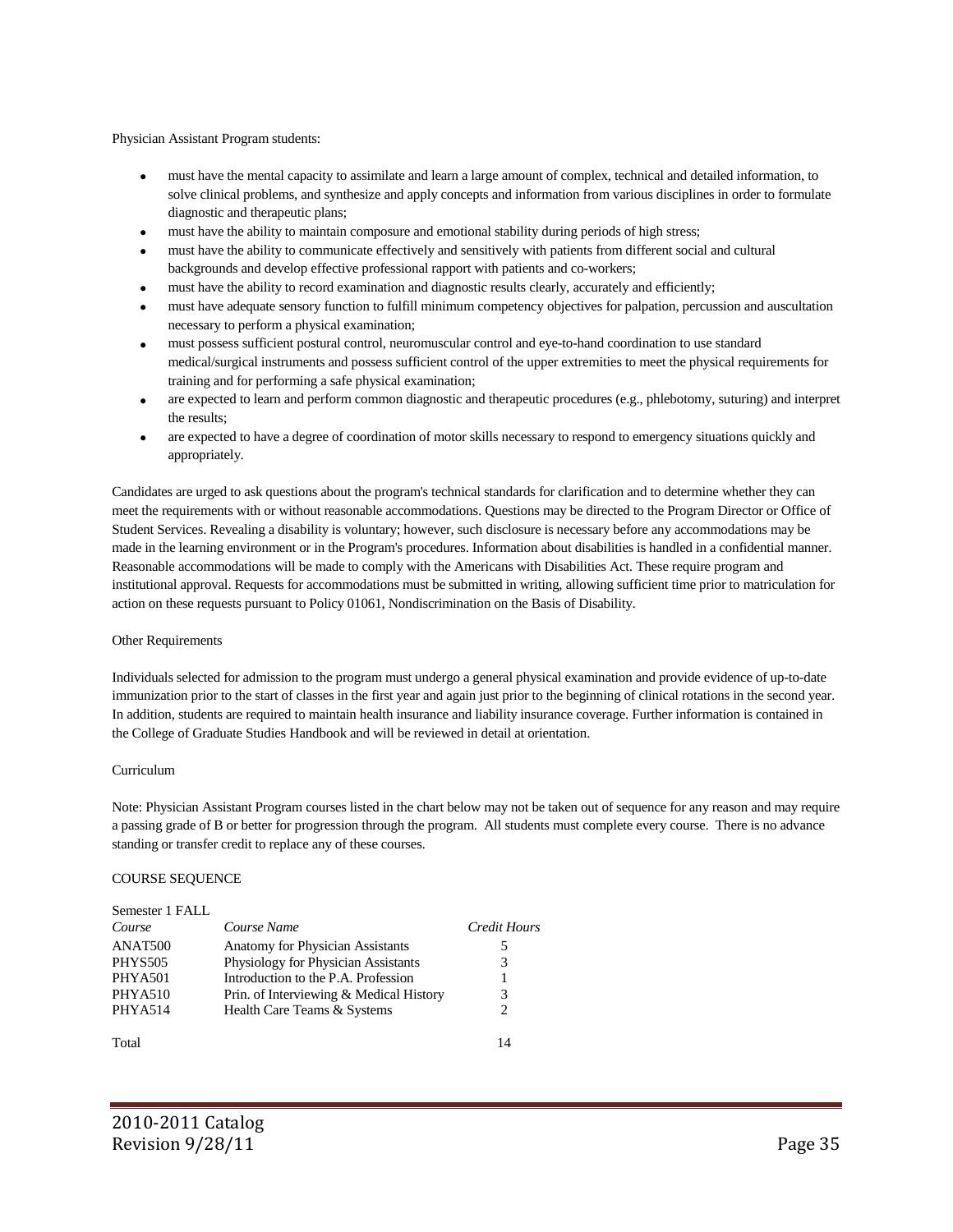| Semester 2 SPRING |                                          |                |
|-------------------|------------------------------------------|----------------|
| Course            | Course Name                              | Credit Hours   |
| PHYA540           | Pathophysiology I                        | 2              |
| PHYA521           | Diagnostic & Therapeutic Skills I        | $\overline{2}$ |
| PHYA531           | Clinical Medicine I                      | 4              |
| PHYA551           | Pharmacology I                           | $\overline{2}$ |
| PHYA513           | <b>Patient Evaluation</b>                | 3              |
| <b>PHYA605</b>    | <b>Medical Ethics</b>                    | $\overline{2}$ |
| Total             |                                          | 15             |
| Semester 3 SUMMER |                                          |                |
| Course            | Course Name                              | Credit Hours   |
| PHYA552           | Pharmacology II                          | 2              |
| PHYA541           | Pathophysiology II                       | $\overline{c}$ |
| PHYA534           | Clinical Medicine II                     | 3              |
| PHYA522           | Diagnostic & Therapeutic Skills II       | 1              |
| PHYA611           | Health Promotion & Disease Prevention    | 1              |
| <b>PHYA601</b>    | <b>Basic Genetics</b>                    | 1              |
| PHYA602           | Intro to Long Term Care                  | 1              |
| Total             |                                          | 11             |
|                   |                                          |                |
| Semester 4 FALL   |                                          |                |
| Course            | Course Name                              | Credit Hours   |
| PHYA553           | Pharmacology III                         | 2              |
| PHYA533           | Clinical Medicine III                    | 6              |
| PHYA523           | Diagnostic & Therapeutic Skills III      | $\overline{c}$ |
| <b>PHYA613</b>    | Research & Statistics                    | $\overline{c}$ |
| <b>PHYA615</b>    | <b>Behavioral Science</b>                | $\overline{2}$ |
| Total             |                                          | 14             |
| Semester 5 SPRING |                                          |                |
| Course            | Course Name                              | Credit Hours   |
| <b>PHYA650</b>    | <b>Introduction to Clinical Practice</b> | 1              |
| <b>PHYA660</b>    | <b>Research Practicum</b>                | 1              |
| PHYA661           | Scholarly Project I                      | 1              |
|                   | Clinical Practice (3 rotations)          | 6              |
|                   |                                          |                |
| Total             |                                          | 9              |
| Semester 6 SUMMER |                                          |                |
| Course            | Course Name                              | Credit Hours   |
|                   | Clinical Practice (3 rotations)          | 6              |
| PHYA662           | Scholarly Project II                     | 1              |
| Total             |                                          | 7              |
|                   |                                          |                |
| Semester 7 FALL   |                                          |                |
| Course            | Course Name                              | Credit Hours   |
| PHYA663           | Scholarly Project III                    | 1              |
| PHYA676           | Clinical Preceptorship                   | 4              |
|                   | Clinical Practice (2 rotations)          | 4              |
|                   |                                          |                |
| Total             |                                          | 9              |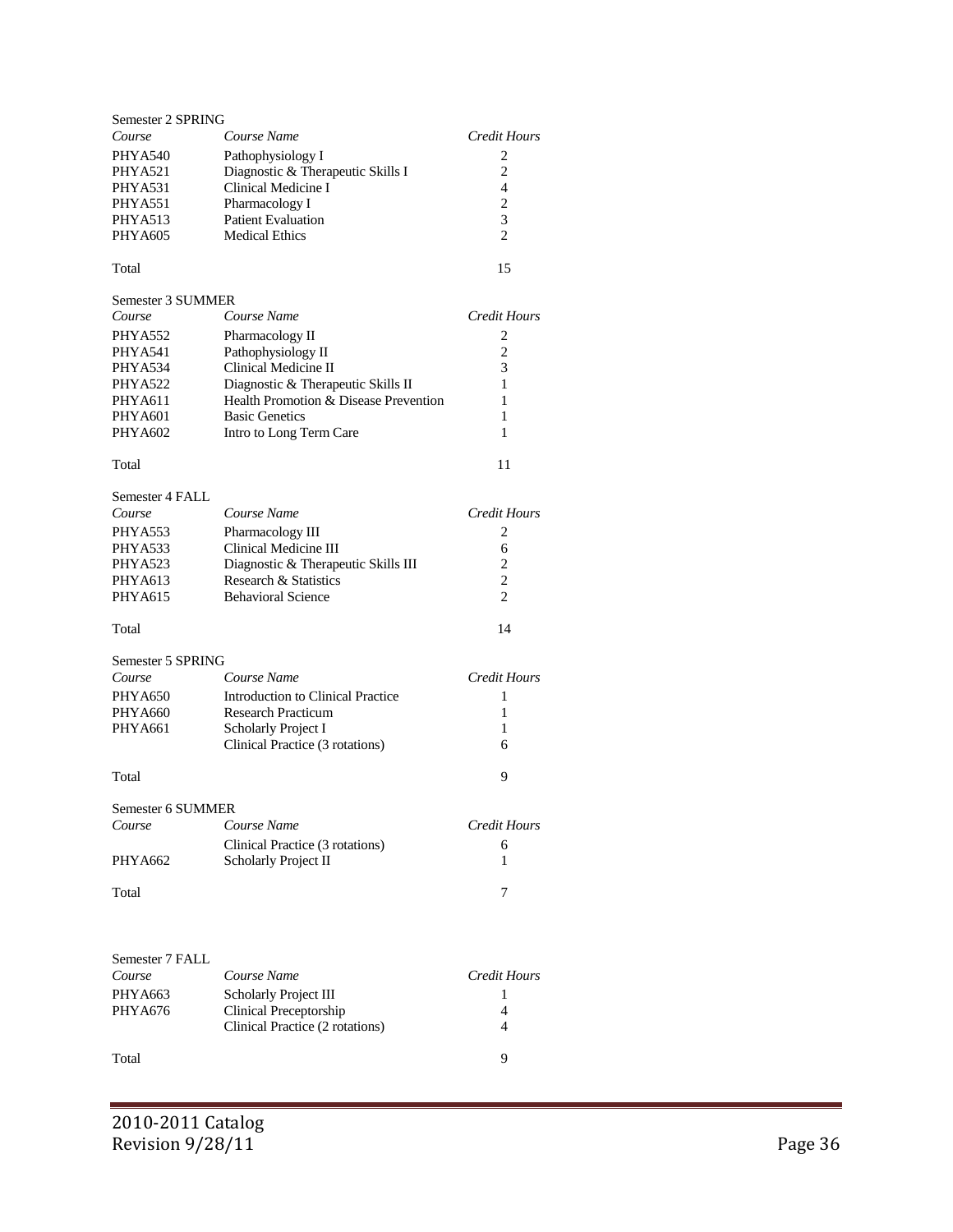#### TOTAL PROGRAM HOURS 79

Clinical Practice consists of a total eight (one-month) rotations, with one in each of the following specialties: emergency medicine, internal medicine, family medicine, long-term care, prenatal/gynecology, surgery, pediatrics, and an elective (which may be any specialty of medicine).

# **Master of Public Health Program Department of Public Health and Preventive Medicine**

*Sheryl Milz, Ph.D., chair*

The Northwest Ohio Consortium for Public Health (NOCPH) Master of Public Health (MPH) degree program is offered jointly by Bowling Green State University and the University of Toledo. It provides advanced study beyond the bachelor degree for persons wishing to update professional skills and obtain new professional competencies in the area of public health. The program prepares students to enhance public health locally, regionally, nationally, and internationally. The graduates will have acquired the knowledge to: become advocates for needed change; assess factors affecting health; critique and apply research findings; and, develop health promotion and illness and injury prevention programs. Graduates receive a degree awarded jointly by both institutions.

The NOCPH MPH degree program is fully accredited by the Council on Education for Public Health (CEPH) and requires a minimum of 12 to 15 months to complete as a full time student. Part time students take approximately 30 months to complete the program.

Five majors are offered:

- Environmental and Occupational Health and Safety Sciences (ENVH): Students graduating from this major are prepared to address environmental and occupational health issues from scientific, regulatory, and administrative perspectives for private industry, health departments, regulatory agencies, consulting firms, and other organizations.
- Health Promotion and Education (HPRO): Students graduating from this major are prepared to assist communities, organizations and individuals in working toward a healthier society by using appropriate educational, behavioral, and social change strategies.
- Public Health Administration (PHAD): Students graduating from this major are prepared to assume applicable administrative roles in government and community agencies, health care facilities, and private industry.
- Public Health Epidemiology (PHEP): Students graduating from this major are prepared to study the distribution of disease in large groups or from a population-based perspective. Epidemiologists attempt to quantify the distribution and establish the determinants of health problems by describing and analyzing the biological, environmental, social and behavioral factors affecting health, illness and premature death. Epidemiologists often work for local, state, and federal governments, health care organizations, private industry, and institutions of higher education.
- Public Health Nutrition (PHNU): Students graduating from this major are prepared to advance knowledge regarding the role of nutrition in disease prevention and health promotion and apply this knowledge to planning, managing, delivering, and evaluating nutrition services and programs. Public Health Nutritionists integrate the knowledge, skills, and experience fundamental to all public health disciplines and apply this integrated knowledge to alleviate diet-related health problems among diverse population groups. Employment often includes health departments, federal and private food assistance programs, worksite health promotion programs, nutrition advocacy organizations, health centers and schools.

Single MPH Degree and Single Major Program

NOCPH MPH students designate a major upon application to the MPH program. NOCPH MPH students may change their major at any time during the program by completing a Change of Major Form.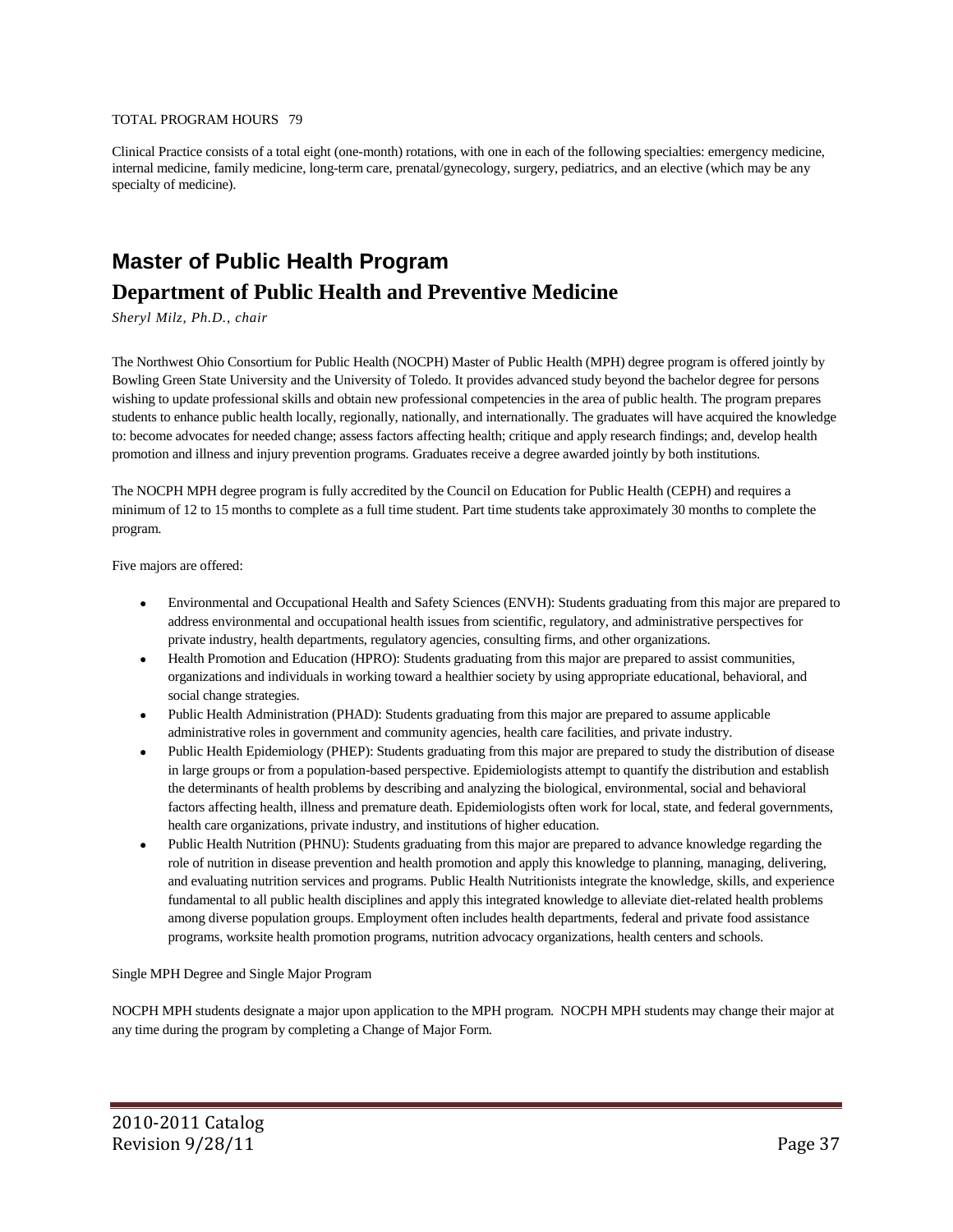To earn the MPH degree, a student must complete a 45-semester credit hour curriculum. The 45 scr. curriculum consists of 8 core courses (24 scr) completed by all MPH students regardless of declared major, 4-5 (12-15 scr) major specific courses, and 2-3 (6-9 scr) advised electives. All students must meet with their major advisor within their first two semesters in the program to develop a plan of study. Once developed, the plan of study is signed by the student, the student's major advisor, and a NOCPH director. The signed plan of study is then submitted to the College of Graduate Studies on the Health Science Campus by the end of the first year following matriculation.

### Dual MPH Major Program

NOCPH MPH students may also pursue the requirements for two majors (i.e., dual major). The option is intended for individuals who desire to combine education and training related to one specific major of the MPH with another major within the MPH program to expand their overall knowledge and expertise. Any combination of two of the five majors is acceptable as a dual major. A dual major may be selected upon application to the MPH program or at any time once admitted to the program.

Individuals interested in completing the dual major option must be simultaneously registered for both majors for at least one semester. Dual major MPH students must complete the 45 scr curriculum described above for one major plus an additional 21 scr for the second major. The additional 21 scr consists of 4-5 major specific courses (12-15 scr) and 2-3 advised electives (6-9 scr) for the second major. All students must meet with the major advisor from each major to develop a dual major plan of study. Once developed, the plan of study is signed by the student, the student's major advisors, and a NOCPH director. The signed plan of study is then submitted to the College of Graduate Studies on the Health Science Campus.

### Dual Degree Program

The NOCPH also offers several dual degree options. The option is intended for individuals who desire to combine education and training related to a specific major of the MPH with another degree to expand their overall knowledge and expertise. The dual degree programs combine the MPH with other master (MBA, MA, MS, MSOH) or doctoral (MD, PhD, EdD, JD) degrees offered by one or more of the two consortial institutions (BGSU and UT). The preceding list of dual degrees is only for illustration. Any graduate degree offered by the two consortial institutions may be combined with the MPH degree in a dual degree program.

Students must meet all application, retention and graduation requirements for each of the individual degrees. Individuals interested in completing the dual degree option must be simultaneously registered for both degrees for at least one semester. Students will be able to apply a maximum of 12 scr of overlapping courses to fulfill required credits for both degrees, pending approval of the NOCPH Directors and Program Coordinators of both degree programs.

### Admission Requirements

Interested prospective students apply to the NOCPH MPH degree through the University of Toledo website. Applicants are required to complete an online application, as well as submit official transcripts from all institutions where they have taken courses (transcripts from institutions outside the US must be translated, evaluated, and reported on the 4.00 scale), 3 letters of recommendation (2 of which must be from persons with a graduate degree), a resume, and a letter of interest (statement of purpose).

The GRE is not required for graduates from an accredited US institution with a GPA  $\geq$  3.00. The GRE may be required by the NOCPH MPH Admissions Committee for applicants with a GPA < 3.00. The GRE is required for all students graduating from institutions outside the US.

Regular admission to the NOCPH MPH program requires:

- An earned bachelor's degree from an accredited college or university
- GPA  $> 3.00$  (on a 4.00 scale)
- Foundation courses in college-level mathematics, biology, and social sciences
	- o ENVH majors must also complete college-level courses in inorganic and organic chemistry
	- $GRE > 1000$  (verbal and quantitative), if the test is required, with an analytical writing score  $> 4.0$
- TOEFL  $\geq$  550 (paper-based),  $\geq$  213 (computer-based), or >79 (IBT) for applicants who graduated from institutions outside the US and whose primary language is not English.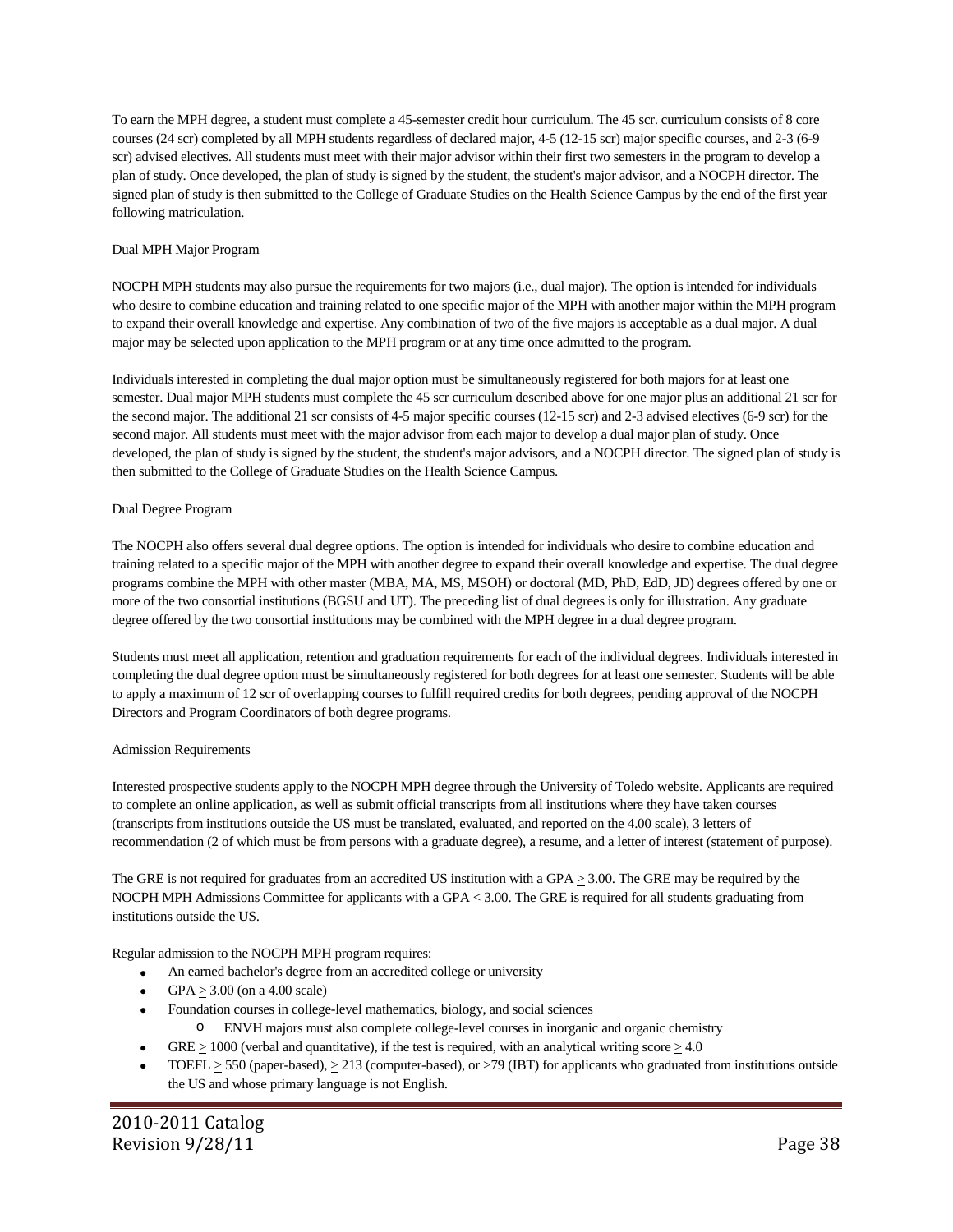Provisional admission to the NOCPH MPH program may be offered with one or more of the following deficiencies:

- Missing foundation course(s)
- $GPA < 3.00$ , but  $> 2.7$

Provisional students take 4 courses (12 scr) in the MPH program. Preferably, all 4 courses will be core courses, but 1 major specific course is also allowed. No electives may be taken. Students must attain a B or better in each of these courses to be admitted as a regular status student. Any student not attaining a B or better in these 4 courses could be dismissed from the program.

### Core Courses

All NOCPH MPH students are required to take the following 8 (24 scr) core courses. These core courses are offered at both Bowling Green State University (3-4 courses, depending on major) and the University of Toledo (4-5 courses, depending on major).

- PUBH600 Biostatistics (offered at UT)
- PUBH601 Public Health Epidemiology (offered at UT)
- PUBH604 Public Health Administration (offered at BG)
- PUBH605 Introduction to Public Health (offered at BG)
	- o PUBH516 Environmental Health Science, Regulations, and Management (offered at UT for ENVH majors only to take in place of PUBH605)
- PUBH660 Health Behavior (offered at UT)
- PUBH664 Issues in Public Health (offered at UT)
- PUBH685 Capstone Seminar (offered at BG)
- PUBH683/696 Internship or PUBH684/697 Scholarly Project (offered at both BG and UT)

### Student Learning Objectives

Student learning objectives for the MPH degree core curriculum (courses taken by all MPH students):

- Provide a fundamental understanding of public health, what it does, and how it achieves its mission
- Provide a general knowledge, skill, and ability in areas which enable performance of one or more essential public health services
- Competent in analytical skills, including statistics, problem definition, and analysis
- Skilled in oral and written communication
- Develop policy
- Promote cultural skills
- Competent in basic public health sciences including epidemiology, environmental health, and behavioral science
- Able to lead and apply systems thinking
- Provide technical knowledge, skills, and abilities needed for public health programs such as infectious disease control, disease prevention, and occupational and environmental health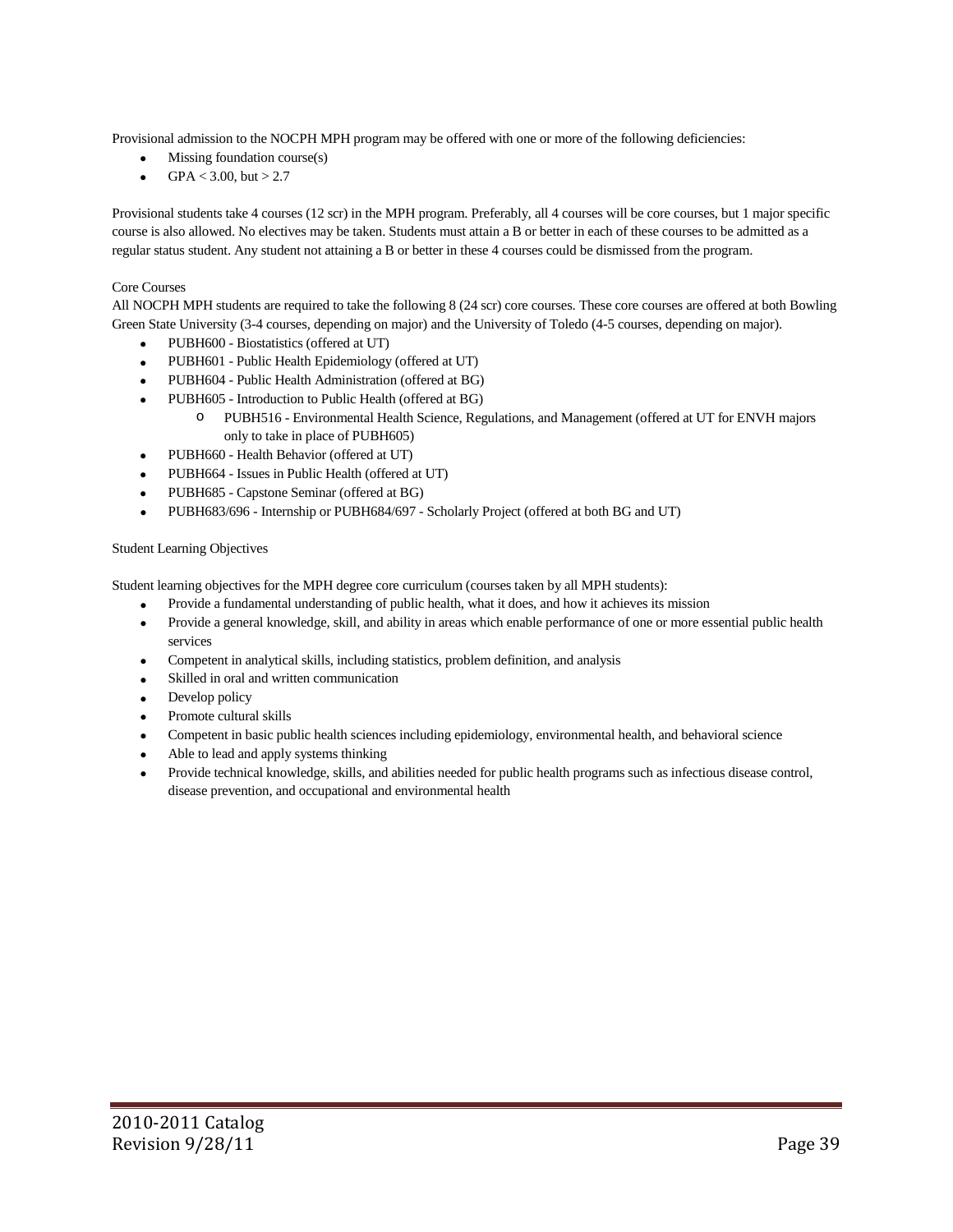# **Master of Public Health: Environmental and Occupational Health & Safety Sciences (ENVH)**

Environmental and Occupational Health and Safety Sciences (ENVH) specialists focus on a combination of scientific, technical and regulatory aspects of public health that relate to the assessment and control of hazards such as physical, chemical and biological agents in non-occupational and occupational environments. The major focus is recognition, evaluation and control of human exposures resulting from contact with contaminated air, water, soil and food. Emergency and disaster planning, preparation, recognition and response are also emphasized. The ENVH major expands students' knowledge, comprehension and skills to prepare them for work as professionals involved with development, implementation, delivery and management of applicable focused or broad scope environmental and occupational health and safety programs. Examples of applicable programs include community and/or worker awareness education and training programs; environmental and occupational disease causation, prevention and remediation programs; hazardous non-occupational and occupational site investigation, sampling, assessment and control; and regulatory compliance and/or enforcement. ENVH professionals also have the education and training applicable to preparedness for, recognition of, and response to natural disasters and intentional terrorist events.

The student learning objectives for the ENVH major are to graduate professionals that are prepared to:

- Apply the fundamental and advanced principles of statistics, epidemiology, environmental health science, and occupational health and safety science to real-world public health issues and problems
- Objectively and subjectively assess chemical, biological, and physical agents classified as hazardous to human health (including terrorism agents)
- Critically analyze and interpret statistical, epidemiological, toxicological and communicable disease information for prevention and remediation program development and implementation
- Conduct fundamental sample collection of media contaminated with hazardous chemical, biological, and physical agents
- Collect and evaluate applicable information necessary to perform risk assessments and conduct disaster preparation/planning
- Make administrative decisions based on recommended measures to reduce or eliminate environmental and occupational health hazards
- Develop and present administrative, scientific, technical and/or regulatory reports

All ENVH majors are required to take the following 5 (15 scr) major specific courses. These courses are all offered at UT. In addition, all ENVH majors are required to take 2 (6 scr) advised electives.

- PUBH502 Occupational Health Science, Regulations, and Management
- PUBH506 Occupational Safety Science, Regulations, and Management
- PUBH531 Chemical Agents Toxicity, Evaluation, and Control
- PUBH552 Biological Agents Pathogenicity, Evaluation, and Control
- PUBH562 Physical Agents Effects, Evaluation, and Control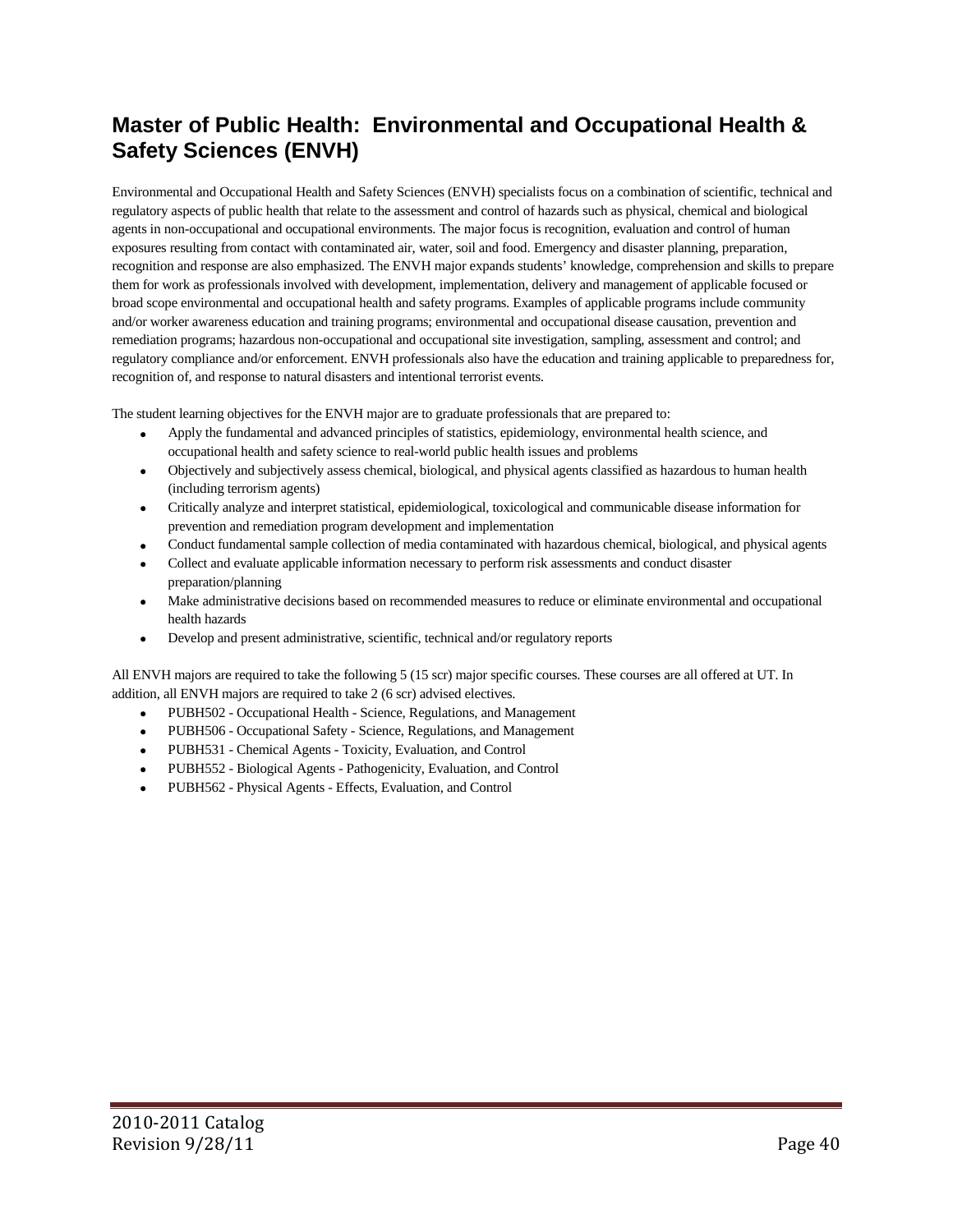# **Master of Public Health: Health Promotion and Education (HPRO)**

The curriculum for the Health Promotion and Education (HPRO) major focuses on methods for planning, implementing and evaluating educational and behavioral changes as well as programs that enhance health. Students are prepared for positions that emphasize program planning, health promotion, health education, disease prevention and social action. Graduates work in business, voluntary, non-profit and governmental agencies at the local, county, state and federal levels.

The student learning objectives for the HPRO major are to graduate professionals that are prepared to:

- Implement, administer, and evaluate health promotion and education programs
- Demonstrate mastery of knowledge that is critical to the role of a health promotion and educational professional
- Coordinate the provision of promotional and educational services in health
- Assess individual and community needs
- Apply principles of community organization, health behavior, and educational processes to plan effective health promotion and education programs
- Apply appropriate research methods
- Act as a health promotion and education resource

All HPRO majors are required to take the following 4 (12 scr) major specific courses. These courses are all offered at UT. In addition, all HPRO majors are required to take 3 (9 scr) advised electives.

- PUBH620 Methods and Materials in Public Health
- PUBH630 Community Health Organizations
- PUBH646 Health Promotion Programs
- PUBH680 Evaluation of Health Programs

# **Master of Public Health: Public Health Administration (PHAD)**

The curriculum for the Public Health Administration (PHAD) major is designed to prepare students to assume administrative responsibilities in healthcare agencies, government, community organizations and private industry. The course work provides instruction in several key administrative areas. Many of the courses are similar to the required courses in a Master of Business Administration (MBA) program with the difference that the PHA major curriculum focuses on applications and issues in healthcare.

The student learning objectives for the PHAD major are to graduate professionals that are prepared to:

- Supervise subordinates using techniques endorsed by human resource experts
- Manage a public health organization using contemporary standards and practices
- Comply with applicable legal standards and federal requirements pertaining to public health, employees and organizations
- Develop and administer an organizational budget
- Evaluate the financial and economic health of an organization, business, or practice
- Apply relevant economic theory to organizational situations
- Evaluate administrative personnel, organizational effectiveness, economic stability, regulatory compliance, and related supervisory programs and practices

All PHAD majors are required to take the following 4 (12 scr) major specific courses. These courses are all offered at BG. In addition, all PHAD majors are required to take 3 (9 scr) advised electives.

- PUBH621 Management
- PUBH622 Finance and Budgets
- PUBH628 Economics, Marketing, and Human Resources
- PUBH635 Public Health Law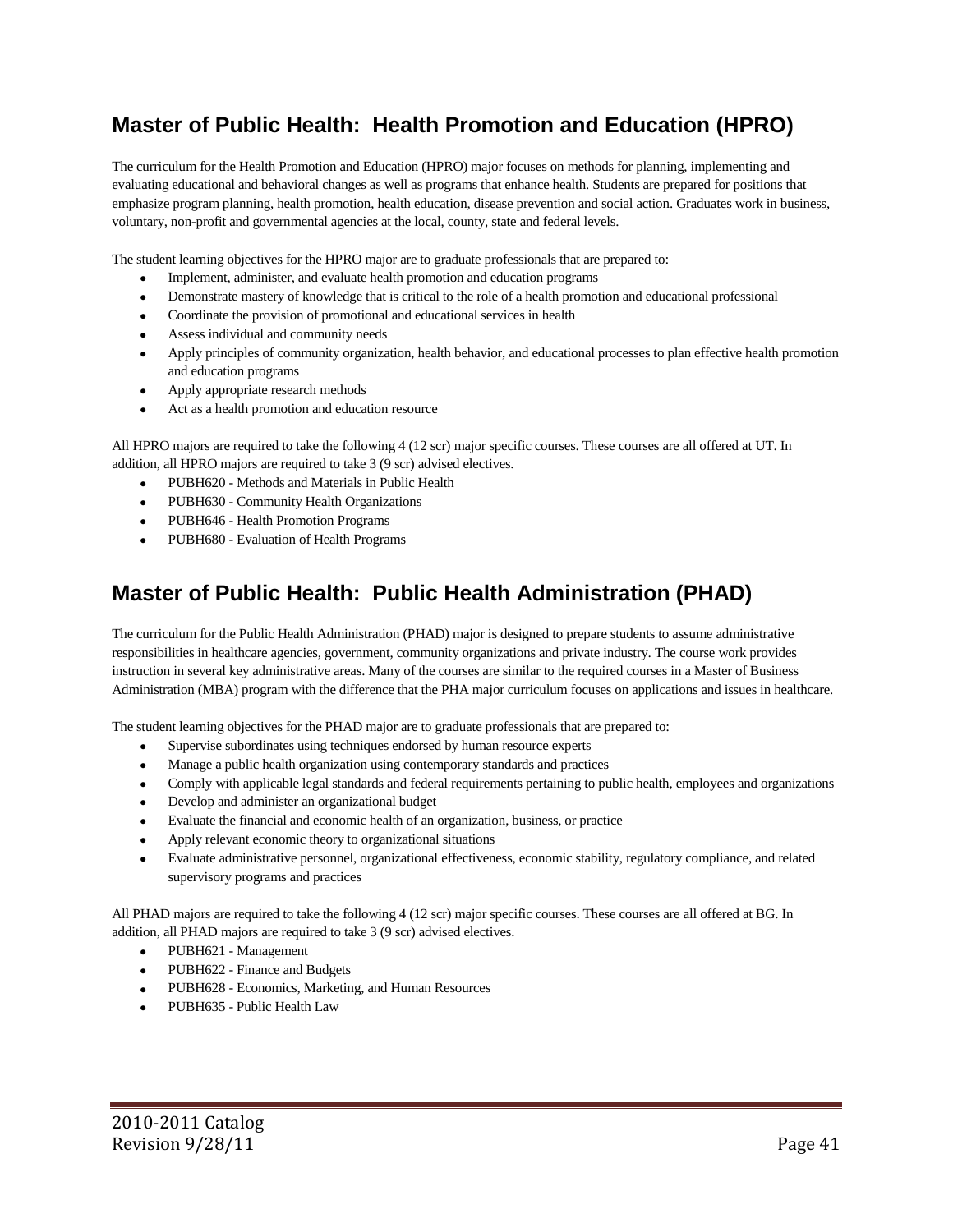# **Master of Public Health: Public Health Epidemiology (PHEP)**

The Public Health Epidemiology (PHEP) major prepares students for careers involving the study of the distribution of disease in large groups or from a population-based perspective. It involves factors affecting disease and disability in populations. As a fundamental science of public health and preventive medicine, epidemiology research has traditionally focused on questions of disease causation through population studies for both infectious and chronic diseases. Epidemiologists attempt to quantify the distribution and establish the determinants of health problems by describing and analyzing the biological, environmental, social and behavioral factors affecting health, illness and premature death. Descriptive and analytic techniques are used to gather information on disease occurrence, extend basic knowledge about the physical, mental and social processes affecting health, and develop effective disease-control measures. The products of such inquiries are also used in the formulation of health policies. Quantitative skills, including biostatistics and computer applications, are emphasized in this major. Epidemiologists work closely with other health professionals including physicians, environmental health personnel, behavioral scientists, demographers, biostatisticians, and administrators of health agencies. Epidemiologists often work for local, state, and federal governments, health care organizations, private industry, and institutions of higher education.

The student learning objectives for the PHEP major are to graduate professionals that are prepared to:

- Define and calculate measures of disease frequency and measures of association between risk factors and disease
- Describe the major epidemiologic research study designs and their advantages and limitations
- Describe the major sources of bias in epidemiologic research (confounding, selection bias, and measurement error) and the ways to evaluate and reduce bias
- Apply criteria to support whether an association is causal
- Understand the basic terms and methods used in outbreak investigation, infectious disease epidemiology, chronic disease epidemiology, disease prevention trials, and evaluation of screening tests
- Review the scientific literature with competence, synthesize findings across studies, and make appropriate public health recommendations based on current knowledge
- Design an epidemiologic study to address a question of interest
- Interpret results of an epidemiologic study, including the relation to findings from other epidemiologic studies, potential biologic and/or social mechanisms, limitations of the study, and public health implications
- Write a clear description of the rationale, methods, results, and interpretation of an epidemiologic investigation
- Apply epidemiologic skills in a public health setting, specifically in the formulation or application of public health programs or policies

All PHEP majors are required to take the following 5 (15 scr) major specific courses. These courses are all offered at UT. In addition, all PHEP majors are required to take 2 (total of 6 scr) advised electives.

- PUBH603 Advanced Epidemiology
- PUBH606 Advanced Biostatistics
- PUBH612 Infectious Disease Epidemiology
- PUBH655 Chronic Disease Epidemiology
- PUBH607 Genetic Epidemiology or PUBH 617 Molecular Epidemiology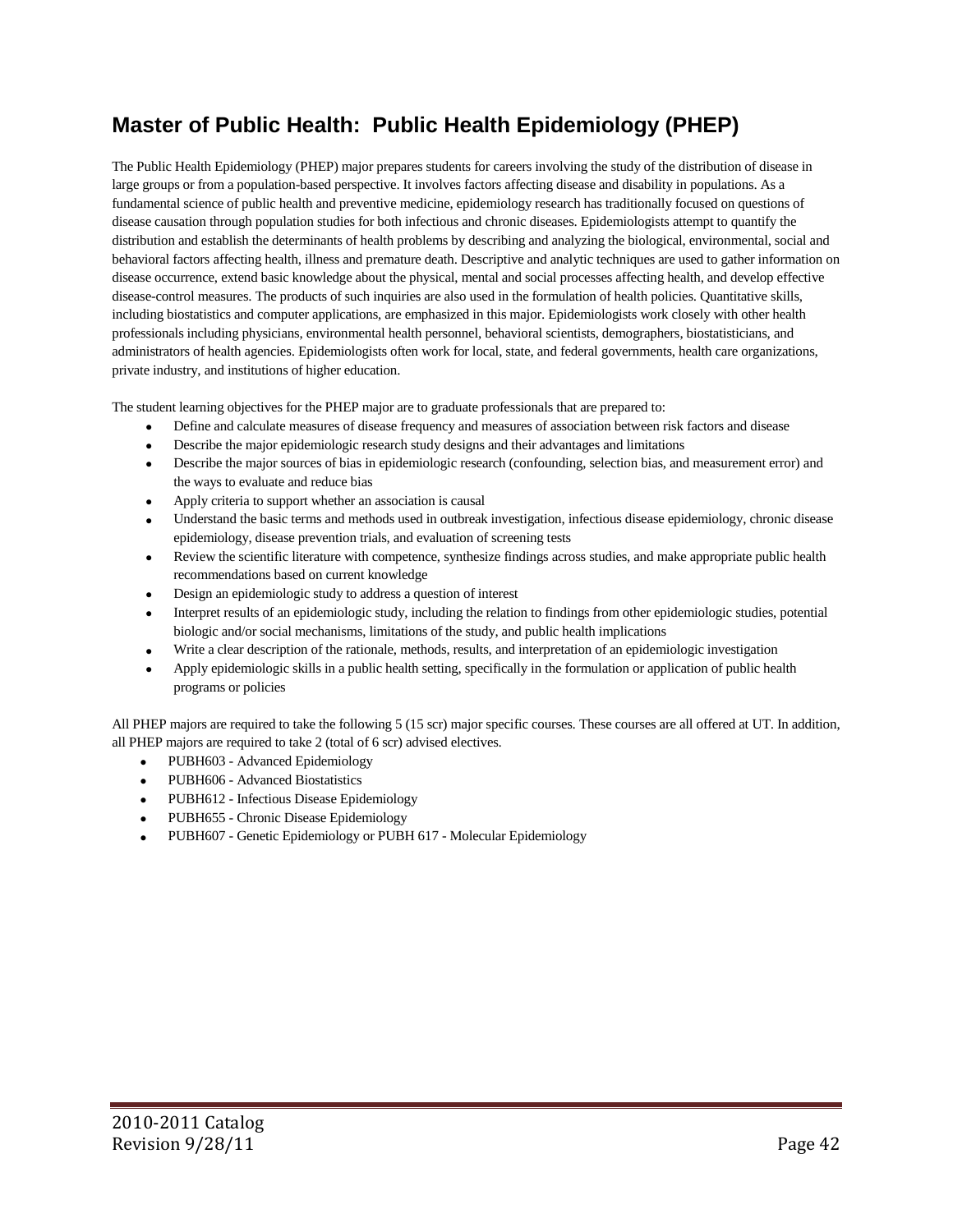# **Master of Public Health: Public Health Nutrition (PHNU)**

Public Health Nutritionists integrate the knowledge, skills and experiences fundamental to all public health disciplines and apply this integrated knowledge to alleviate diet-related health problems among diverse population groups. Graduates will be prepared to advance knowledge regarding the role of nutrition in disease prevention and health promotion and apply this knowledge to planning, managing, delivering, and evaluating nutrition services and programs. Employment often includes health departments, federal and private food assistance programs, worksite health promotion programs, nutrition advocacy organizations, health centers and schools. An understanding of human nutrition is important to maximize the health of individuals in a diverse society that faces nutritionrelated diseases of both deficiency and excess. A complete understanding of human nutrition is built on knowledge of its fundamental biological and biochemical bases. It also involves an understanding of societal, psychological, cultural and behavioral influences that affect food consumption, and therefore, human well being. Public health nutrition advances knowledge regarding the role of nutrition in disease prevention and health promotion and applies this knowledge to planning, managing, delivering and evaluating nutrition services and programs. The MPH major in public health nutrition trains students to integrate the knowledge, skills, and experience fundamental to all public health disciplines and to apply this integrated knowledge to alleviate diet-related health problems among diverse population groups. The program is designed to train professionals to assume leadership positions in assessing community-nutrition needs and in planning, directing and evaluating the nutrition component of health-promotion and disease-prevention efforts.

The student learning objectives for the PHNU major are to graduate professionals who are prepared to:

- Identify and assess diet-related health problems of undernutrition and overnutrition among diverse population groups
- Identify the social, cultural, economic, environmental, and institutional factors that contribute to the risks of undernutrition and overnutrition among diverse populations
- Develop educational and other population-based intervention strategies to improve food security
- Develop policies to reduce barriers to food insecurity and to improve the food choices and nutritional status of diverse populations
- Describe techniques to guide consumers in selection of food and nutritionally adequate diets
- Communicate nutrition related issues skillfully, utilizing different media in varied settings
- Apply the principles of management to community-nutrition programs
- Participate in advocacy efforts to improve the nutritional status of various populations
- Monitor and recommend public policies to protect and promote nutritional status and health of diverse populations
- Contribute to the body of nutrition knowledge through active research of an applied nature

All PHNU majors are required to take the following 4 (12 scr) major specific courses. Courses are offered at both BG and UT. In addition, all PHNU majors are required to take 3 (9 scr) advised electives.

- PUBH625 Nutritional Epidemiology
- PUBH652 Public Health Nutrition
- Two of the following four courses
	- o FDNU535 Life Cycle Nutrition: Pregnancy to Adolescence
	- o FDNU536 Life Cycle Nutrition: The Middle and Later Years
	- o FDNU609 Micronutrients
	- o FDNU610 Macronutrients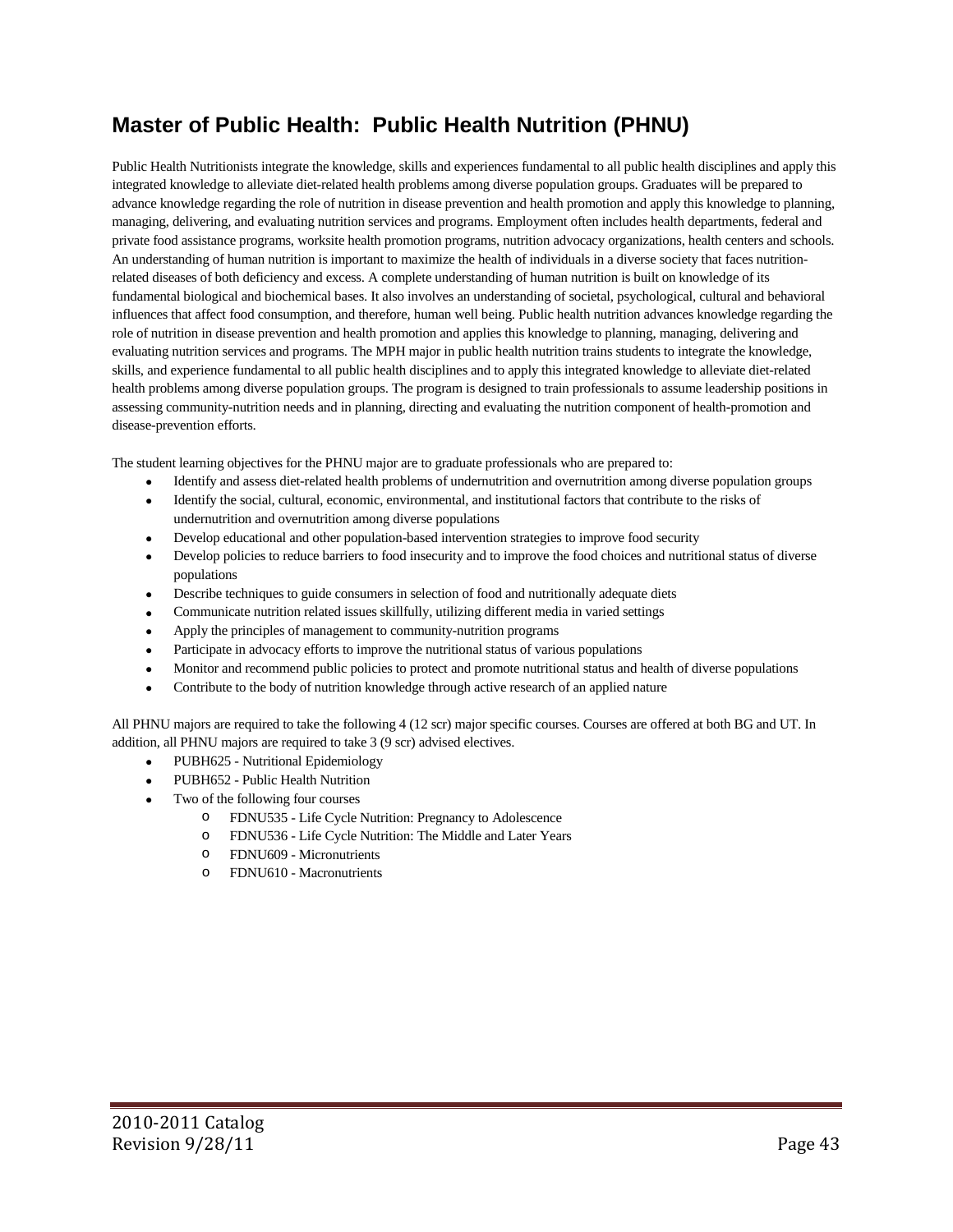# **Master of Science in Occupational Health Program**

The Master of Science in Occupational Health (MSOH) degree program is available in Industrial Hygiene. Industrial hygiene professionals are involved in understanding and implementing scientific, technical, and regulatory aspects that focus on preventing and controlling workers' exposures to factors and agents that can cause them harm. The profession focuses on prevention of exposure or occurrence and mitigation of factors and agents that contribute to worker harm, as work-related illnesses and injuries.

The comprehensive and flexible curriculum provides a solid foundation of information for students with limited or no background in industrial hygiene, while simultaneously offering students with professional experience the opportunity to expand the scope of their knowledge and skills. The program offers classes during evenings and weekends to facilitate graduate study for those engaged in full-time daily employment. The schedule also permits students without applicable practical experience to complete an internship. The MSOH degree is fully accredited by the Accreditation Board for Engineering and Technology - Applied Science Accreditation Commission (ABET-ASAC) and requires a minimum of 12 months to complete as a full-time student. Part time students take approximately 30 months to complete the program.

### Admission Requirements

Applicants are required to complete an online application, as well as submit official transcripts from all institutions where they have taken courses (transcripts from institutions from outside the US must be translated, evaluated, and reported on the 4.00 scale), 3 letters of recommendation (2 of which must be from persons with a graduate degree), a resume, and a letter of interest (statement of purpose).

The GRE is not required for graduates from an accredited US institution with a GPA > 3.00. The GRE may be required by the NOCPH MPH Admissions Committee for applicants with a GPA < 3.00. The GRE is required for all students graduating from institutions outside the US.

Regular admission to the MSOH program requires:

- An earned bachelor's degree from an accredited college or university
- GPA  $>$  3.00 (on a 4.00 scale)
- Foundation courses in college-level mathematics (preferably calculus), inorganic chemistry, organic chemistry, physics, biology, and English/writing
	- o Work experience based on applicability and duration and applicable certifications such as CIH or CSP will also be considered
- $GRE > 1000$  (verbal and quantitative), if the test is required, with an analytical writing score  $> 4.0$
- TOEFL  $\geq$  550 (paper-based),  $\geq$  213 (computer-based), or >79 (iBT) for applicants who graduated from institutions outside the US and whose primary language is not English.

Provisional admission to the NOCPH MPH program may be offered with one or more of the following deficiencies:

- Missing foundation course $(s)$
- $GPA < 3.00$ , but  $> 2.5$

Provisional students take 4 courses (12 credits) in the MSOH program. No electives may be taken. Students must attain a B or better in each of these courses to be admitted as a regular status student. Any student not attaining a B or better in these 4 courses could be dismissed from the program.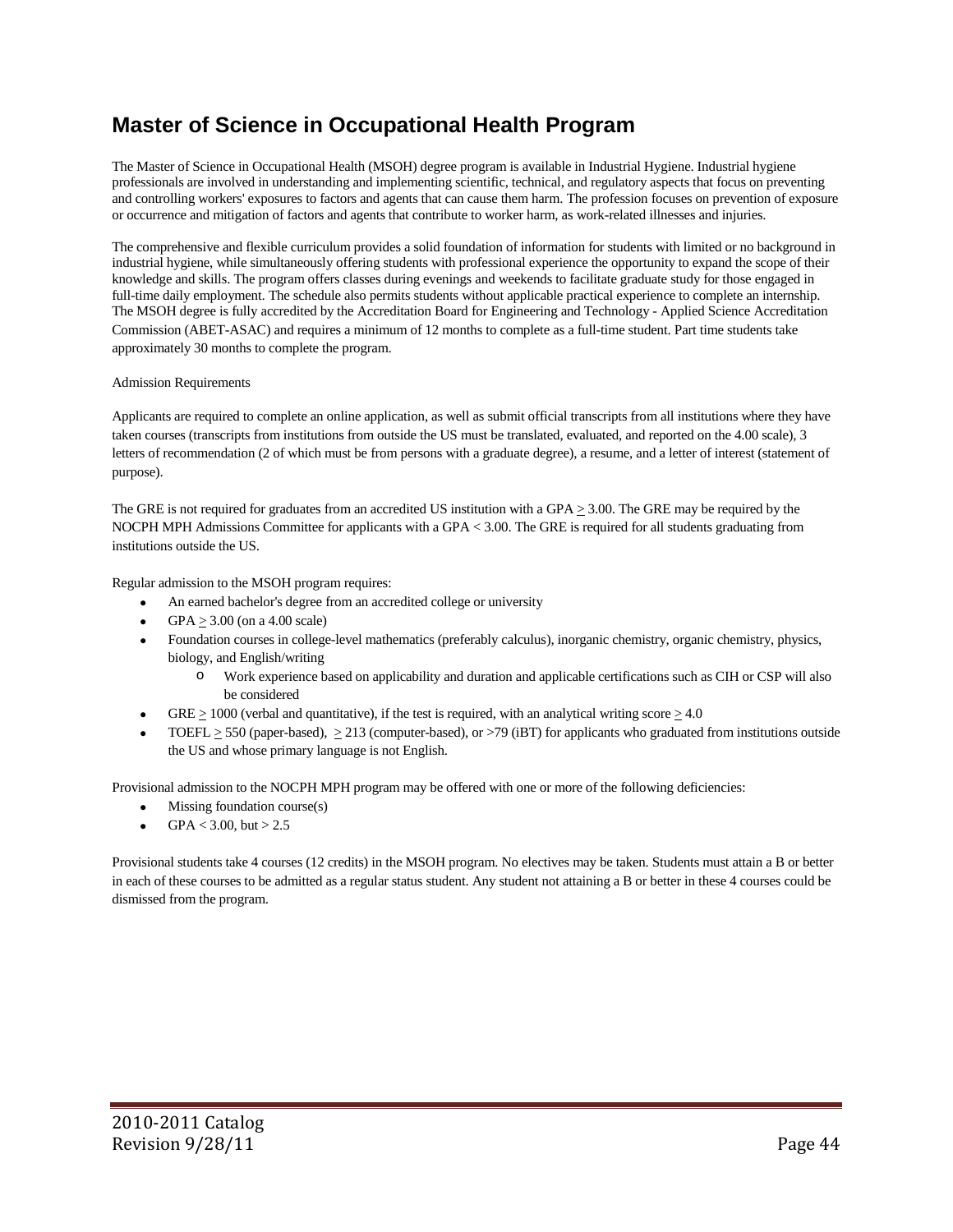### Curriculum Design

The 40 scr curriculum incorporates the general areas of science, technology, management, and communication within the context of the core courses and thesis requirements for the MSOH degree.

All MSOH students take the following courses. For those students not requiring an internship, 1 advised elective is added.

- PUBH502 Occupational Health Science, Regulations, and Management
- PUBH506 Occupational Safety Science, Regulations, and Management
- PUBH516 Environmental Health Science, Regulations, and Management
- PUBH526 Hazardous Materials and Emergency Response
- PUBH531 Chemical Agents Toxicity, Evaluation, and Control
- PUBH541 Air Contaminant Modeling, Ventilation, and Respiratory Protection
- PUBH552 Biological Agents Pathogenicity, Evaluation, and Control
- PUBH562 Physical Agents Effects, Evaluation, and Control
- PUBH570 Risk Assessment, Management, and Communication
- PUBH600 Biostatistics
- PUBH601 Public Health Epidemiology
- PUBH696 Internship (required if  $< 1$  year experience)
- PUBH697 Scholarly Project or PUBH699 Thesis

#### Student Learning Objectives

Student learning objectives for the MSOH degree program:

- Identify agents, factors, and stressors generated by and/or associated with defined sources, unit operations, and/or processes
- Describe qualitative and quantitative aspects of generation of agents, factors, and stressors
- Describe physiological and/or toxicological interactions of physical, chemical, biological, and ergonomic agents, factors, and/or stressors with the human body
- Assess qualitative and quantitative aspects of exposure assessment, dose-response, and risk characterization based on applicable pathways and modes of entry
- Calculate, interpret, and apply statistical and epidemiological data
- Recommend and evaluate engineering, administrative, and personal protective equipment controls and/or other interventions to reduce or eliminate hazards
- Demonstrate an understanding of applicable business and managerial practices
- Interpret and apply applicable occupational and environmental regulations
- Describe fundamental aspects of safety and environmental health

# **Certificate in Biostatistics and Epidemiology**

The 15 scr graduate Certificate in Biostatistics and Epidemiology focuses on the development of the qualitative and quantitative knowledge and skills to collect, organize, analyze, and interpret data associated with epidemiologic investigations, health surveys, injury and illness recognition, and human exposure assessment. The Certificate in Biostatistics and Epidemiology provides learners with an expanded scope and depth of quantitative knowledge and skills, as compared to the Certificate in Epidemiology. NOCPH MPH students may not take this certificate concurrently while earning the MPH.

#### Curriculum

Certificate in Biostatistics and Epidemiology students take the following courses.

- PUBH600/800 Biostatistics
- PUBH601/801 Public Health Epidemiology
- PUBH603/803 Advanced Epidemiology
- PUBH606/806 Advanced Biostatistics
- PUBH611/811 Categorical Data Analysis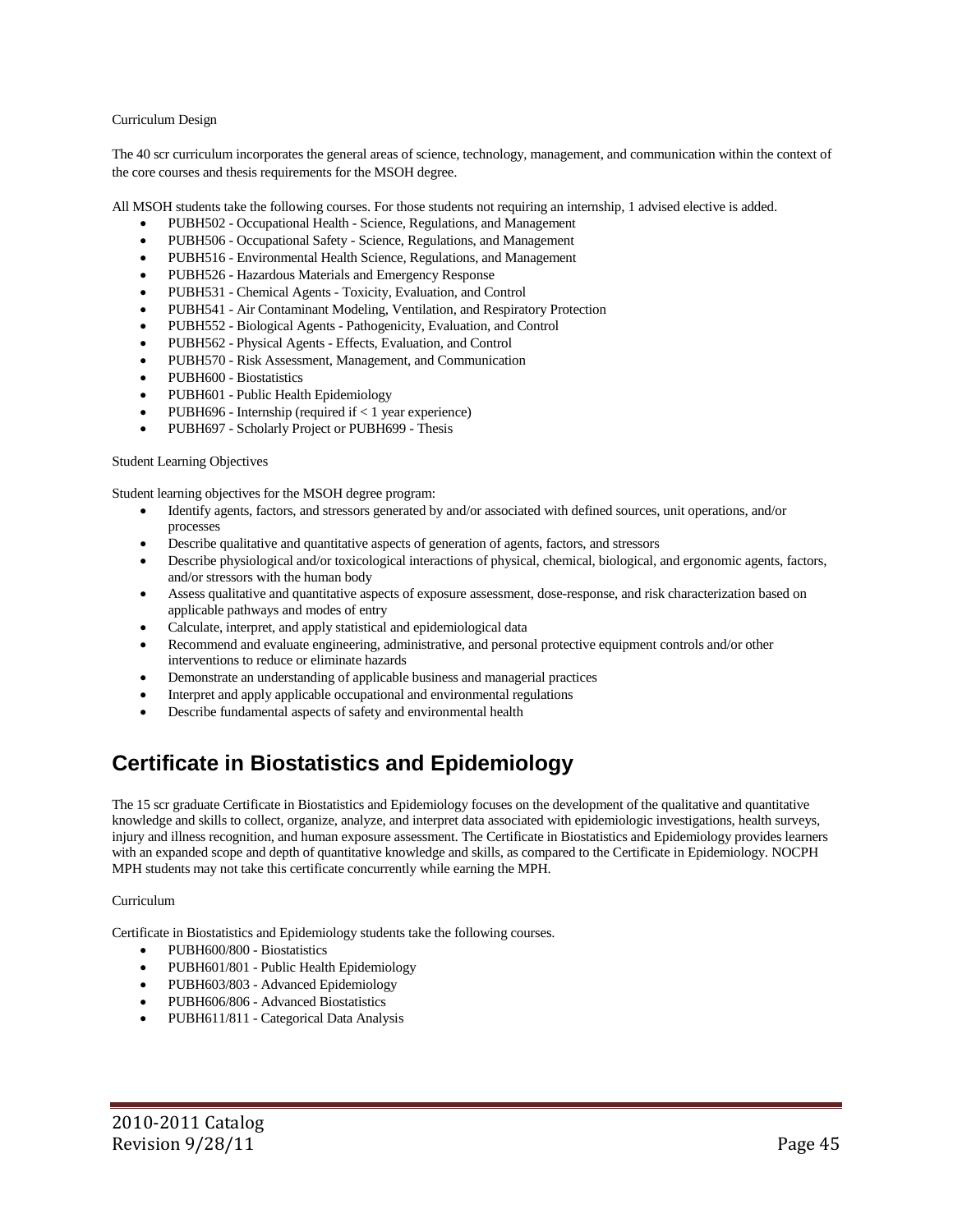#### Student Learning Objectives

Student learning objectives for the Certificate in Biostatistics and Epidemiology:

- Select and apply appropriate biostatistical and epidemiological methods and interpret basic and applied research data
- Define and calculate measures of disease frequency and measures of association between risk factors and disease
- Describe the major epidemiologic research study designs and their advantages and limitations
- Define the basic terms and apply methods used in outbreak investigation, infectious disease epidemiology, chronic disease epidemiology, disease prevention trials, and evaluation of screening tests
- Review the scientific literature with competence, synthesize findings across studies, and make appropriate public health recommendations based on current knowledge
- Design an epidemiologic study to address a question of interest
- Write a clear description of the rationale, methods, results, and interpretation of an epidemiologic investigation.
- Apply epidemiologic skills in a clinical or public health setting, specifically in the formulation or application of healthrelated programs or policies

# **Certificate in Epidemiology**

The 12 scr graduate Certificate in Epidemiology focuses on the development of the qualitative and quantitative knowledge and skills to collect, organize, analyze, and interpret data associated with epidemiologic investigations, health surveys, injury and illness recognition, and human exposure assessment. NOCPH MPH students may not take this certificate concurrently while earning the MPH.

### Curriculum

Certificate in Epidemiology students take the following courses.

- PUBH600/800 Biostatistics
- PUBH601/801 Public Health Epidemiology
- PUBH603/803 Advanced Epidemiology
- PUBH606/806 Advanced Biostatistics

### Student Learning Objectives

Student learning objectives for the Certificate in Epidemiology:

- Select and apply appropriate biostatistical and epidemiological methods and interpret basic and applied research data
- Define and calculate measures of disease frequency and measures of association between risk factors and disease
- Describe the major epidemiologic research study designs and their advantages and limitations
- Define the basic terms and apply methods used in outbreak investigation, infectious disease epidemiology, chronic disease epidemiology, disease prevention trials, and evaluation of screening tests
- Review the scientific literature with competence, synthesize findings across studies, and make appropriate public health recommendations based on current knowledge
- Design an epidemiologic study to address a question of interest
- Write a clear description of the rationale, methods, results, and interpretation of an epidemiologic investigation.
- Apply epidemiologic skills in a clinical or public health setting, specifically in the formulation or application of healthrelated programs or policies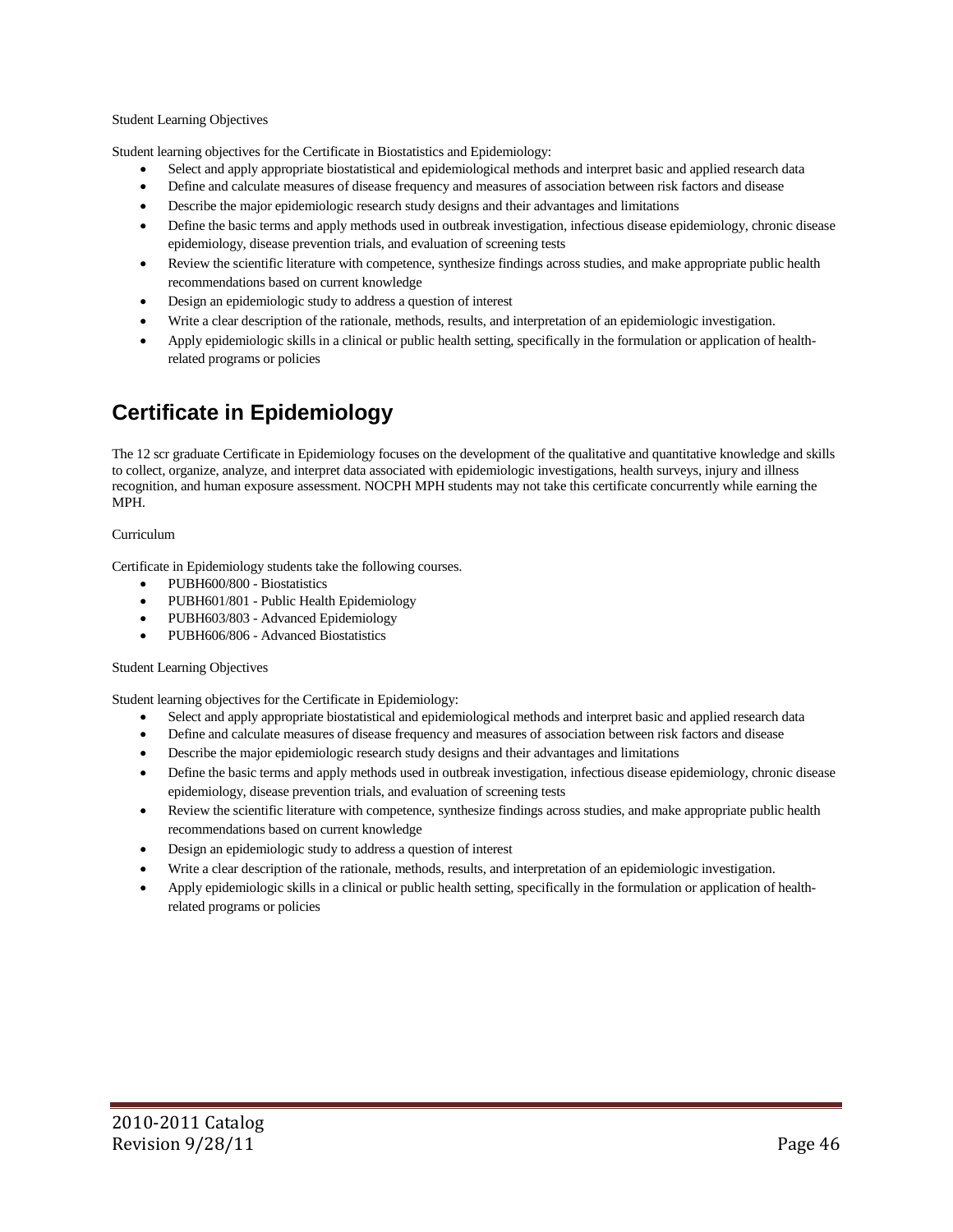# **Certificate in Global Public Health**

The 15 scr graduate Certificate in Global Public Health will contribute to the development of public health practitioners who understand disparities in health and well-being in underdeveloped regions of the world, and who can develop effective programs to reduce such inequalities and improve the lives of the impoverished. NOCPH MPH students may take this certificate concurrently while earning their MPH.

### Curriculum

Certificate in Global Public Health students (non-MPH majors) take the following courses.

- PUBH503 Issues in Global Health
- PUBH612 Infectious Disease Epidemiology
- PUBH655 Chronic Disease Epidemiology
- PUBH697/684 Scholarly Project (supervised global public health project in an international setting or extensive literature analysis of a topic related to global public health)
- Advised elective

Certificate in Global Public Health students (MPH majors) take the following courses.

- PUBH503 Issues in Global Health
	- PUBH612 Infectious Disease Epidemiology or PUBH655 Chronic Disease Epidemiology o PHEP majors must substitute an advised elective for PUBH612 or PUBH655
- PUBH697/684 Scholarly Project (supervised global public health project in an international setting or extensive literature analysis of a topic related to global public health)

### Student Learning Objectives

Student learning objectives for the Certificate in Global Public Health:

- Summarize the major types and magnitude of global health and environmental problems in developing nations
- Describe the roles of government, globalization, politics, war, famine, disaster, climate change, migration, and other factors on the health, environment, and well-being of people of developing nations
- Summarize the different roles of large and small organizations and institutions in addressing global health problems
- Develop and apply effective programs, methods, and approaches to improve global health and the environment
- Appreciate the cultural differences between Americans and developing nations and be sensitive to other cultures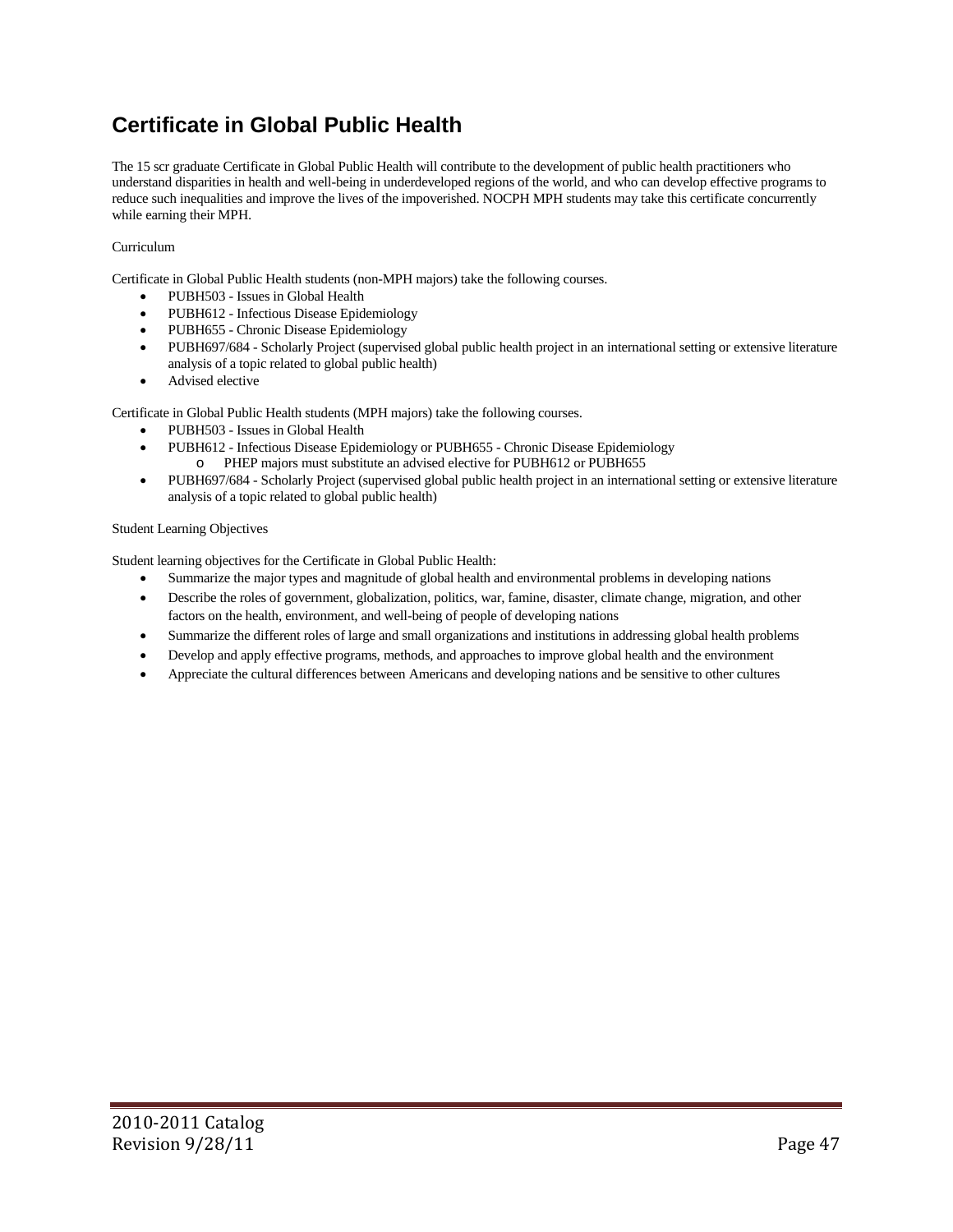# **Certificate in Occupational Health**

The 15 scr graduate Certificate in Occupational Health provides education and training focused on scientific, technical, regulatory, and administrative principles and practices for preventing and controlling worker and community exposures to physical (e.g., noise, radiation), chemical (e.g., toxic), and biological (e.g., infectious, allergenic, intoxicating) agents and ergonomic factors that can cause human illness. The profession focuses on prevention of exposure or occurrence and mitigation of factors and agents that contribute to illness and jury to workers and other members of the community. Occupational health professionals also have the education and training applicable to preparedness for, and response to natural disaster and intentional terrorist events. NOCPH MPH students may take this certificate concurrently while earning their MPH, except for ENVH majors.

### Curriculum

Certificate in Occupational Health students take the following courses.

- PUBH502 Occupational Health Science, Regulations, and Management
- PUBH531 Chemical Agents Toxicity, Evaluation, and Control
- PUBH541 Air Contaminant Modeling, Ventilation, and Respiratory Protection
- PUBH562 Physical Agents Effects, Evaluation, and Control
- One of the following five courses
	- o PUBH506 Occupational Safety Science, Regulations, and Management
	- o PUBH516 Environmental Health Science, Regulations, and Management
	- o PUBH526 Hazardous Materials and Emergency Response<br>
	O PUBH600 Biostatistics
	- o PUBH600 Biostatistics
	- PUBH601 Public Health Epidemiology

#### Student Learning Objectives

Student learning objectives for the Certificate in Occupational Health:

- Identify agents, factors, and stressors generated by and/or associated with defined sources, unit operations, and/or processes
- Describe qualitative and quantitative aspects of generation of agents, factors, and stressors
- Describe physiological and/or toxicological interactions of physical, chemical, biological, and ergonomic agents, factors, and/or stressors with the human body
- Recommend and evaluate engineering, administrative, and personal protective equipment controls and/or other interventions to reduce and eliminate hazards
- Demonstrate an understanding of applicable business and managerial practices
- Interpret and apply applicable occupational and environmental regulations

# **Certificate in Public Health and Emergency Response**

The 12 scr graduate Certificate in Public Health and Emergency Response focuses on the characteristics and human health impacts of biological, chemical, and radiological agents; personal protective equipment and decontamination; site monitoring instrumentation and methods; epidemiological investigation and surveillance; and , applicable regulatory standards and recommended professional guidelines for incident recognition, response, and control. NOCPH MPH students may not take this certificate concurrently while earning the MPH.

#### Curriculum

Certificate in Public Health and Emergency Response students take the following courses.

- PUBH526 Hazardous Materials and Emergency Response
- PUBH600 Biostatistics
- PUBH601 Public Health Epidemiology
- One of the following five courses
	-
	- o PUBH531 Chemical Agents Toxicity, Evaluation, and Control o PUBH552 - Biological Agents - Pathogenicity, Evaluation, and Control
	- o PUBH570 Risk Assessment, Management, and Communication<br>
	PUBH603 Advanced Enidemiology
	- o PUBH603 Advanced Epidemiology<br>
	O PUBH612 Infectious Disease Epidem
	- PUBH612 Infectious Disease Epidemiology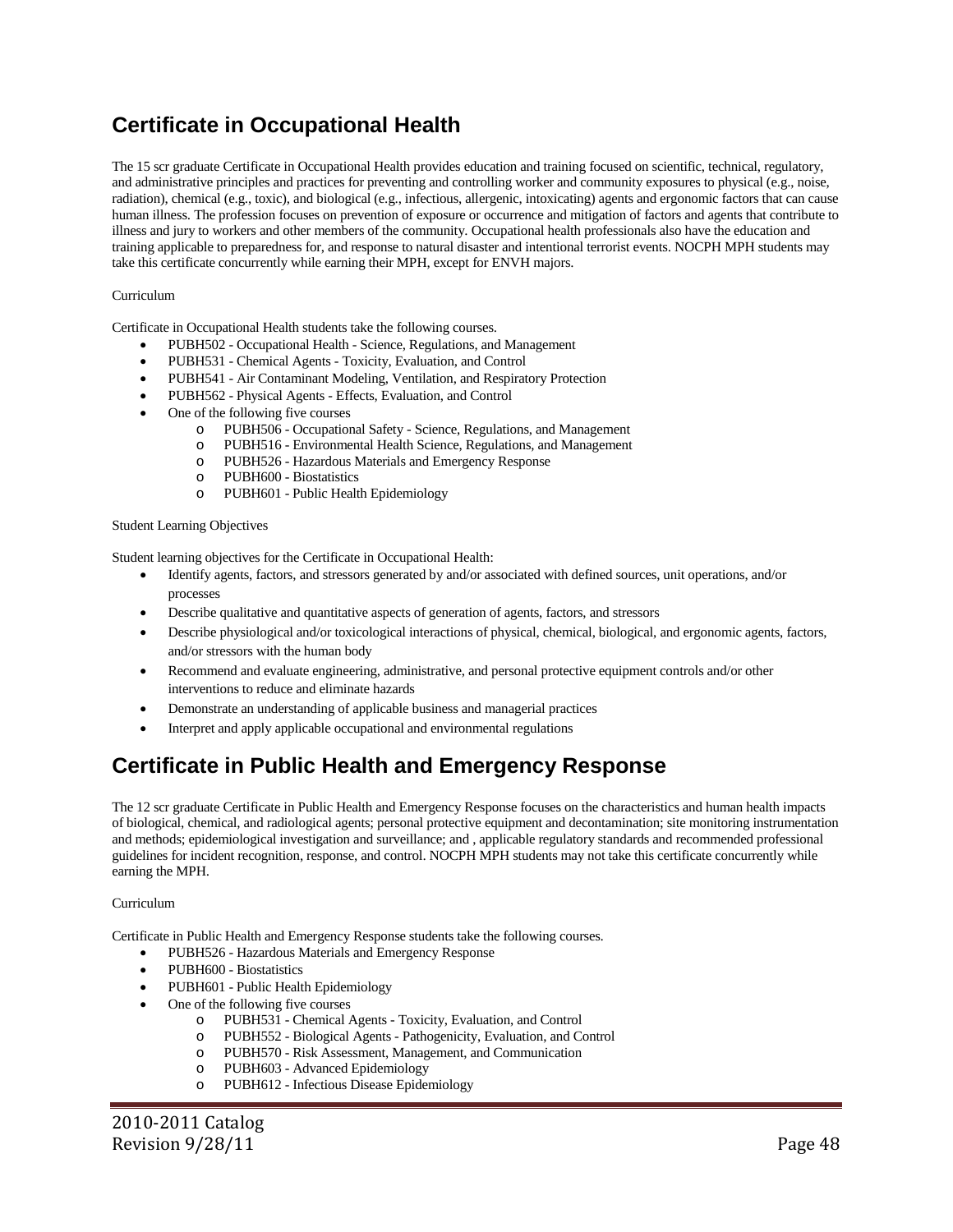Student Learning Objectives

Student learning objectives for the Certificate in Public Health and Emergency Response:

- Apply fundamental and advanced principles of statistics, epidemiology, environmental health science, and occupational health science to real-world public health issues and problems
- Objectively and subjectively assess chemical, biological, and physical agents classified as hazardous to humans health (including terrorism agents)
- Conduct fundamental sample collection of media contaminated with hazardous chemical, biological, and physical agents
- Critically analyze and interpret statistical, epidemiological, toxicological, and communicable disease information for prevention and remediation program development and implementation
- Collect and evaluate applicable information to conduct disaster preparation/planning

# **Certificate in Contemporary Gerontological Practice**

*Barbara Kopp-Miller, Ph.D., administrative director*

The Graduate Certificate in Contemporary Gerontological Practice at the University of Toledo is designed to provide knowledge about contemporary issues in gerontology and geriatrics and prepare individuals for working with older adults and their families in the current health care system.

A unique feature of the Certificate Program is the delivery system. Recognizing that individuals continually balance personal and professional responsibilities, the courses will be accessible "24/7" through distance education methods. The five course curriculum is focused on meeting the educational needs of health care professionals and students through effective and innovative educational methods.

Curriculum

| Semester I - Fall                   |                                                             |              |
|-------------------------------------|-------------------------------------------------------------|--------------|
| Course                              | Course Name                                                 | Credit Hours |
| GERO <sub>540</sub>                 | Health and Aging                                            | 3            |
| <b>GERO541</b>                      | Issues in Contemporary Gerontological Practice              | 3            |
| Semester II - Spring                |                                                             |              |
| Course                              | Course Name                                                 | Credit Hours |
| GERO <sub>542</sub>                 | Grief and Bereavement Issues in Older Adulthood             | 3            |
| <b>GERO543</b>                      | Funding and Resource Generation for Older Adult Programming | 3            |
| Semester III - Fall, Summer, Spring |                                                             |              |
| Course                              | Course Name                                                 | Credit Hours |
| <b>GERO544</b>                      | Guided Independent Study in Gerontological Practice         |              |
|                                     | (Offered Fall, Spring and Summer)                           | 3            |

#### Admission Requirements

Students are admitted for Fall or Spring semesters. The application deadline is July 1 for fall admission and November 1 for spring admission. To be considered for admittance into the program, a candidate must:

- Hold a bachelor's degree from an accredited college or university with a minimum 3.0 undergraduate grade point average. Degrees in progress will be considered. Official transcripts are required;
- Submit two online letters of recommendation;
- Submit a completed online application and the accompanying application fee.

Only online applications through the College of Graduate Studies are accepted.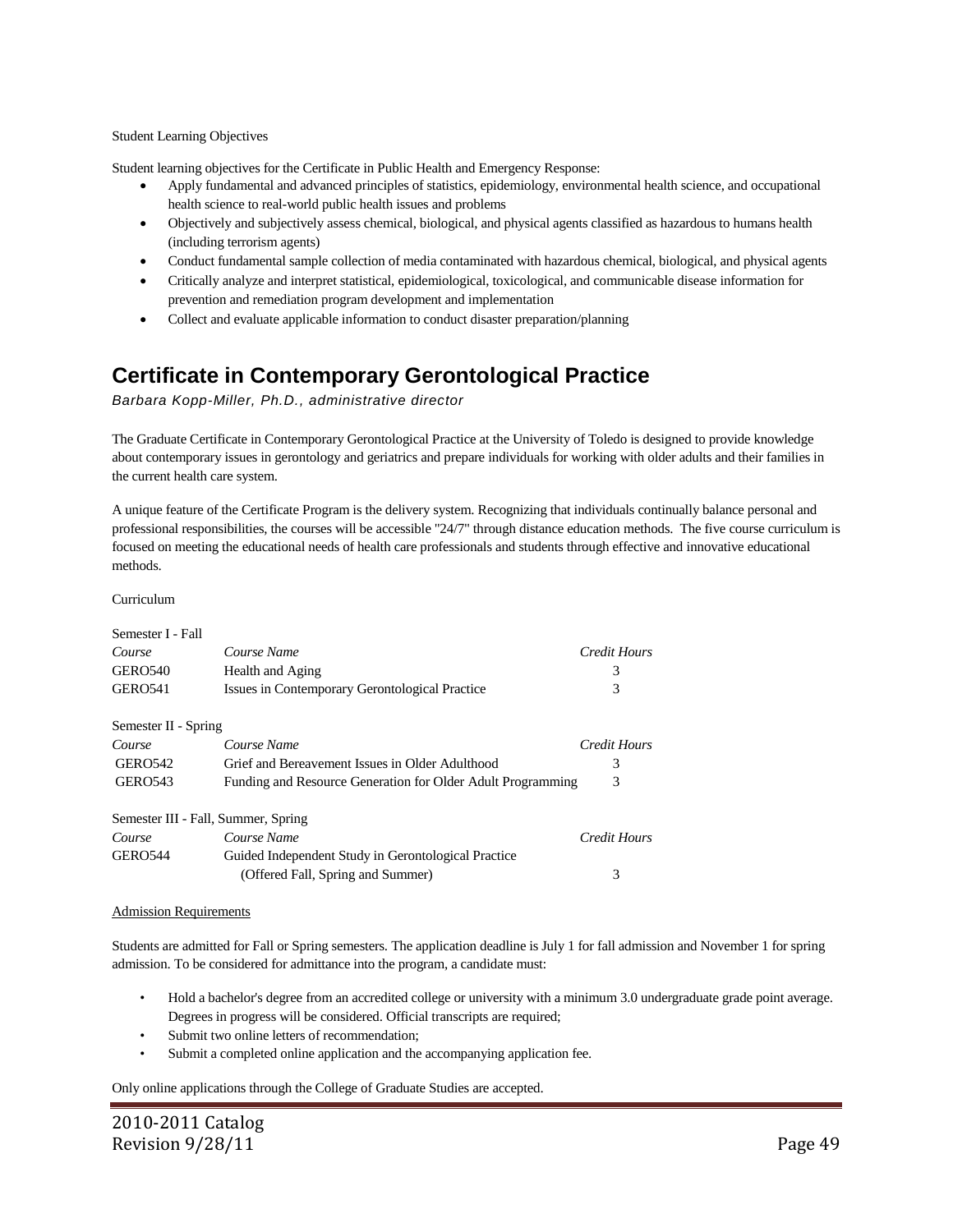Students who are currently enrolled in a program at the University of Toledo may apply to the Graduate Certificate Program by submitting an online Request to Add a Graduate Certificate Form. Students will also need to complete a Plan of Study form. The student must be in good standing in her or her current degree. (The accompanying fee is waived.)

# **Certificate in Medical and Health Science Teaching and Learning**

*Constance Shriner, Ph.D., chair*

Description: The graduate certificate program Medical Health and Science Education focuses on the fundamentals of teaching and learning. It is a multi-disciplinary, longitudinal curriculum focused on the development of knowledge and skills in the areas of teaching and assessing learners in health and medical science disciplines. The program is open to students pursing the PhD degree in areas of biomedical or health sciences, MD students, and faculty members responsible for teaching courses in medicine, biomedical, and/or health sciences.

Rationale: There is a need to better prepare PhD and MD students intending to pursue careers in academe that will involve teaching as one area of responsibility. In relation, it is common for faculty members already in academe who despite a high level of competence in the medical health and science professions have limited or no formal education and training relative to teaching and assessing learners. Completion of this certificate will help address the increased need for the applicable education and training.

Delivery: \*The 13-credit graduate certificate program is offered via a combination of conventional classroom and web-based modes.

| Program Contact:                                                                                           |         |
|------------------------------------------------------------------------------------------------------------|---------|
| Dr. Constance Shriner                                                                                      |         |
| University of Toledo College of Medicine                                                                   |         |
| (constance.shriner@utoledo.edu)                                                                            |         |
| Required Core Courses (10 credits)                                                                         | Credits |
| FACD635 Teaching and Learning in Health and Medical Sciences (Fall '08)                                    | 3       |
| FACD625 Learning and Instructional Theories Applied to Health Science Education (Spring '09)               | 3       |
| FACD670 Teaching Improvement Practicum (variable terms; prerequisite FACD 635)                             |         |
| FACD697 Teaching and Learning Project (variable terms; prerequisite FACD 635 and 625)                      | 3       |
| Advised Elective Course (3 credits)                                                                        | 3       |
| Select one approved elective course related to:                                                            |         |
| Educational Leadership (College of Education)                                                              |         |
| Nursing Education (College of Nursing)                                                                     |         |
| Educational Research in Health/Medical Science Education (College of Medicine)                             |         |
| TOTAL                                                                                                      | 13      |
| <b>Admission Requirements:</b>                                                                             |         |
| Completed application form                                                                                 |         |
| Official transcript of bachelor, medical, or graduate degree                                               |         |
| \$45 Application Fee (waived for MD and PhD students)                                                      |         |
| Minimum Grade Point Average 3.0/4.0                                                                        |         |
| One letter of recommendation from advisor (PhD and MD students) or department chairperson (faculty member) |         |

\*minimum enrollment required for program to be offered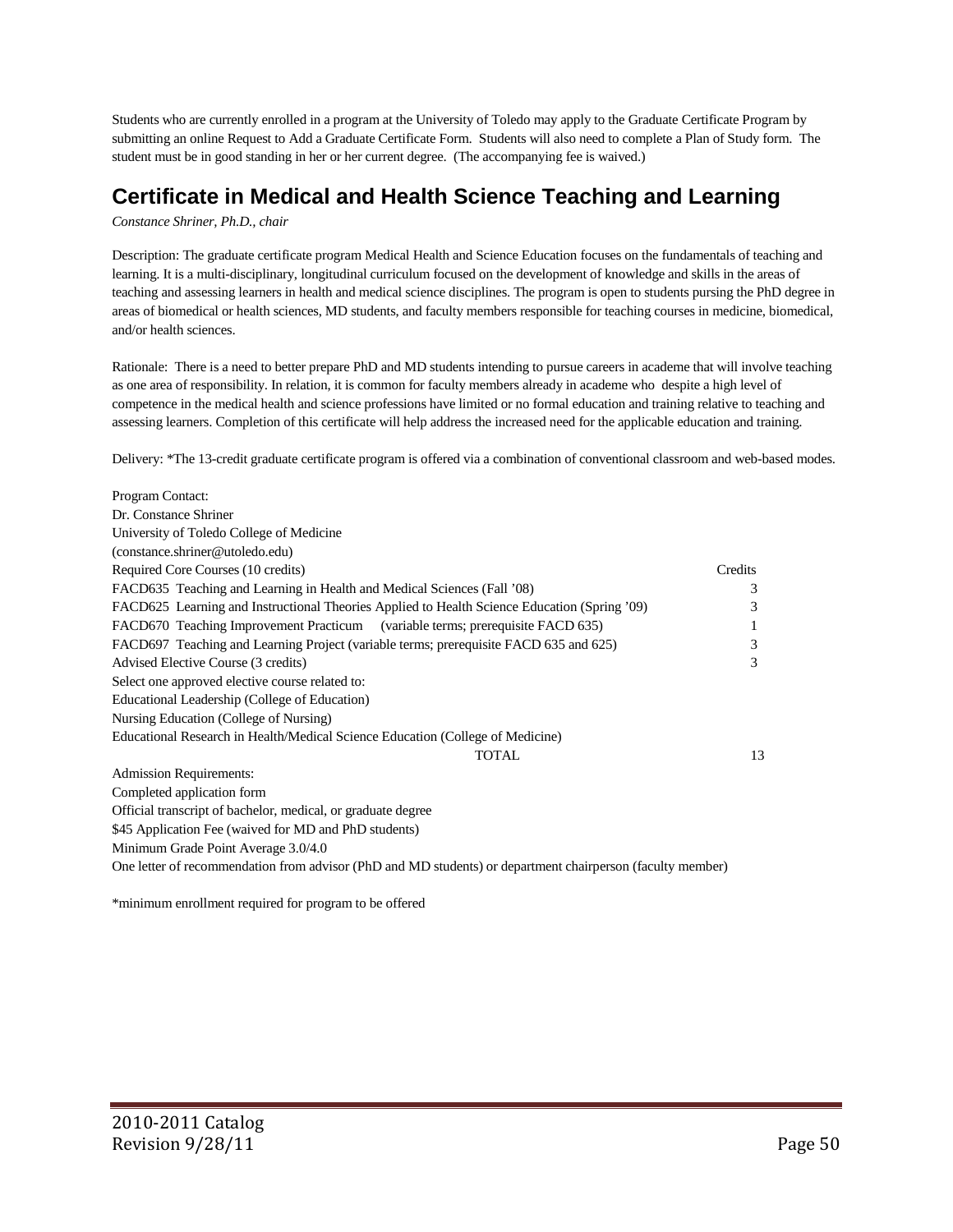# **Certificate in Pathology for Post Second Year Medical Students**

*Amira Gohara, Ph.D., chair*

Pathology for Post-Second Year Medical Students Certificate "Pre-Clinical Pathology Fellowship"

#### Admission Requirements

- Successful completion of a second year medical school curriculum from an LCME accredited medical school with grades equivalent to a GPA  $\geq$  3.0.
- GRE exam not required

| <b>Core Courses</b> |                                               |                |
|---------------------|-----------------------------------------------|----------------|
| Course #            | Course Title                                  | Credits        |
| Fall                |                                               |                |
| <b>PATH606</b>      | Introduction to Surgical Pathology & Cytology | 2              |
| <b>PATH607</b>      | Introduction to Clinical Laboratory Medicine  | 2              |
| <b>PATH608</b>      | Introduction to Postmortem Pathology          | $\overline{2}$ |
| <b>PATH689</b>      | Independent Study in Pathology                | 1              |
|                     |                                               |                |
| Spring              |                                               |                |
| <b>PATH606</b>      | Introduction to Surgical Pathology & Cytology | 2              |
| <b>PATH607</b>      | Introduction to Clinical Laboratory Medicine  | 2              |
| <b>PATH608</b>      | Introduction to Postmortem Pathology          | $\overline{2}$ |
| <b>PATH689</b>      | Independent Study in Pathology                | 1              |
|                     |                                               |                |
| Summer              |                                               |                |
| PATH606             | Introduction to Surgical Pathology & Cytology | 2              |
| <b>PATH607</b>      | Introduction to Clinical Laboratory Medicine  | 2              |
| <b>PATH608</b>      | Introduction to Postmortem Pathology          | 2              |
|                     |                                               |                |

Students from LCME accredited medical schools who have completed their second year and are in good academic standing are eligible to apply for this program. While the American Board of Pathology gives up to 1 year credit toward certification for time spent as a Fellow, the Fellowship is not limited to those planning to make pathology a career.

### Student Learning Objectives

At the end of the fellowship, the students will be able to:

#### Autopsy Service

- perform a complete autopsy including evisceration, dissection and examination of the various organs including brain
- describe grossly and microscopically all organs from a given autopsy and provide a clinicopathologic correlation as to the cause of death

#### Surgical Pathology

- Perform gross and microscopic examinations on surgical specimens
- cut, stain and review frozen sections
- interpret frozen sections
- interpret gross and microscopic surgical pathology specimens